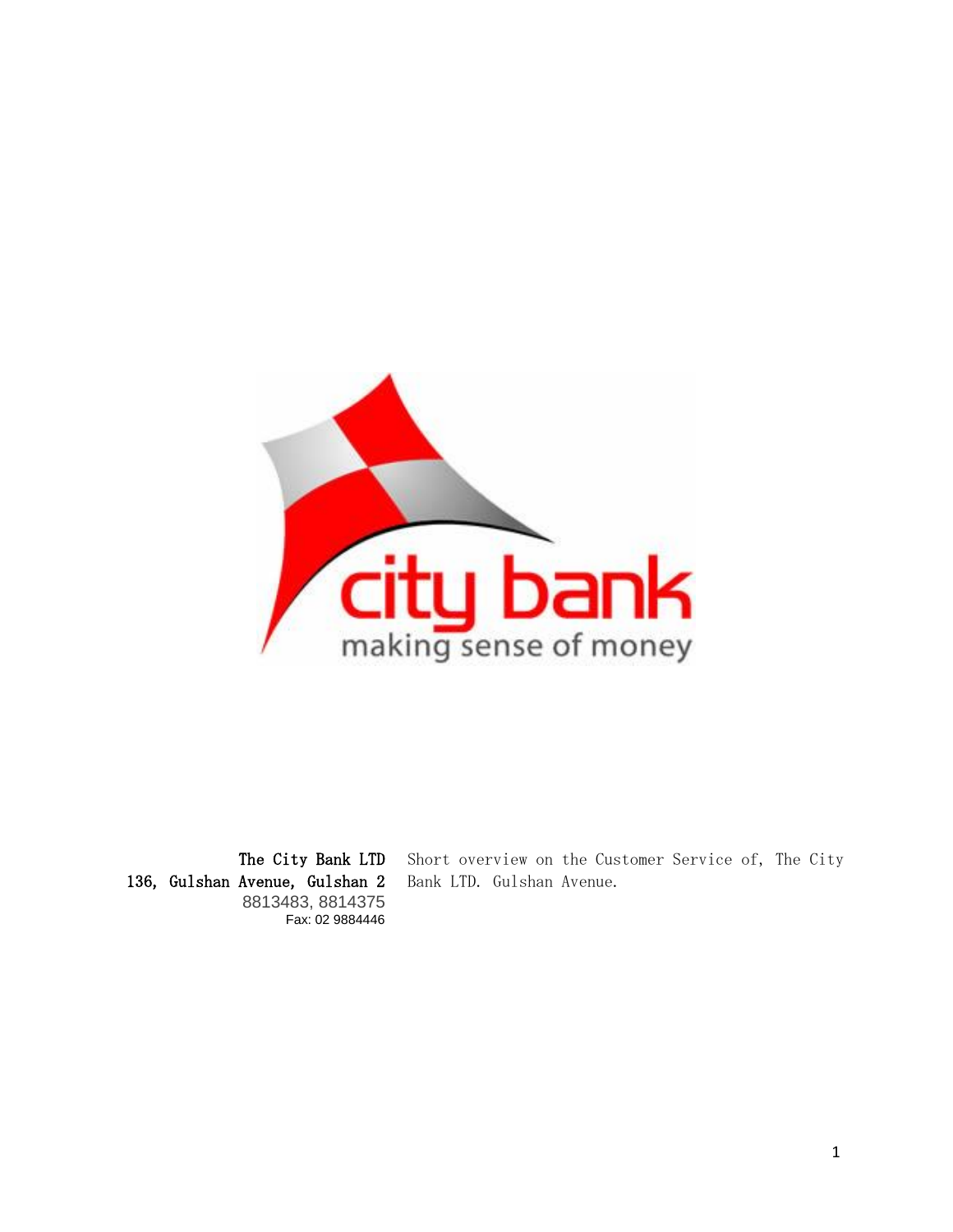

# **Topic:**

# **Customer Service of "The City Bank Ltd."**

# **Gulshan Avenue**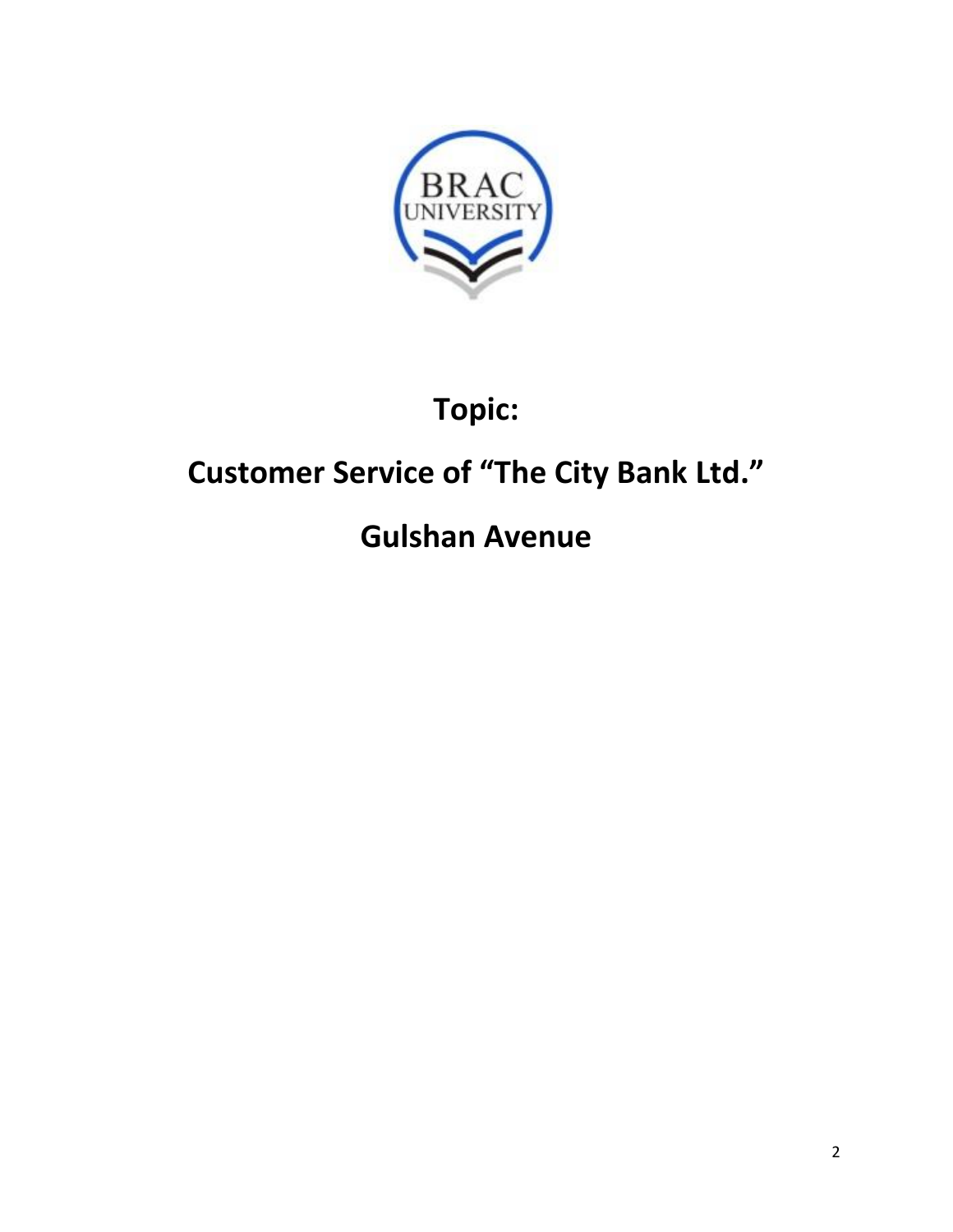### **INTERNSHIP REPORT ON**

### **"Customer Service of The City Bank Limited, Gulshan Avenue"**

An Internship Report Presented to the Faculty of Business Administration in Partial Fulfillment of the Requirements for the Degree of Masters of Business Administration

### **Supervised By:**

### **Ms. Mahtab Faruqui**

Senior Lecturer at BRAC Business School

BRAC University

### **Submitted By:**

Ayesha Ahmed

ID: 10104074

Major in Finance

BRAC Business School

**Date of Submission: 21st January, 2014**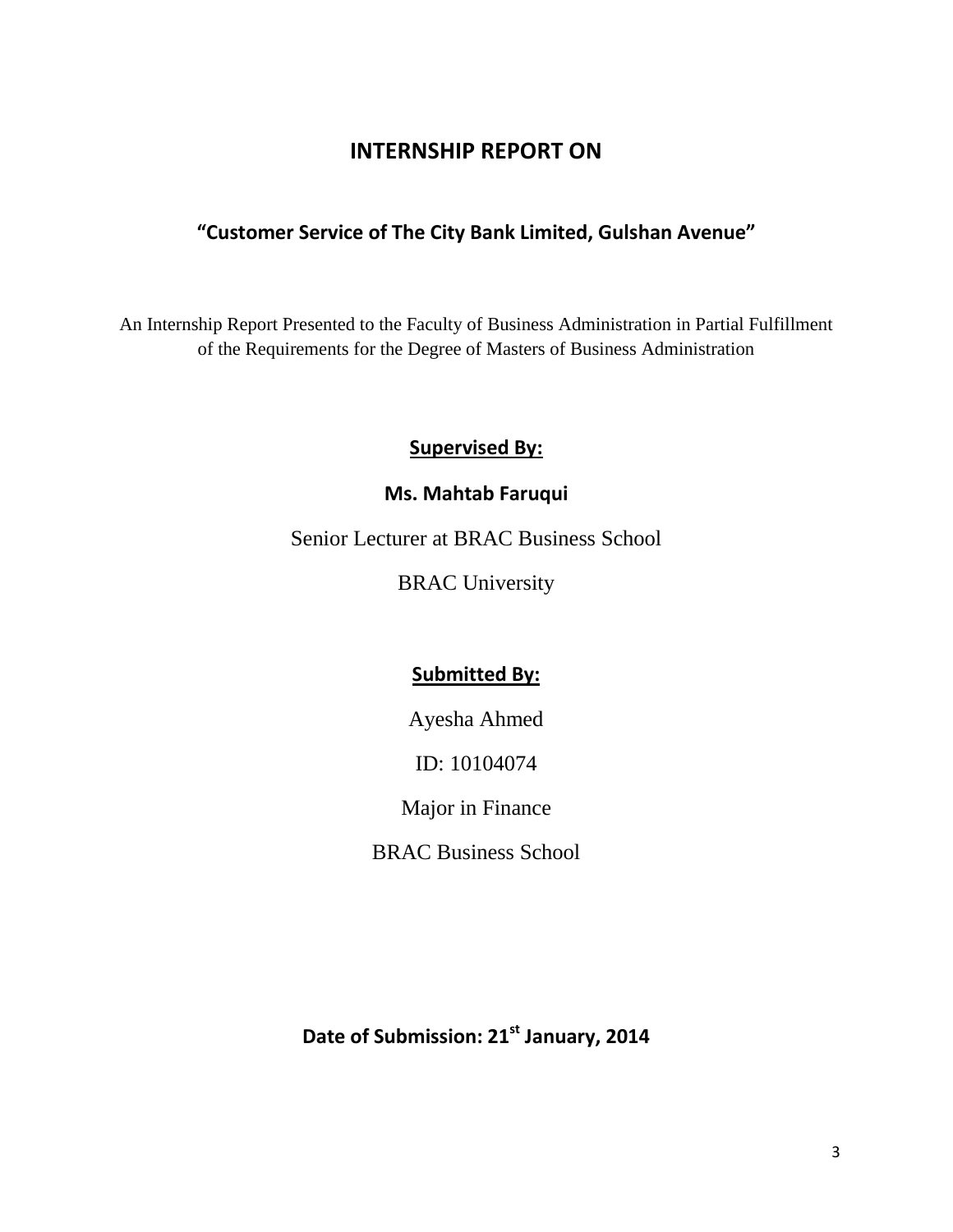# **Letter of Transmittal**

 $21<sup>st</sup>$  January, 2014

Ms. Mahtab Faruqui

Course Instructor

BRAC University

Dear Sir,

I am the students of Bus course is glad to present this report on the Customer Service of the City Bank Limited. I have endeavor my best to follow your guidelines for this report. I have collected all the possible information"s which were needed to complete this report. It was a great challenge for me. I enjoyed every bit of this challenge. I am earnestly thankful to you for your guidance during the preparation of this term paper. I hope you will appreciate my collective effort put forth hereby.

Sincerely yours,

Ayesha Ahmed

ID 10104074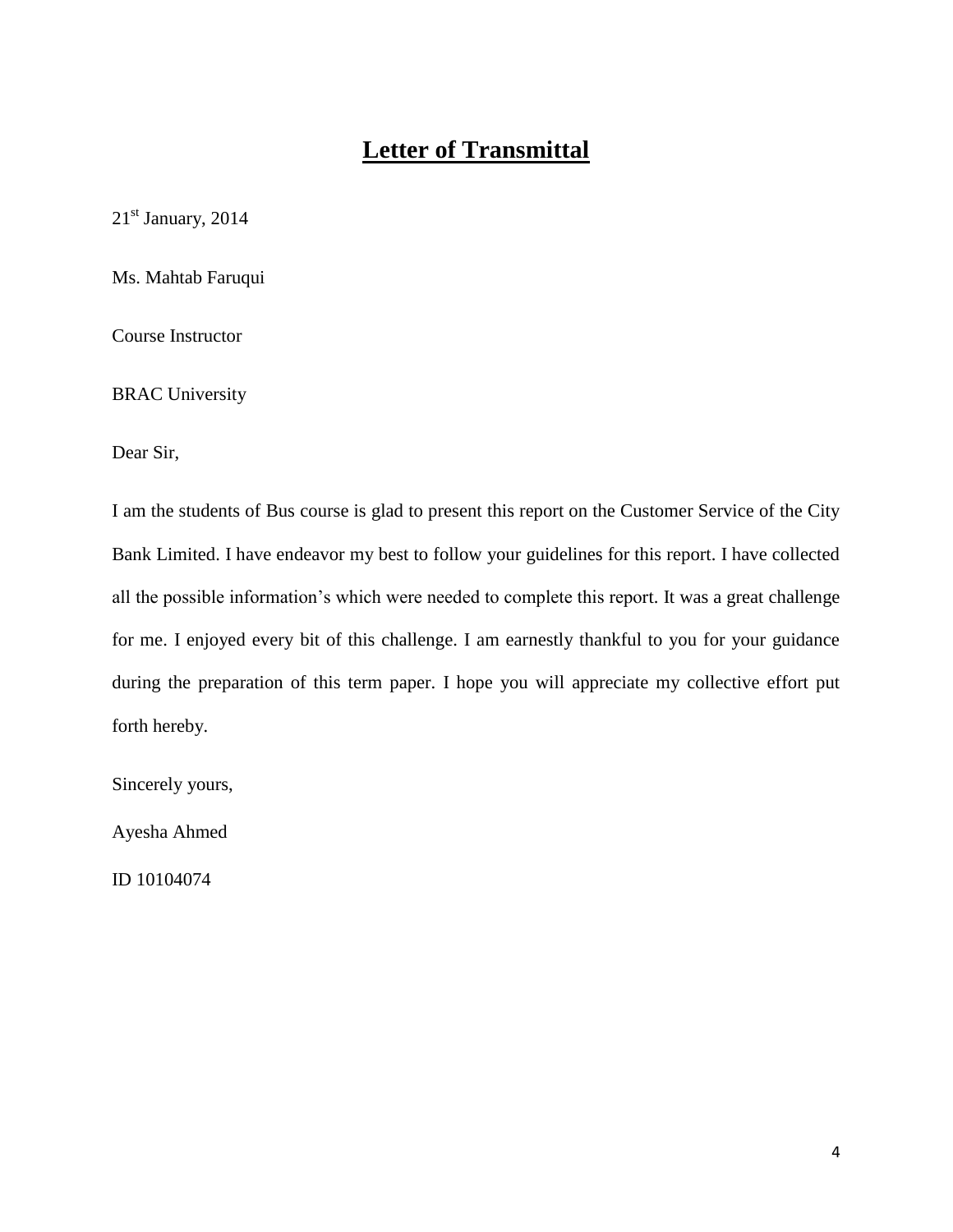### **Acknowledgements**

First I want to pay my gratitude to almighty Allah for enabling us to prepare the report successfully. Then I would like to express my sincere gratitude and cordial thanks to some specific persons who helped me in preparing this report.

Firstly, I want to mention the course instructor, Mahtab Faruqui, BBS, BRAC University for giving this opportunity to prepare the report on Customer Service of the City Bank Limited. Undoubtedly, the experience of doing this report will help me immensely in my next higher level courses. I would like to thank her for the valuable instructions and helpful advices in preparing this report.

Secondly, I would like to convey my sincere thanks and gratitude to Mohammad Zahidur Rahman, BSSM of City Bank Gulshan Avenue, for sharing their information about the organization and the information about Branch Banking as well.

Finally, this Term Paper would not have been possible without the dedication and contribution of all my colleagues who has helped me by teaching all the works. I express my sincere gratitude to all of them. Their valuable contribution is what made this Term Paper possible.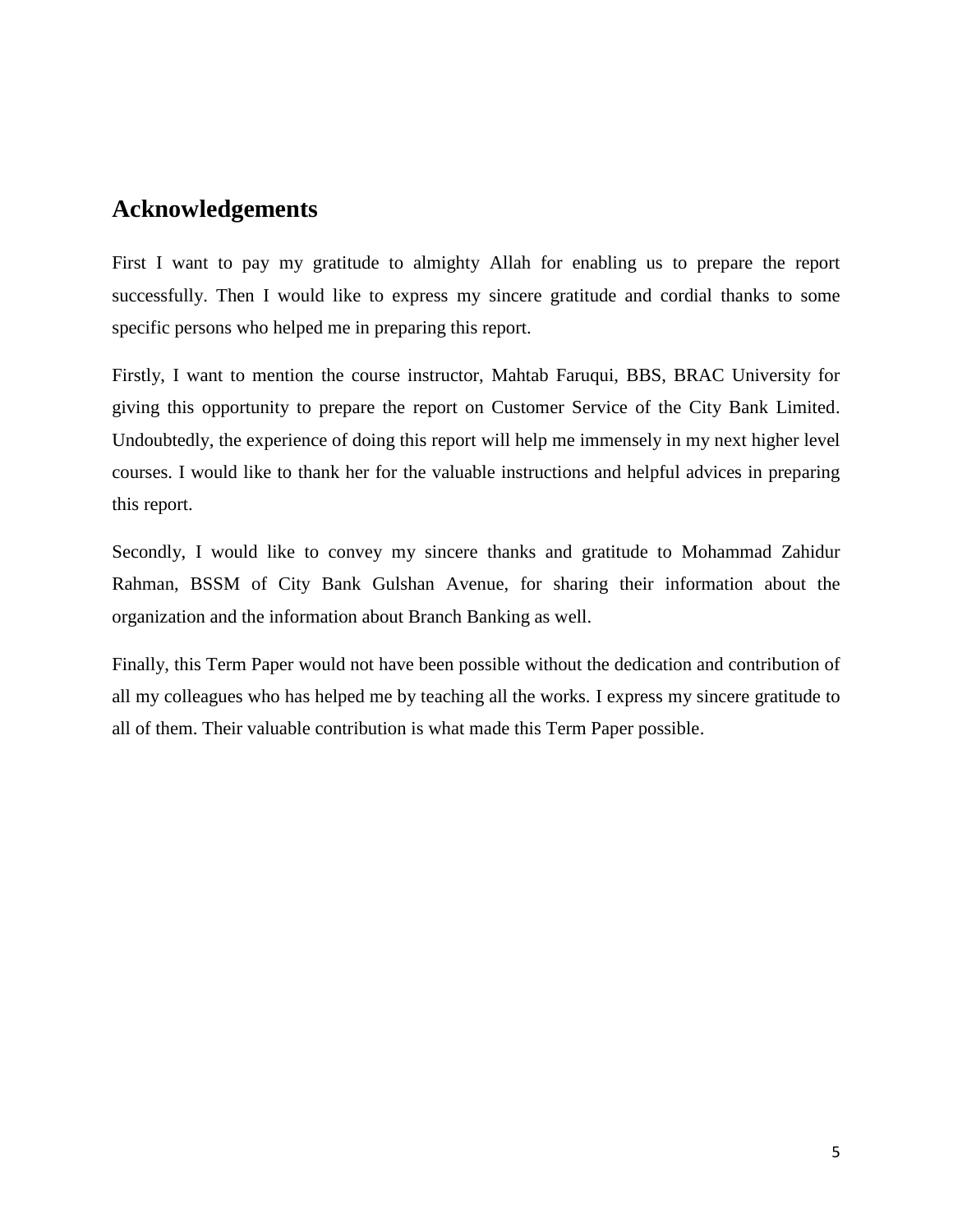# **Table of Content**

| Letter of transmittal<br>$\mathbf{i}$<br>$\mathbf{ii}$<br>iii-vi<br><b>Executive Summary</b><br>vii<br>$(1-3)$<br>Rationale of the Study<br>$\mathbf{1}$<br>$\overline{2}$ |                                                                                                                                                                                                                                                                                                                                                               |
|----------------------------------------------------------------------------------------------------------------------------------------------------------------------------|---------------------------------------------------------------------------------------------------------------------------------------------------------------------------------------------------------------------------------------------------------------------------------------------------------------------------------------------------------------|
|                                                                                                                                                                            |                                                                                                                                                                                                                                                                                                                                                               |
|                                                                                                                                                                            |                                                                                                                                                                                                                                                                                                                                                               |
|                                                                                                                                                                            |                                                                                                                                                                                                                                                                                                                                                               |
|                                                                                                                                                                            |                                                                                                                                                                                                                                                                                                                                                               |
|                                                                                                                                                                            |                                                                                                                                                                                                                                                                                                                                                               |
|                                                                                                                                                                            |                                                                                                                                                                                                                                                                                                                                                               |
|                                                                                                                                                                            |                                                                                                                                                                                                                                                                                                                                                               |
| $\overline{2}$                                                                                                                                                             |                                                                                                                                                                                                                                                                                                                                                               |
| 3                                                                                                                                                                          |                                                                                                                                                                                                                                                                                                                                                               |
| 3                                                                                                                                                                          |                                                                                                                                                                                                                                                                                                                                                               |
| $(4-16)$                                                                                                                                                                   |                                                                                                                                                                                                                                                                                                                                                               |
| 6                                                                                                                                                                          |                                                                                                                                                                                                                                                                                                                                                               |
| 6                                                                                                                                                                          |                                                                                                                                                                                                                                                                                                                                                               |
| $\tau$                                                                                                                                                                     |                                                                                                                                                                                                                                                                                                                                                               |
| $\tau$                                                                                                                                                                     |                                                                                                                                                                                                                                                                                                                                                               |
| $\tau$                                                                                                                                                                     |                                                                                                                                                                                                                                                                                                                                                               |
| 7                                                                                                                                                                          |                                                                                                                                                                                                                                                                                                                                                               |
| 8                                                                                                                                                                          |                                                                                                                                                                                                                                                                                                                                                               |
| 8                                                                                                                                                                          |                                                                                                                                                                                                                                                                                                                                                               |
| $8\,$                                                                                                                                                                      |                                                                                                                                                                                                                                                                                                                                                               |
|                                                                                                                                                                            | Scope of the Report<br>Objective of the Study<br>Vision & Mission of CBL<br><b>City Bank Footprint</b><br>Functions of Different Division at City Bank<br>2.4.1 Financial Division<br>2.4.2 Credit Risk Management (CRM)<br>2.4.3 Human Resource Division (HRD)<br>2.4.4 Information Technology (IT) Department<br>2.4.5 Branch Control & Inspection Division |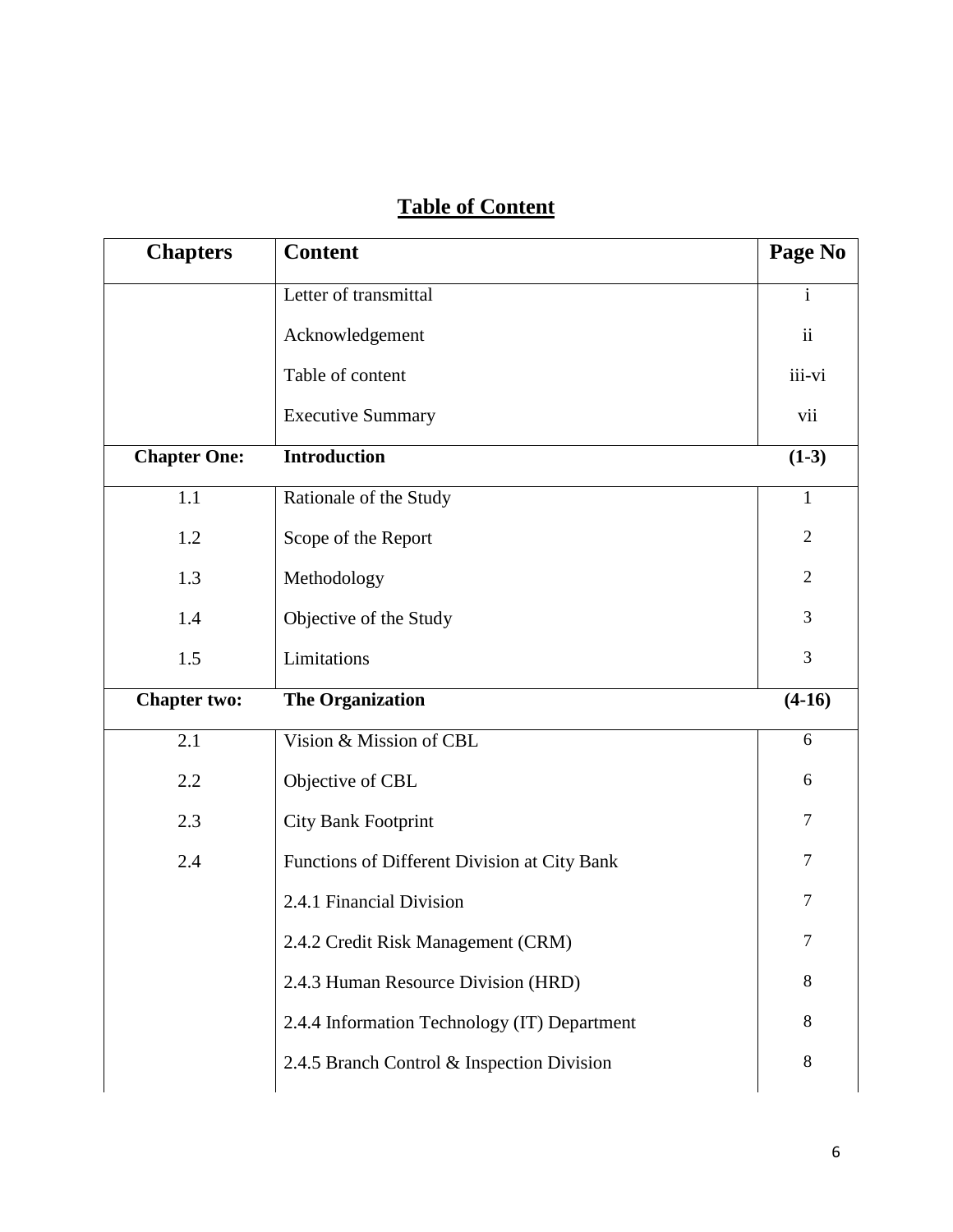| Services of CBL                                                                   | 8         |  |  |  |
|-----------------------------------------------------------------------------------|-----------|--|--|--|
| 2.5.1 Retail Banking                                                              | 9         |  |  |  |
| 2.5.2 Corporate Banking                                                           | 10        |  |  |  |
| 2.5.3 SME Banking                                                                 | 11        |  |  |  |
| 2.5.4 CBL'S SME-S banking is engaged of servicing for the<br>following facilities | $11 - 15$ |  |  |  |
| 2.5.5 Islamic Banking                                                             | 15        |  |  |  |
| 2.5.6 City Bank Tresury & Market Risk Division                                    | 16        |  |  |  |
| <b>Chapter Three:</b><br><b>Task Assigned to an Intern</b>                        |           |  |  |  |
| Introduction                                                                      | 17        |  |  |  |
| <b>EQM Machine Manage</b>                                                         | 17        |  |  |  |
| 4.2.1 Figure: Improving poor quality by EQM                                       | 18        |  |  |  |
| 4.2.2 How the System Works                                                        | 18        |  |  |  |
| <b>Customer Service</b>                                                           | 18        |  |  |  |
| 4.3.1 Card Delivery                                                               | 19        |  |  |  |
| 4.3.2 Pin Deliver                                                                 | 19        |  |  |  |
| 4.3.3 Account & FDR Opening Form Fill up's                                        | 19        |  |  |  |
| 4.3.4 Destruction                                                                 | 20        |  |  |  |
| 4.3.5 Loan paper Fill up's                                                        | 20        |  |  |  |
| 4.3.6 Reconciliation                                                              | 20        |  |  |  |
| <b>Analysis of Customer Service</b>                                               | $(21-29)$ |  |  |  |
| <b>Account Opening Procedure</b>                                                  | $21 - 24$ |  |  |  |
| 4.1.1 Dormant Account                                                             | 24        |  |  |  |
| 4.1.2 Activation process of Dormant Account                                       | 25        |  |  |  |
|                                                                                   |           |  |  |  |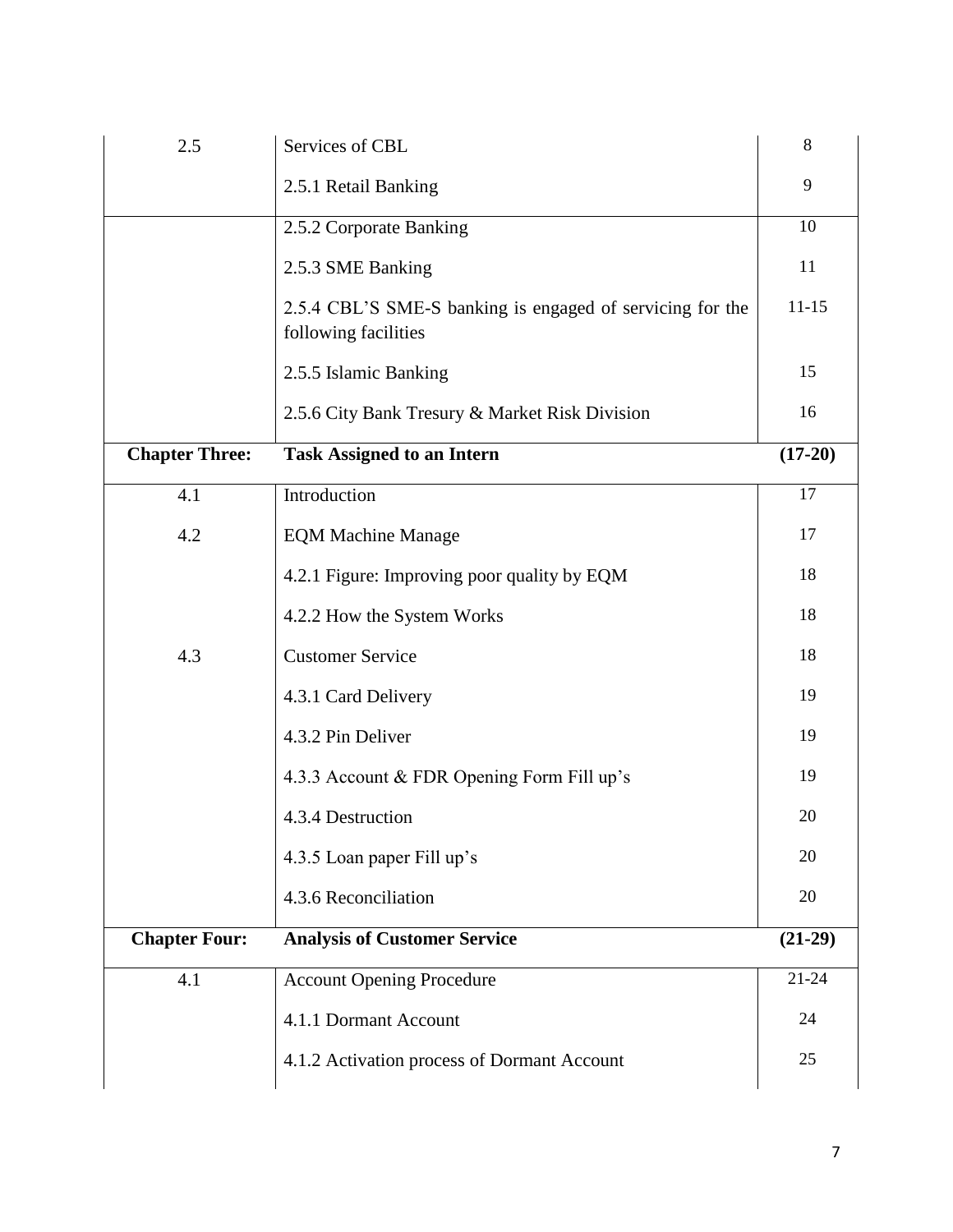|                      | 4.1.3 Nominee, Signature or Address Change | 25              |  |  |
|----------------------|--------------------------------------------|-----------------|--|--|
|                      | 4.1.4 Account Closure                      | 26              |  |  |
| 4.2                  | Cheque Book                                | 26              |  |  |
| 4.3                  | Card Service                               | $\overline{27}$ |  |  |
| 4.4                  | Remittance                                 | 27              |  |  |
| 4.5                  | Loans                                      |                 |  |  |
| <b>Chapter Five:</b> | <b>Findings &amp; Recommendation</b>       | $(30-34)$       |  |  |
| $\overline{5.1}$     | <b>SOWT Analysis of CBL</b>                | $\overline{30}$ |  |  |
|                      | 5.1.1 Strength                             | 30              |  |  |
|                      | 5.1.2 Weakness                             | 30              |  |  |
|                      | 5.1.3 Opportunities                        | 30              |  |  |
|                      | 5.1.4 Threats                              | 31              |  |  |
| 5.2                  | Problems found in CBL Gulshan Avenue       | 31              |  |  |
| 5.3                  | <b>Other Problems</b>                      | 32              |  |  |
| 5.4                  | <b>Other Findings</b>                      |                 |  |  |
| 5.5                  | Recommendation                             |                 |  |  |
| <b>Chapter 06:</b>   | <b>Conclusion</b>                          | 35              |  |  |
| <b>Chapter 07:</b>   | <b>Appendix</b>                            | 36              |  |  |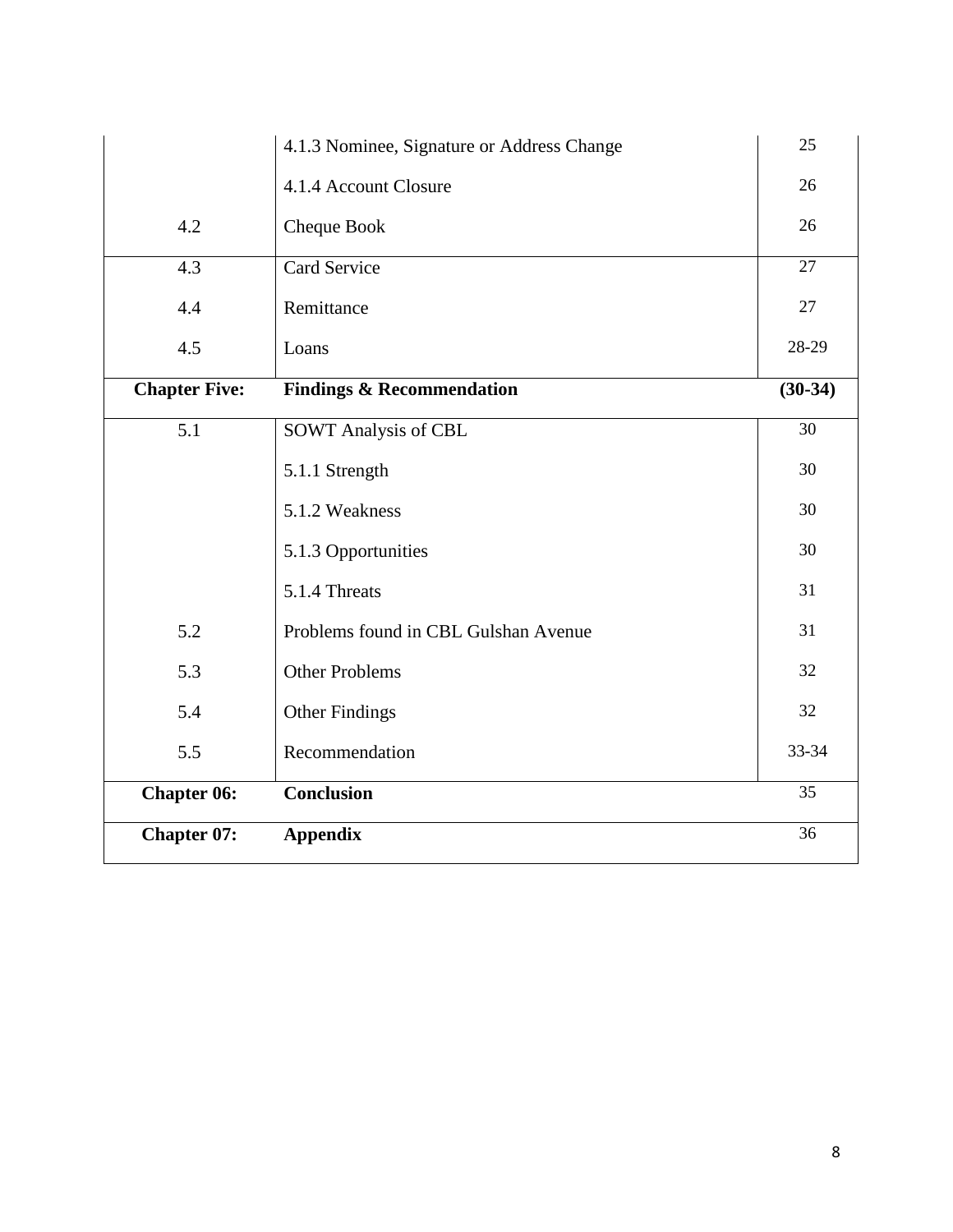### **Executive Summary**

In the present situation of the banking sector is walking with competitive advantage, inspired way, just like a panorama of a race to reach the leading position of the banking. Most of the bank now concentrates of marketing feasibility to earn and generate opportunity to hold existing to keep loyal customers, in the business humanity believed that loyal customers increase the forthcoming gainful revenue. In this report I am trying to focus about the wide consumer expectation, perception and its implementation possibility for the CBL to overcome the all kinds of customer objections for the service failure and weakness.

First part of this report is based on the introduction which includes topics like origin, objective, background, methodology, limitation of the study. Basically it defines the way and background of the study to prepare the report. In the next part of the report highlights a brief background of City Bank Limited, with their mission, vision, objective, business strategies. And also providing a brief summary of all retail product and services offered by the City Bank.

Next part is basically about the tasks done by me during the internship. This report is also consists of highlighting the general banking procedure by describing the entire departments associated with general banking. This report is also consists of all the findings of the report provided with some recommendation in order to improve customer service quality as well as customer satisfaction level based on the observation and work experience during internship period.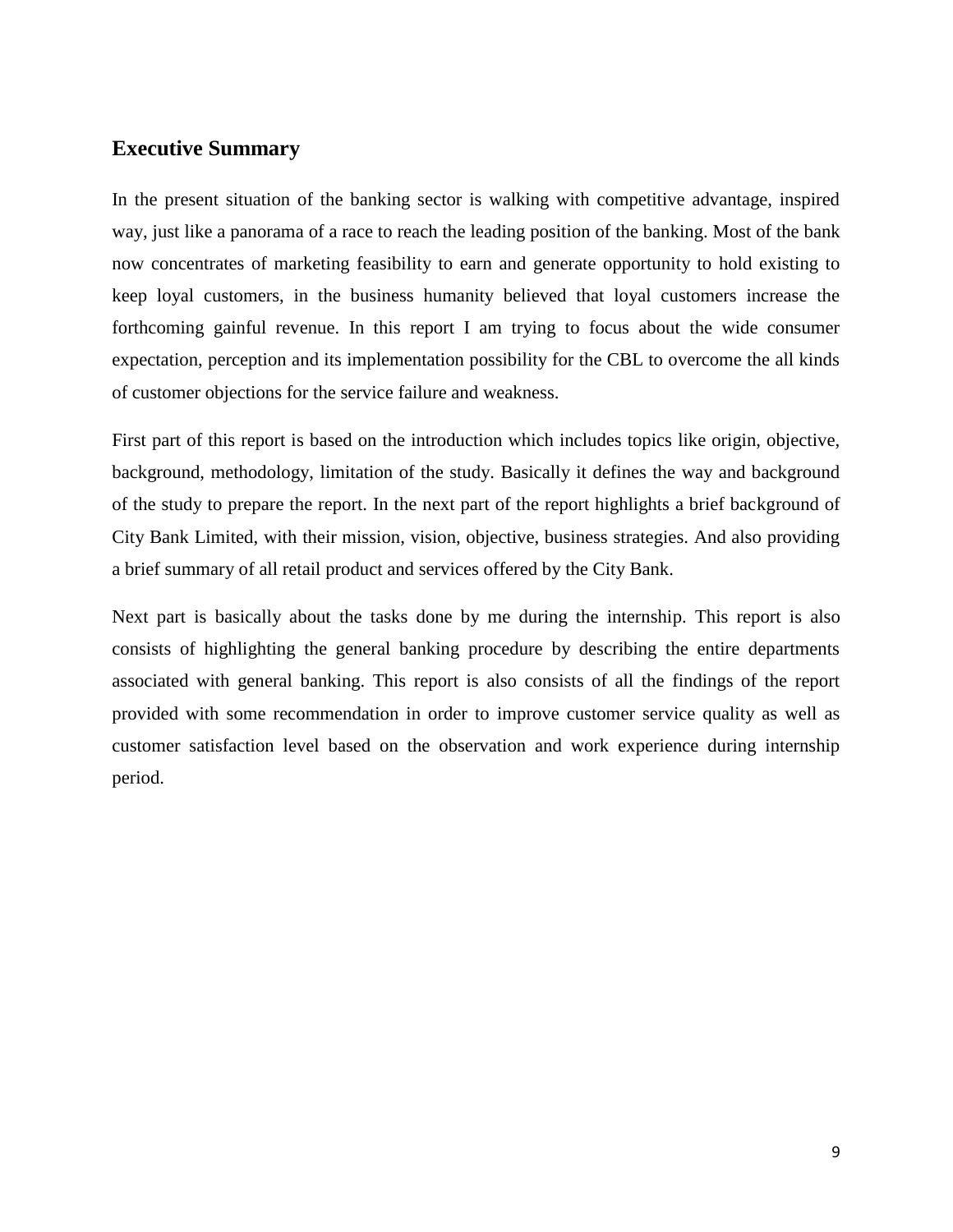### **CHAPTER 01: INTRODUCTION**

In the recent days of strong the competition, the banks are no more dissimilar from any other consumer-marketing corporation. The excellent service quality permits a bank to differentiate themselves from their rivalry, advance a bearable competitive advantage, and enhance efficiency. Customer service the process of ensuring customer satisfaction with a product or service. Often, customer service takes place while performing a transaction for the customer, such as making a sale or returning an item. In Banks customer service includes processing cheque, cash and direct debit payments and withdrawals, setting up and maintaining customers' accounts, dealing with enquiries, promoting and selling financial products and services to customers, using a computerized system to update account details, general administration tasks such as maintaining records, opening post and sending letters to customers, operating UK and overseas currency tills, helping customers with loan and mortgage applications.

This internship report contains the passing study on "The City Bank Ltd" during three months internship. The report is distributed in many parts according to the constructions of supervisor of report.

City Bank manages its business and operation vertically from the head office through four distinct business divisions namely

- Corporate & Investment Banking;
- Retail Banking (including Cards);
- SME Banking;  $&$
- Treasury & Market Risks.

Under a real-time online banking platform, these four business divisions are supported at the back by a robust service delivery or operations setup and also a smart IT Backbone. Such centralized business segment based business & operating model ensure specialized treatment and services to the bank's different customer segments.

### **1.1: RATIONALE OF THE STUDY**

Always a research is designed considering some requirements. Though this research is conducted as a part of BBA program but this study might be very much useful for banks especially in the present banking environment. Now every bank has some competitive objectives of their own style. All banks are now facing more competition ever before and so for this all are wanted to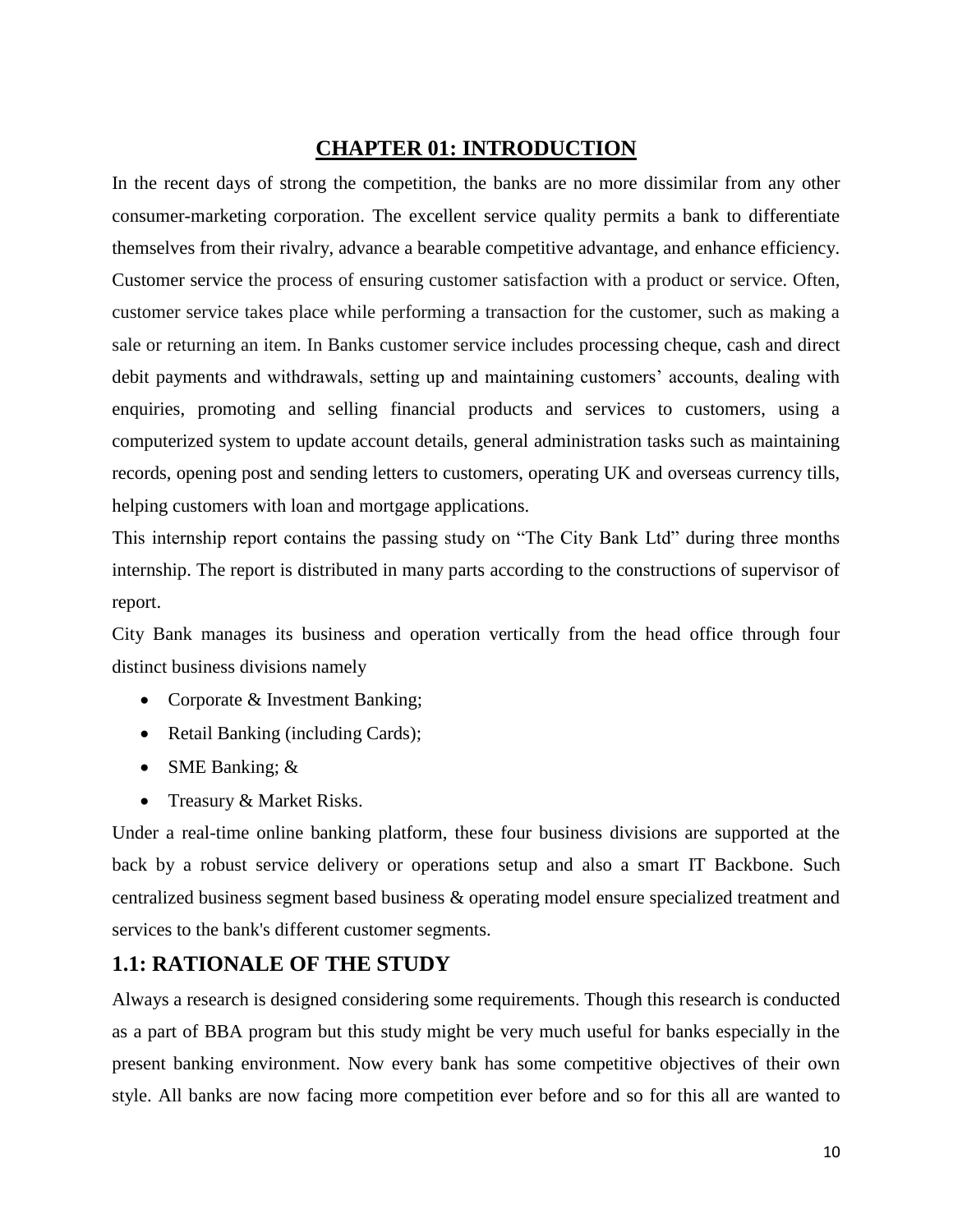offer more attractive service to their clients and trying to attain consumer"s satisfaction. From same point of view, customer service of a bank is the basic step to create differentiation from others.

### **1.2: SCOPE OF THE REPORT**

I worked in the Branch of The City Bank Ltd. so I got the opportunity to sort & analyze the information regarding the customer service of the City Bank Ltd. The study is about The City Bank Limited Gulshan Avenue Branch. So the overall scope of the report is limited to the Gulshan Avenue Branch.

#### **1.3: METHODOLOGY**

The report has been prepared based on data collected from both primary and secondary sources. The primary source consists mainly of personal observation during the attachment period, practical work experience in different desk of the bank, face-to-face conversation with the respective clients. The main source of the primary data collection of my report was my discussion with senior officers of the Customer Service (CS) of the City Bank Limited at Gulshan Avenue Branch & their opinions  $\&$  comments. It helped me to collect the essential  $\&$ vital information to make my internship report. The people of Customer Service sectors & their face to face information is my primary data. Data and relevant information are collected for this study through an unstructured questionnaire where customers and employees both were given the questions and responses were taken in the answer sheet. The respondents included clients from different occupation, age and gender. Most of the respondents were from the City Bank Limited, those had account on the bank.

Secondary information came mainly from websites, annual report of the The City Bank Limited, various book articles regarding general banking, various brochures published by The City Bank Limited. Necessary data and information has been collected by the following sources:

1. General banking procedure manuals of the City Bank Limited.

2. Circulars, letters and memos issued by the Banks and regulatory organization i.e. Bangladesh Bank and Govt.

3. Prudential Guidelines on General Banking issued by Bangladesh Bank.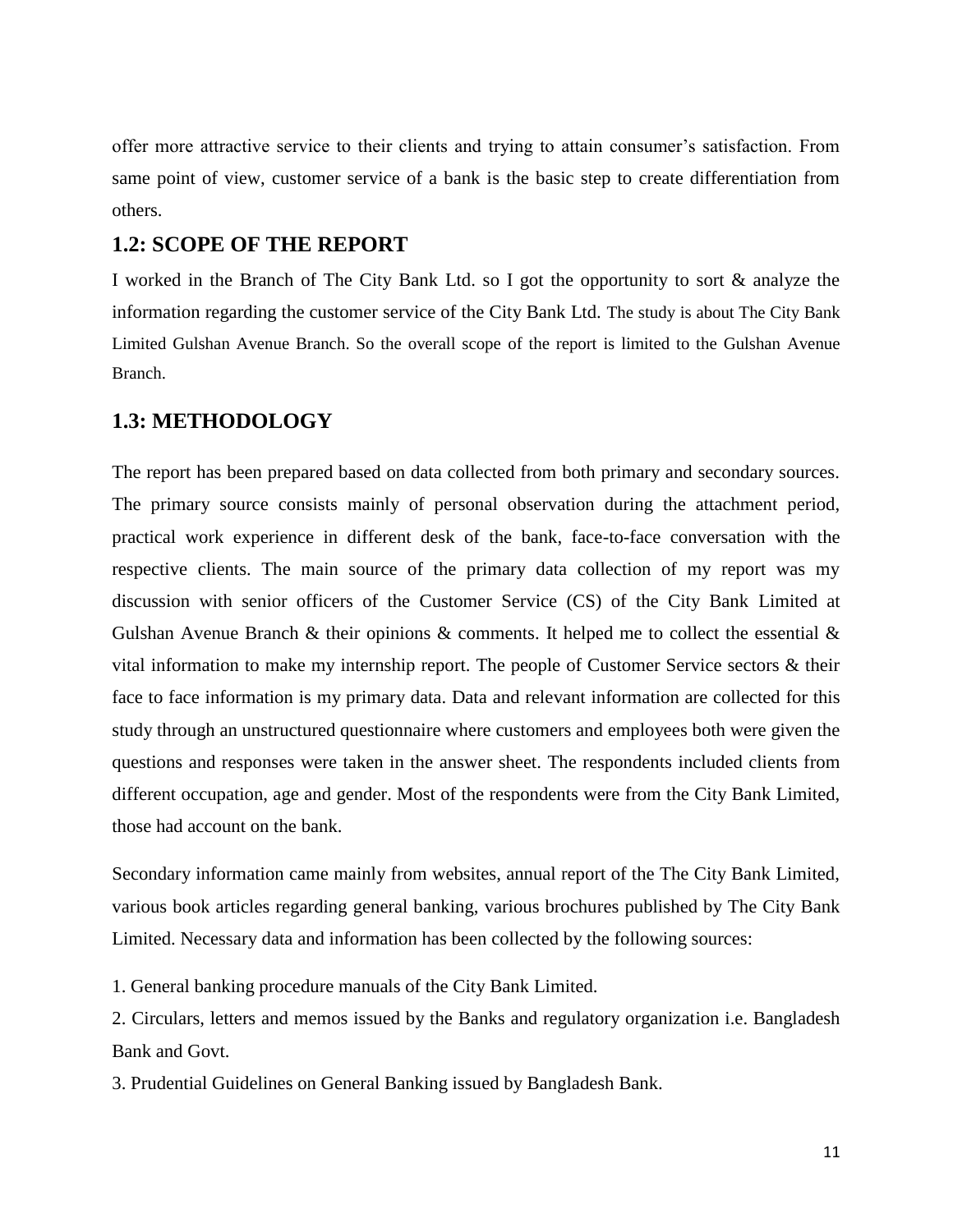- 4. Annual report of city bank limited.
- 5. Annual report of Bangladesh bank.
- 6. Newspapers and journals.
- 7. Internet and websites.

### **1.4: OBJECTIVE OF THE STUDY**

#### **Broad Objectives**

The broad objective of this research is to get an idea about the wide utilization and knowledge about branch banking which can improve the ordinary banking services style through applying fundamental finance aspects. Moreover this study tried to reveal the prospect of aptitude on bankers and emotional and brand value actions to the forthcoming retail customers.

### **Specific Objectives**

- o To Review of the City Bank Limited services and products, analysis of the existing services of the City Bank Limited.
- o To know the area of General Credit.
- o To analyze the current position of The City Bank Limited and it"s
- o To know about the problems and barriers it is facing in providing services.
- o To find out the expected level of the customers satisfaction and the services should be offered.

### **1.5: LIMITATIONS**

While preparing the report; there were some different difficulties and limitations faced as well. Such  $as -$ 

- Time was a major constraint in preparing the report. The duration was only twelve weeks. It was too limited to cover all the banking services area.
- Several information regarding on-going projects could not be used to analyze further the competitive positioning of The City Bank Limited as they were considered confidential.
- As I was working for The City Bank Limited, I could not interview employees from its competitors, thus had to rely solely on information available to the public.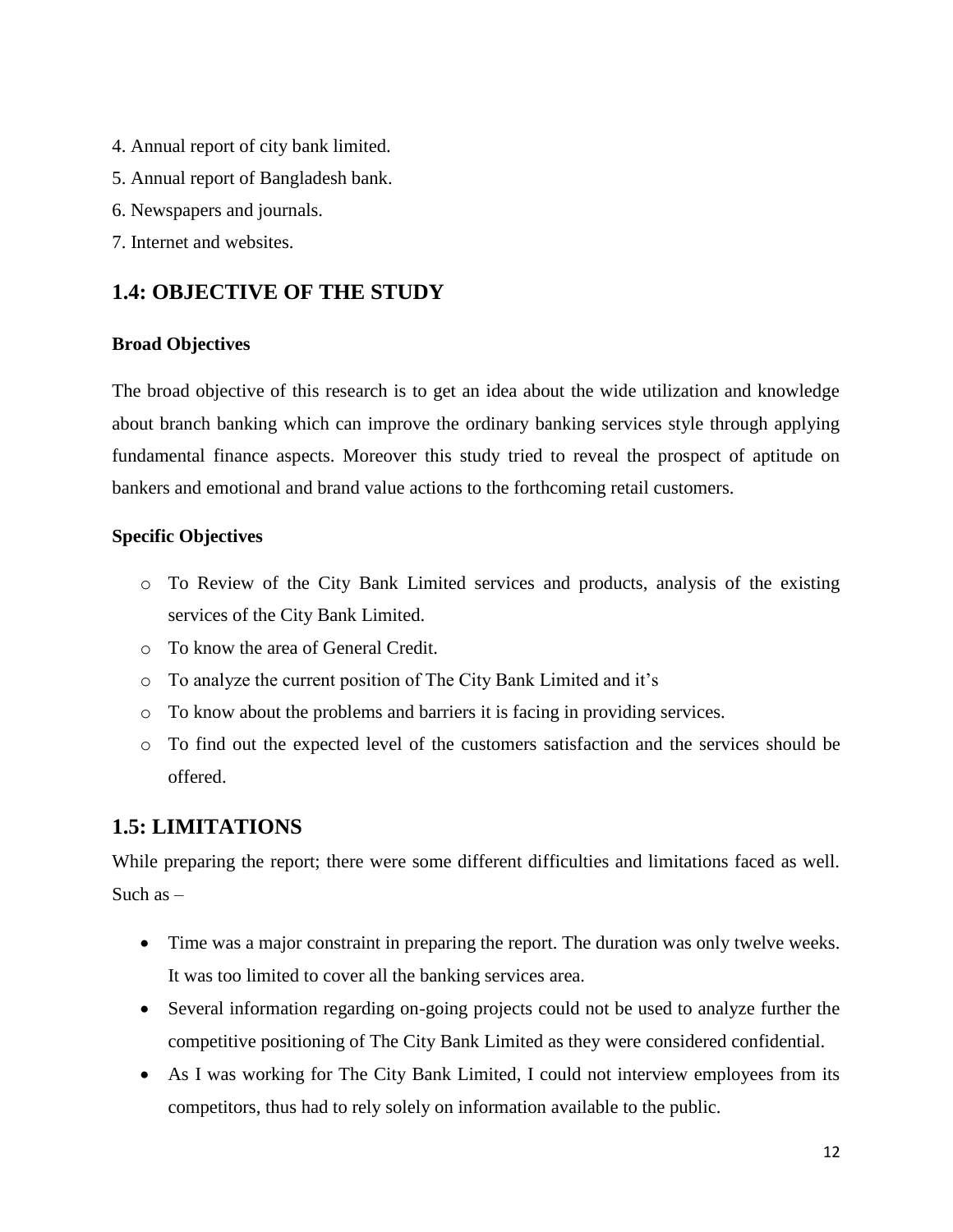### **CHAPTER 02: THE ORGANIZATION**

The City Bank Ltd. is one of the oldest private Commercial Banks operating in Bangladesh. It started its journey in 1983 and now is a top bank among the oldest five Commercial Banks in Bangladesh. The first branch was opened at B. B. Avenue Branch in the capital, Dhaka city. It was the visionary entrepreneurship of around 13 local businessmen who braved the immense uncertainties and risks with courage and keenness that made the establishment & forward march of the bank possible. Those sponsor directors commenced the journey with only Taka 3.4 core worth of Capital, which now is a respectable Taka 330.77 core as capital & reserve.

City Bank is among the very few local banks which do not follow the traditional, decentralized, geographically managed, branch based business or profit model. Instead the bank manages its business and operation vertically from the head office through 4 distinct business divisions namely Corporate & Investment Banking; Retail Banking (including Cards); SME Banking; & Treasury & Market Risks.

Under a real-time online banking platform, these 4 business divisions are supported at the back by a robust service delivery or operations setup and also a smart IT Backbone. Such centralized business segment based business & operating model ensure specialized treatment and services to the bank's different customer segments.

The bank currently has 88 online branches and 10 SME service centers and 1 SME Agro center spread across the length & breadth of the country that include a full-fledged Islami Banking branch. Besides these traditional delivery points, the bank is also very active in the alternative delivery area. It currently has 83 ATMs of its own; and ATM sharing arrangement with a partner bank that has more than 550 ATMs in place; SMS Banking; Interest Banking and so on. It already started its Customer Call Center operation. The bank has a plan to end the current year with 100 own ATMs. City Bank is the first bank

in Bangladesh to have issued Dual Currency Credit Card. The bank is a principal member of VISA international and it issues both Local Currency (Taka) & Foreign Currency (US Dollar) card limits in a single plastic. VISA Debit Card is another popular product which the bank is pushing hard in order to ease out the queues at the branch created by its astounding base of some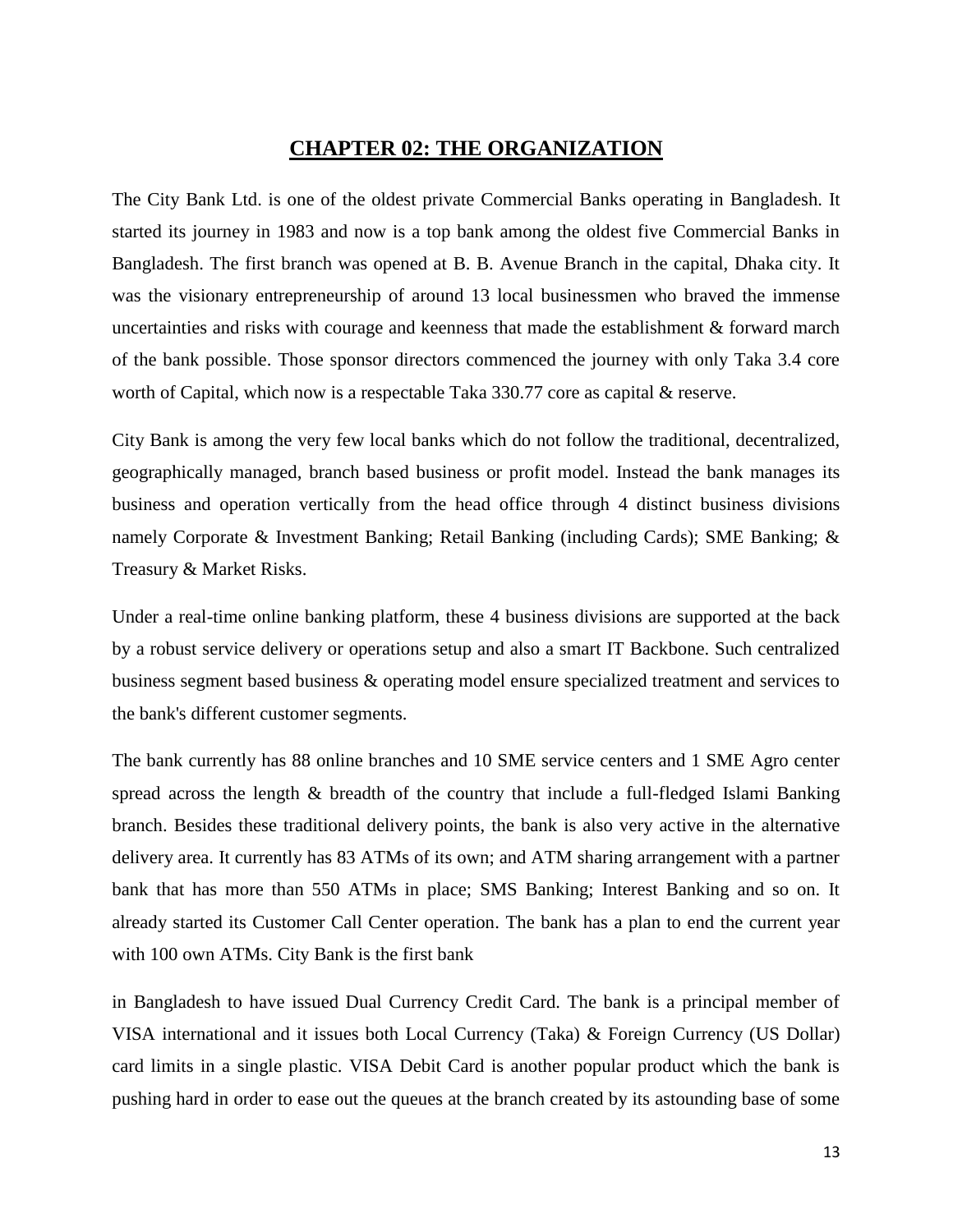400,000 retail customers. The launch of VISA Prepaid Card for the travel sector is currently underway.

City Bank prides itself in offering a very personalized and friendly customer service. It has in place a customized service excellence model called CRP that focuses on ensuring happy customers through setting benchmarks for the bank's employees' attitude, behavior, readiness level, accuracy and timelines of service quality.

City Bank is the first bank in Bangladesh to have issued Dual Currency Credit Card. The bank is a principal member of VISA international and it issues both Local Currency (Taka) & Foreign Currency (US Dollar) card limits in a single plastic. VISA Debit Card is another popular product which the bank is pushing hard in order to ease out the queues at the branch created by its astounding base of some 400,000 retail customers. The launch of VISA Prepaid Card for the travel sector is currently underway. City Bank has launched American Express Credit Card and American Express Gold Credit card in November 2009. City Bank is the local caretaker of the brand and is responsible for all operations supporting the issuing of the new credit cards, including billing and accounting, customer service, credit management and charge authorizations, as well as marketing the cards in Bangladesh. Both cards are international cards and accepted by the millions of merchants operating on the American Express global merchant network in over 200 countries and territories including Bangladesh. City Bank also introduced exclusive privileges for the card members under the American Express Selects program in Bangladesh. This will entitled any American Express card members to enjoy fantastic savings on retail and dining at some of the finest establishment in Bangladesh. It also provides incredible privileges all over the globe with more than 13,000 offers at over 10,000 merchants in 75 countries.

City Bank prides itself in offering a very personalized and friendly customer service. It has in place a customized service excellence model called CRP that focuses on ensuring happy customers through setting benchmarks for the bank's employees' attitude, behavior, readiness level, accuracy and timelines of service quality. City Bank is one of the largest corporate banks in the country with a current business model that heavily encourages and supports the growth of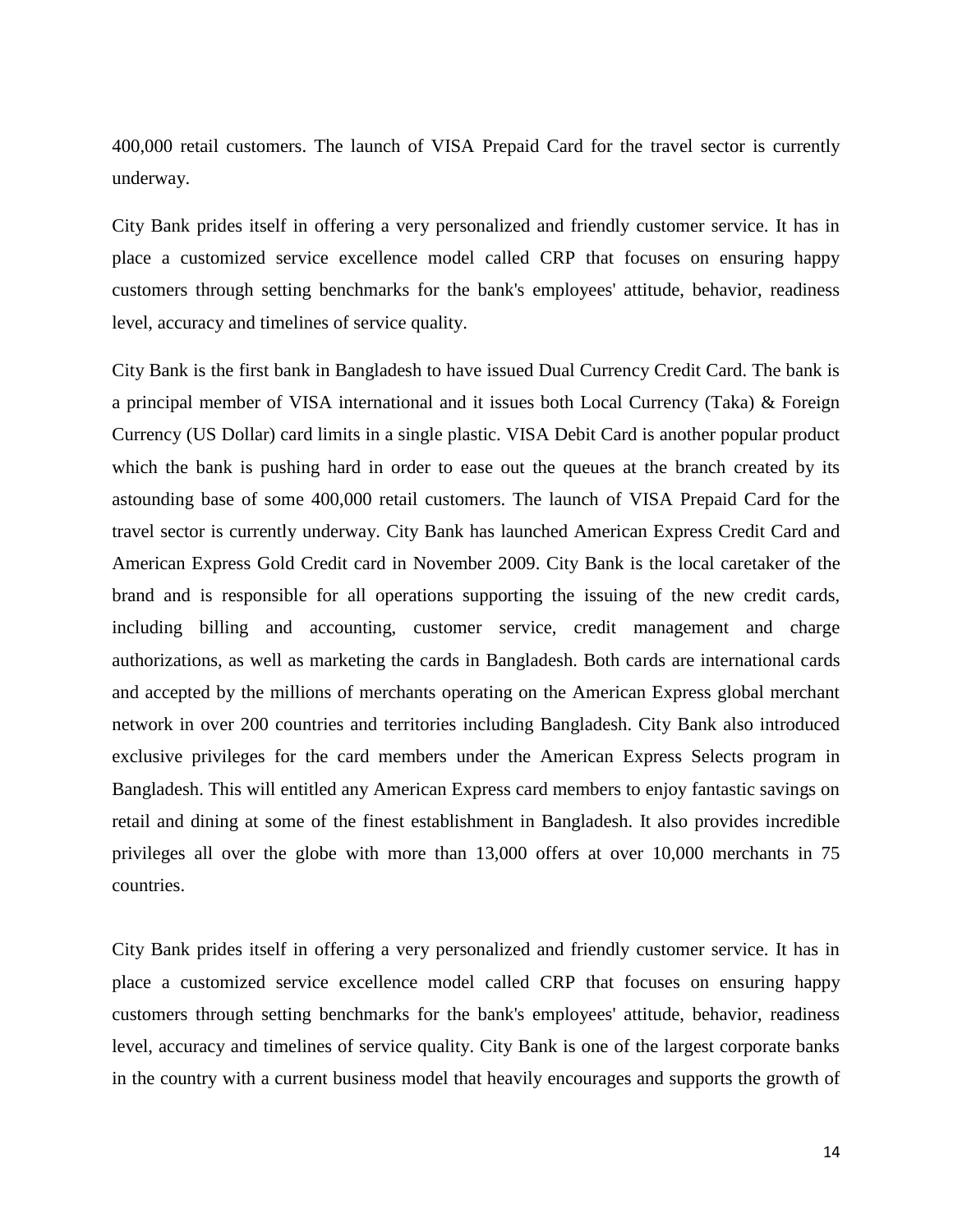the bank in Retail and SME Banking. The bank is very much on its way to opening many independent SME centers across the country within a short time. The bank is also very active in the workers' foreign remittance business. It has strong tie-ups with major exchange companies in the Middle East, Europe, Far East & USA, from where thousands of individual remittances come to the country every month for disbursements through the bank's large network of 99 online branches and SME service centers. The current senior management leaders of the bank consist of mostly people form the multinational banks with superior management skills and knowledge in their respective "specialized" areas. The newly launched logo and the pay-off line of the bank are just one initial step towards reaching that point.

#### **2.1: VISION & MISSION OF CBL**

The main vision of The City Bank Ltd. is to be "The Financial Supermarket with a Wining Culture Offering Enjoyable Experience." With maintaining this they also try to fulfill mission, such as, "Offer wide array of products and service that differentiate and excite all customer segments; Be the "Employer of choice" by offering an environment where people excel and leaders are created and Continuously challenge processes and platforms to enhance effectiveness and efficiency."

#### **2.2: OBJECTIVE OF CBL**

Despite extreme competition among banks operating in Bangladesh, both local and international The City Bank Limited made a remarkable progress practically in every sphere of its functions. The active of the CBL are very implicit and vast comparing to that of other banks in the country today. The theme of the bank is "For Relationship Banking". The prime objectives of the CBL are to create a strong capital base, to earn good profit and pay satisfactory dividend to honorable shareholders with proper social commitments. To achieve the objectives the management is continuously working for the improvement of bank"s assets quality by identifying potential depositors and good borrowers. Because it believes "The line of excellence never ends". The strategic plans and business will be its strength in this very competitive environment.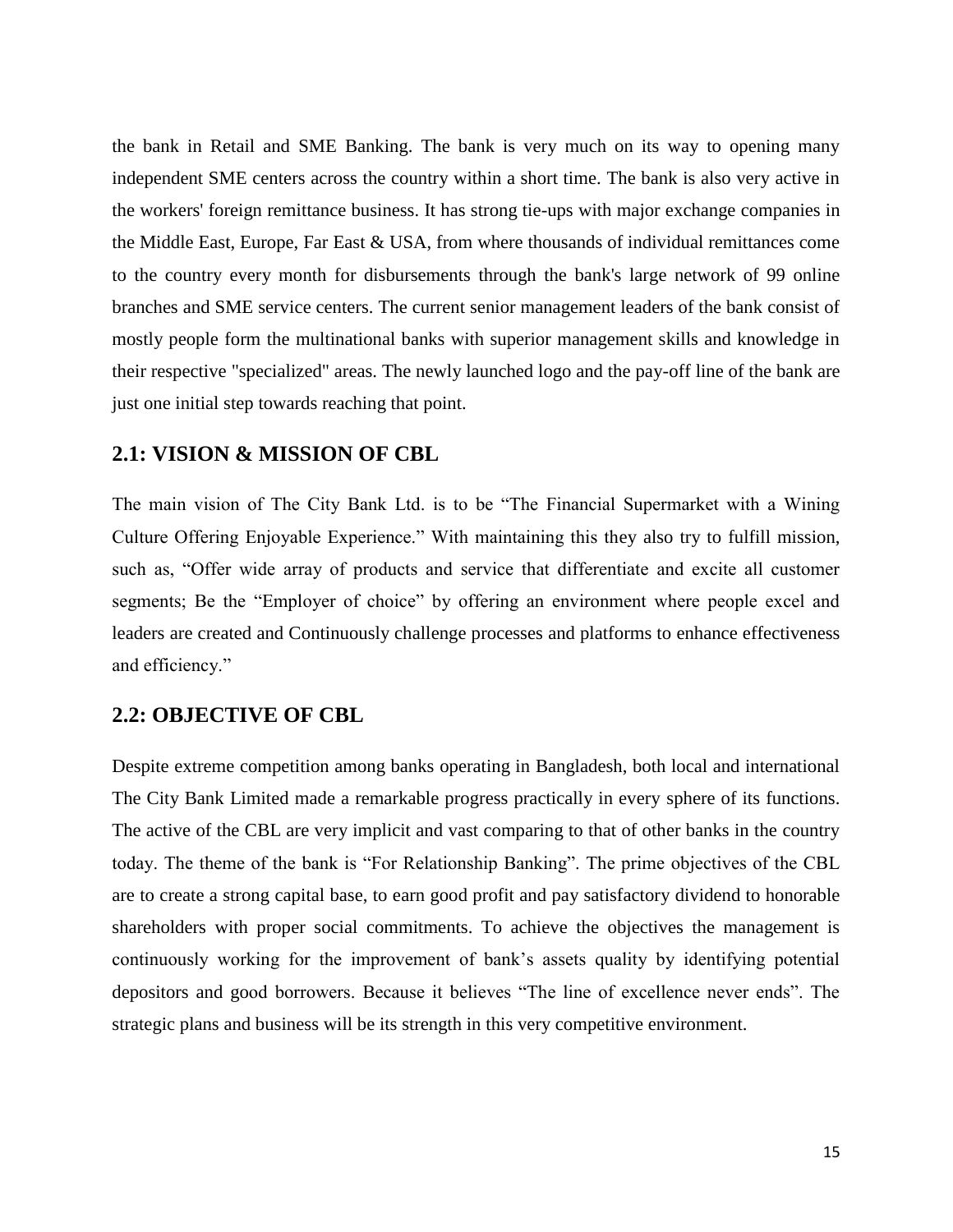### **2.3: CITY BANK FOOTPRINT**



### **2.4: FUNCTIONS OF DIFFERENT DIVISION AT CITY BANK**

### **2.4.1: FINANCIAL DIVISION**

- o Financial Planning , budget preparation and monitoring
- o Payment of salary
- o Controlling inter-branch transaction
- o Disbursement of bills
- o Preparation / Review of returns and statement
- o Preparation of financial reports and annual reports
- o Maintenance of Provident Fund, Gratuity, Superannuation Fund
- o Reconciliation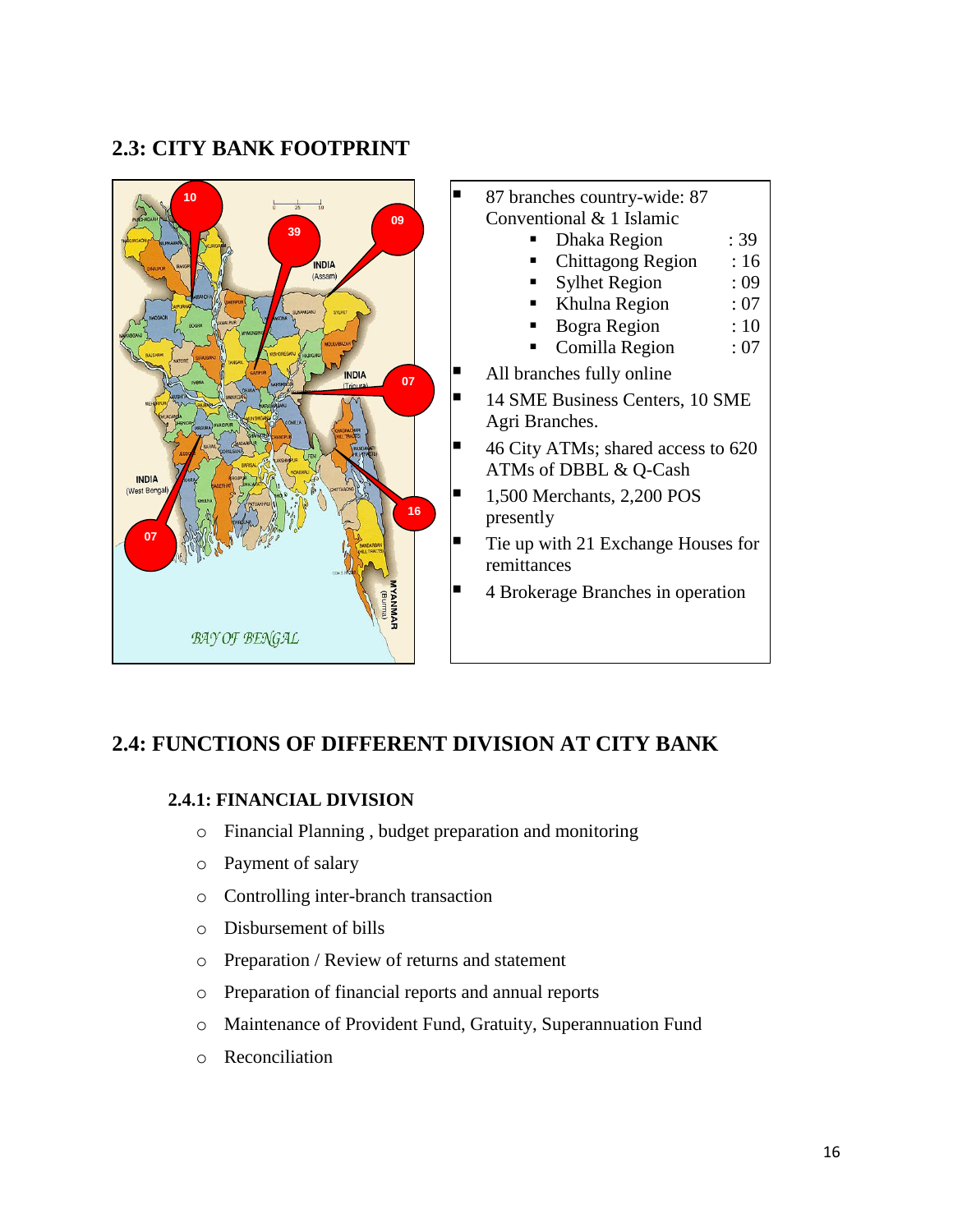### **2.4.2: CREDIT RISK MANAGEMENT (CRM)**

- o Loan administration
- o Loan disbursement
- o Project evaluation
- o Processing and approving credit proposals of the branches
- o Documentation, CIB (Credit Information Bureau) report etc
- o Arranging different credit facilities
- o Providing related statements to the Bangladesh Bank and other department

### **2.4.3: HUMAN RESOURCE DIVISION (HRD)**

- o Recruiting
- o Training and development
- o Compensation, employee benefit, leave and service rules program and purgation
- o Placement and performance appraisal of employees
- o Preparing related reports
- o Reporting to the Executive Committee/Board on related matters
- o Promotional camping and press release

### **2.4.4: INFORMATION TECHNOLOGY (IT) DEPARTMENT**

- o Software development
- o Network management and expansion
- o Member banks reconciliation
- o Date entry and processing
- o Procurement of hardware and maintenance

### **2.4.5: BRANCH CONTROL & INSPECTION DIVISION**

- o Controlling different function of the branches and search for expansion
- o Conducting internal audit and inspection both regularly and suddenly
- o Ensuring compliance with Bangladesh Bank(BB), monitoring BB"s inspection and external audit reports

### **2.5: SERVICES OF CBL**

The principal activities of the Bank are to provide all kinds of commercial banking, consumer banking trade services, custody and clearing to its customers through its branches in Bangladesh.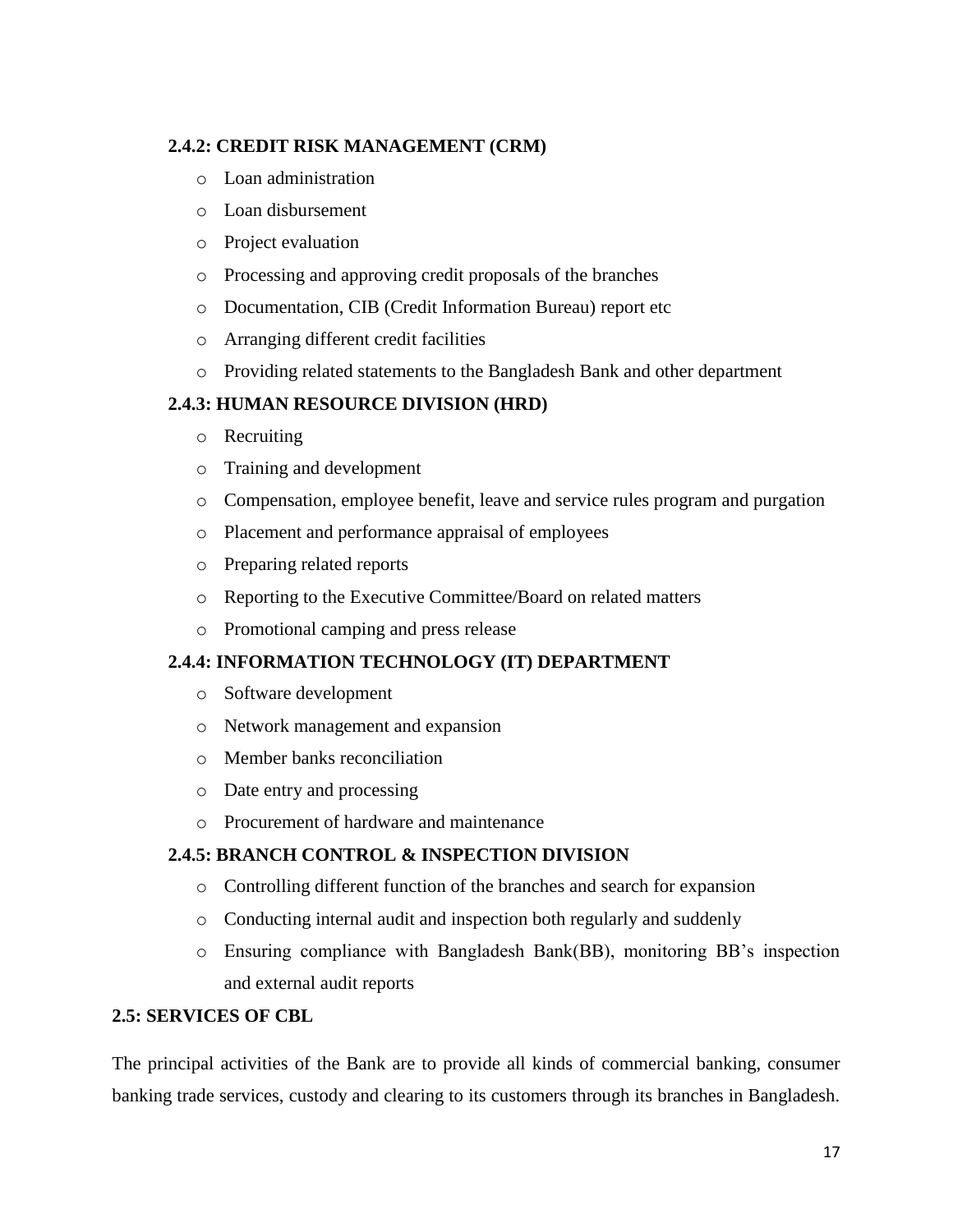City Bank is among the very few local banks which do not follow the traditional, decentralized, geographically managed, branch based business or profit model. Instead the bank manages its business and operation vertically from the head office through 4 distinct business divisions namely-

- 1. Corporate & Investment Banking;
- 2. Retail Banking (including Cards);
- 3. Treasury & Market Risks. &
- 4. SME Banking;



### **2.5.1: Retail Banking:**

Retail banking includes the tasks for the following purposes-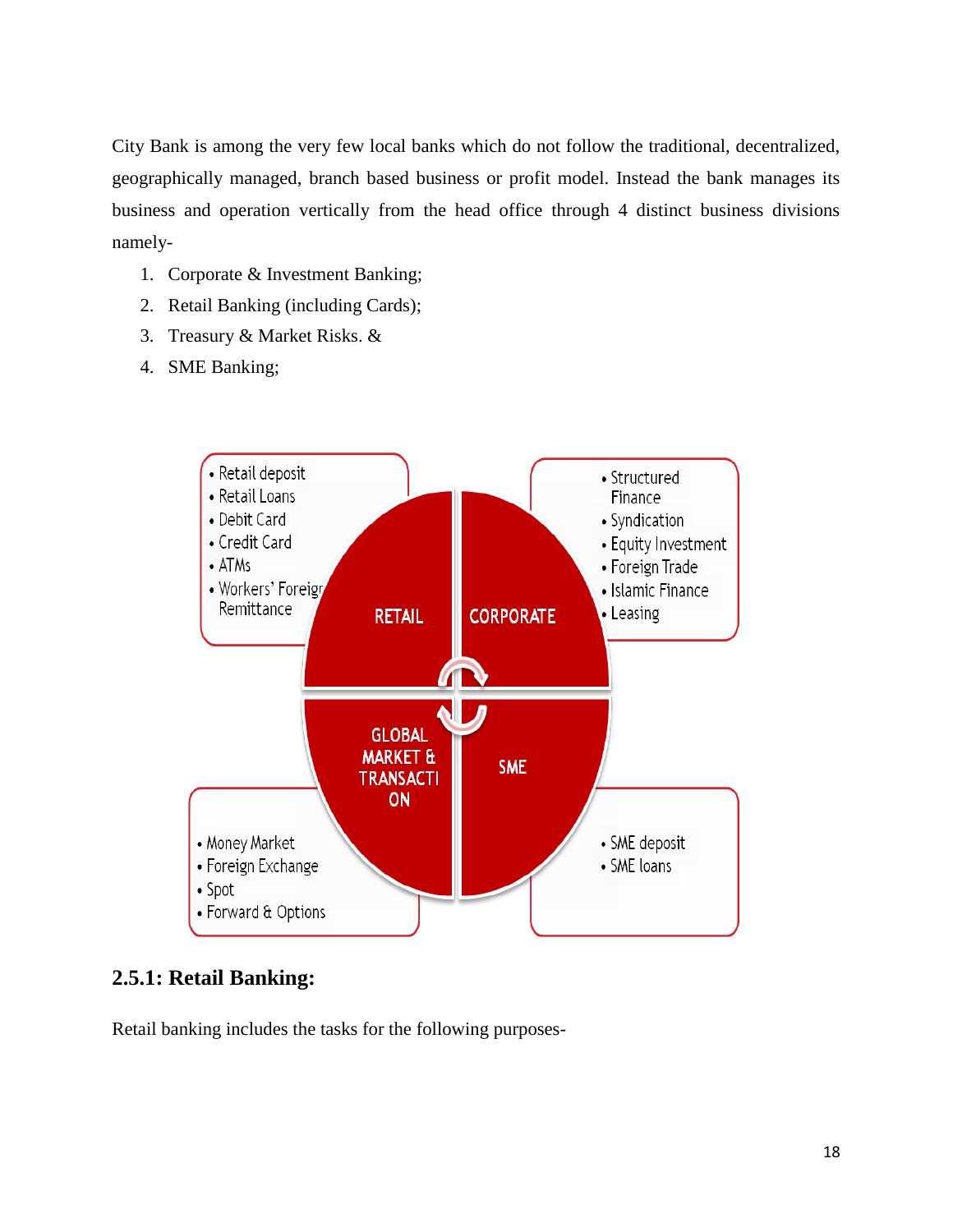#### **1. DEPOSITS**

- o Current Account
- o [Savings Account](https://www.thecitybank.com.bd/Savings-Account.php)
- o [City Onayash](https://www.thecitybank.com.bd/City-Onayash.php)
- o [City Shomridhdhi](https://www.thecitybank.com.bd/City-Shomridhdhi.php)
- o [City Projonmo](https://www.thecitybank.com.bd/City-Projonmo.php)
- o [City Ichchapurun](https://www.thecitybank.com.bd/City-Ichchapurun.php)
- o [FDR](https://www.thecitybank.com.bd/FDR.php)

### **2. LOANS**

- o [City Drive](https://www.thecitybank.com.bd/City_Drive.php)
- o [City Solution](https://www.thecitybank.com.bd/City_Solution.php)
- o [City Express](https://www.thecitybank.com.bd/City_express.php)
- o [City Double](https://www.thecitybank.com.bd/City_Double.php)
- o [City Scholar](https://www.thecitybank.com.bd/city_scholar.php)

### **3. CARDS- DEBIT CARD, CREDIT CARD ETC.**

- o Visa Debit Card
- o Master Debit Card
- o Amex Credit Card
- o Visa Credit Card

#### **4. NRB- FOREIGN REMITTANCE**

- o Medical File
- o Student File
- o Remittance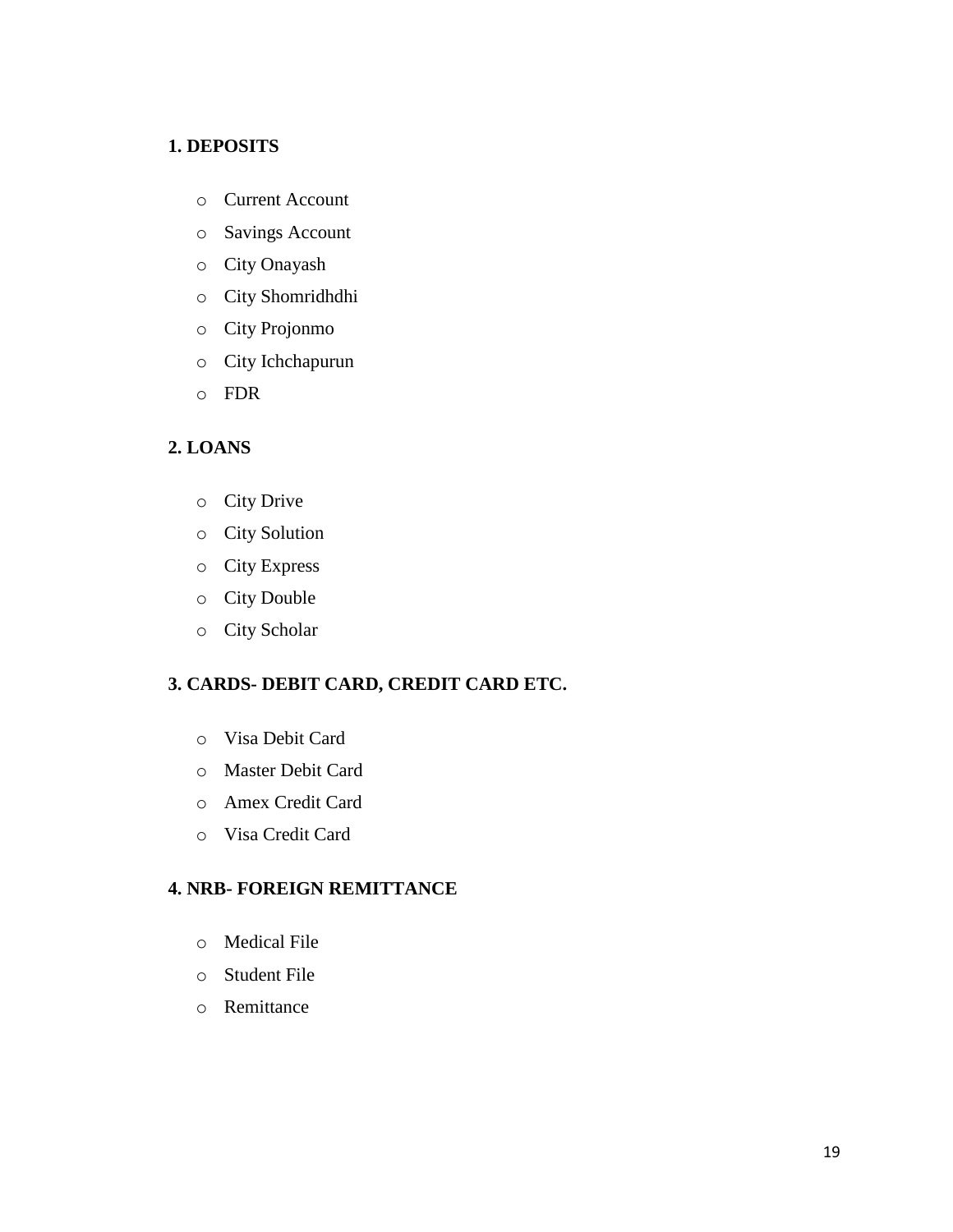### **2.5.2: Corporate Banking:**

City Bank is a major player in Bangladesh wholesale banking industry to offer the full scope of innovative, customized solutions and services. Their focus is not on short-term profit, but on building long-term relationships and standing by their clients. A unique business focus on enabling project financing, trade, investment and supply chain financing for clients is maintained. Aim is to be a one-stop gateway for corporate and financial institutions looking to extend their business. They focus exclusively on corporate and institutional clients, offering clients access to extensive branch network and award-winning suite of state of the art services.

- [Working Capital Finance](https://www.thecitybank.com.bd/WorkingCapitalFinance.php)
- [Trade Finance](https://www.thecitybank.com.bd/TradeFinance.php)
- [Short/Mid-Term Finance](https://www.thecitybank.com.bd/MidTermFinance.php)
- [Project Finance](https://www.thecitybank.com.bd/ProjectFinance.php)
- [Islamic Finance](https://www.thecitybank.com.bd/IslamicFinance.php)
- [Structured Finance](https://www.thecitybank.com.bd/StructuredFinance.php)
- [Cash Management](https://www.thecitybank.com.bd/CashManagement.php)
- [Investment Banking](https://www.thecitybank.com.bd/InvestmentBanking.php)
- [Schedule of Charges](https://www.thecitybank.com.bd/schedule_of_charges_corporate121231.pdf)
- [Interest Rate on Lending](https://www.thecitybank.com.bd/Lending_rate_26_09_13.xls)

### **2.5.3: SME Banking**

SME Banking of City Bank is assuming a new and modern dimension. It is entering in to a wider horizon. The philosophy of extending banking services to SME's of the country is to meaningfully push every one of them up to the next level of respective business operations. The upward push would be meaningful as they would be business wise competitive for a sustainable future. It is therefore would be turning in to an abode of SME's to grow to the next level. Hence, the bank has named it City Business - for taking SME's to the next level.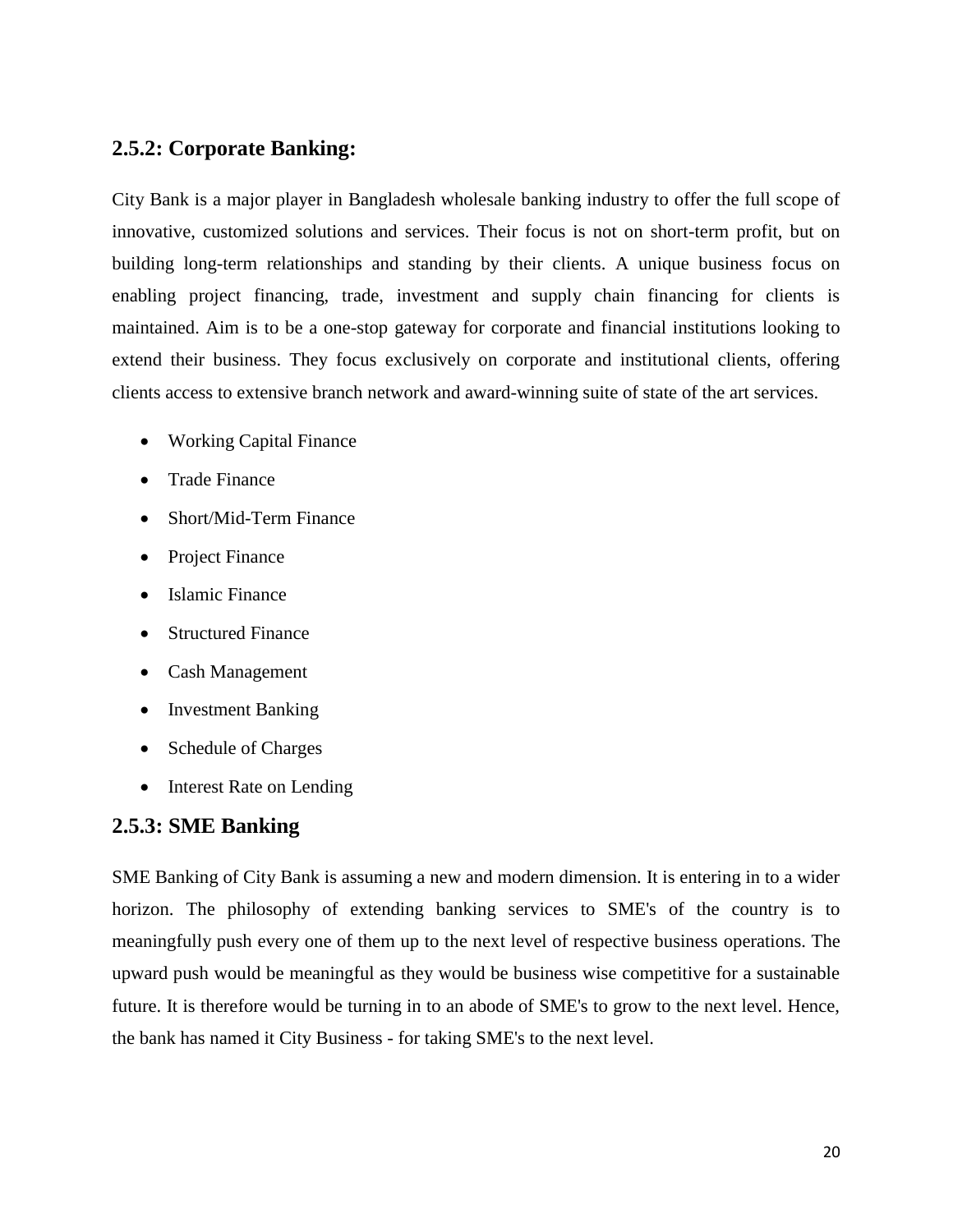# **2.5.4: CBL'S SME-S banking is engaged of servicing for the following facilities**

#### **1. City Muldhan- Trading Purpose**

SME business in Bangladesh mostly requires active financial / banking support for their business to grow. To cater various such needs of different trade related business, from July, 08 The City Bank was going introduce a complete tailor made package which surely will meet your specific financial needs and services.



**2. City Munafa- 50% FDR backed**

There are around 106,000 Small and Medium Enterprises in Bangladesh according to a market survey. Based on the estimate, there is a total funding requirements of BDT 200 Billion. A lot of banks are financing for their working capital, fixed asset purchase and other business purposes through complicated or less friendly credit analysis methods by taking land or building as primary collateral. City Bank, as specified in its Small and Medium Enterprise financing policy, would like to offer simply structured, process based, yet risk mitigating banking product to the SMEs. CBL "MUNAFA" has been designed based on the above objectives to achieve. "MUNAFA" is a terminating loan facility (EMI based) for working capital, fixed asset purchase, or any other business purpose. Bank would finance against net cash flow of the socio economic entity derived from cash flow of any creditworthy business and secure the lending against lien of CBL fixed deposit amounting 50% of loan volume. The product will allow the bank to capture the existing market opportunity.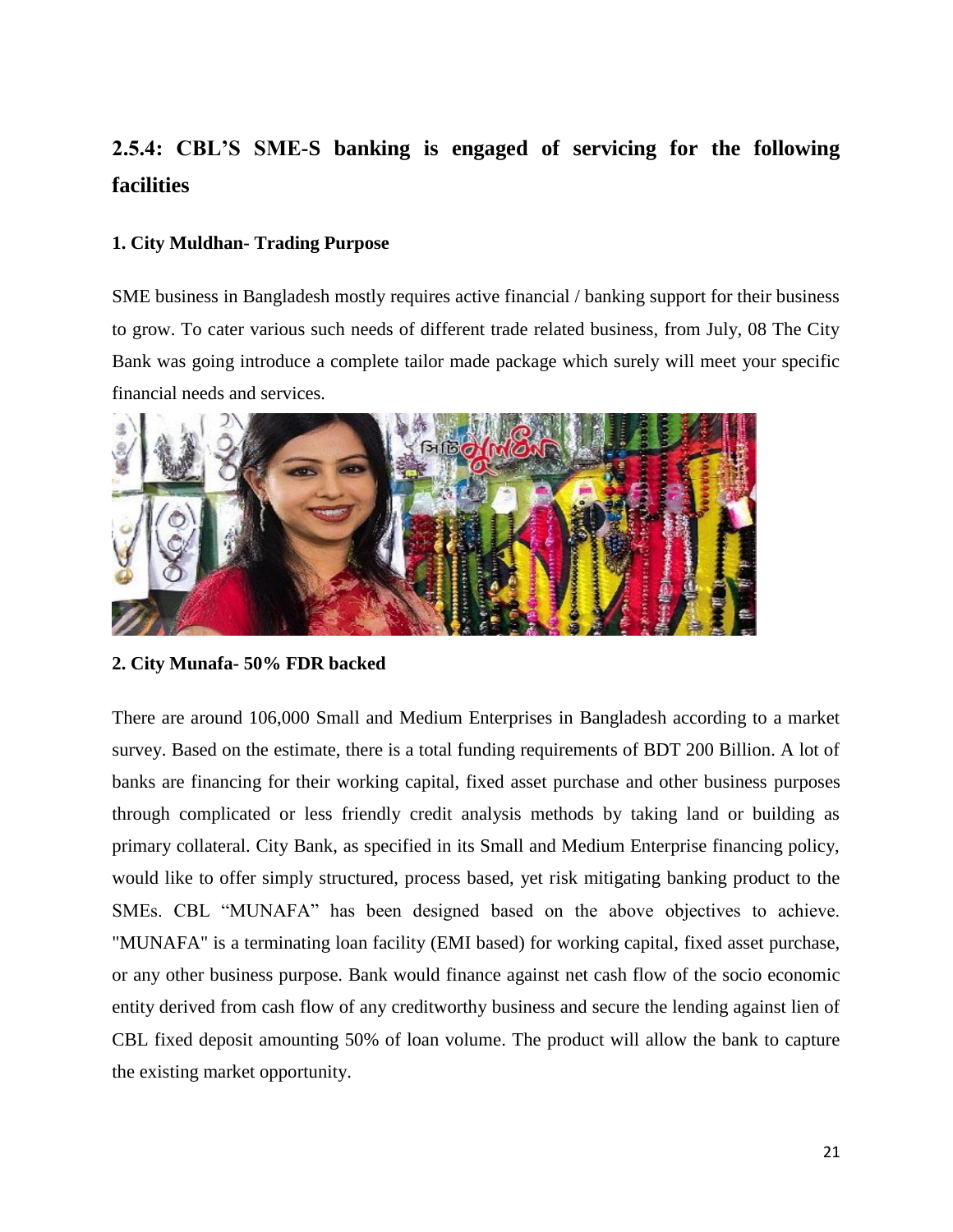

### **3. City Shulov- Manufacturing Purpose**

A unique product to facilitate concerns engaged in manufacturing business. The product will facilitate to meet up diversified needs to different manufacturing concerns.



### **4. City Sheba- Service Purpose**

To facilitate different concerns engaged in service related industry, The City Bank is going to introduce a customized product naming City Bank Sheba. The product will positively satisfy different business related needs of the clients involved in different service sectors.

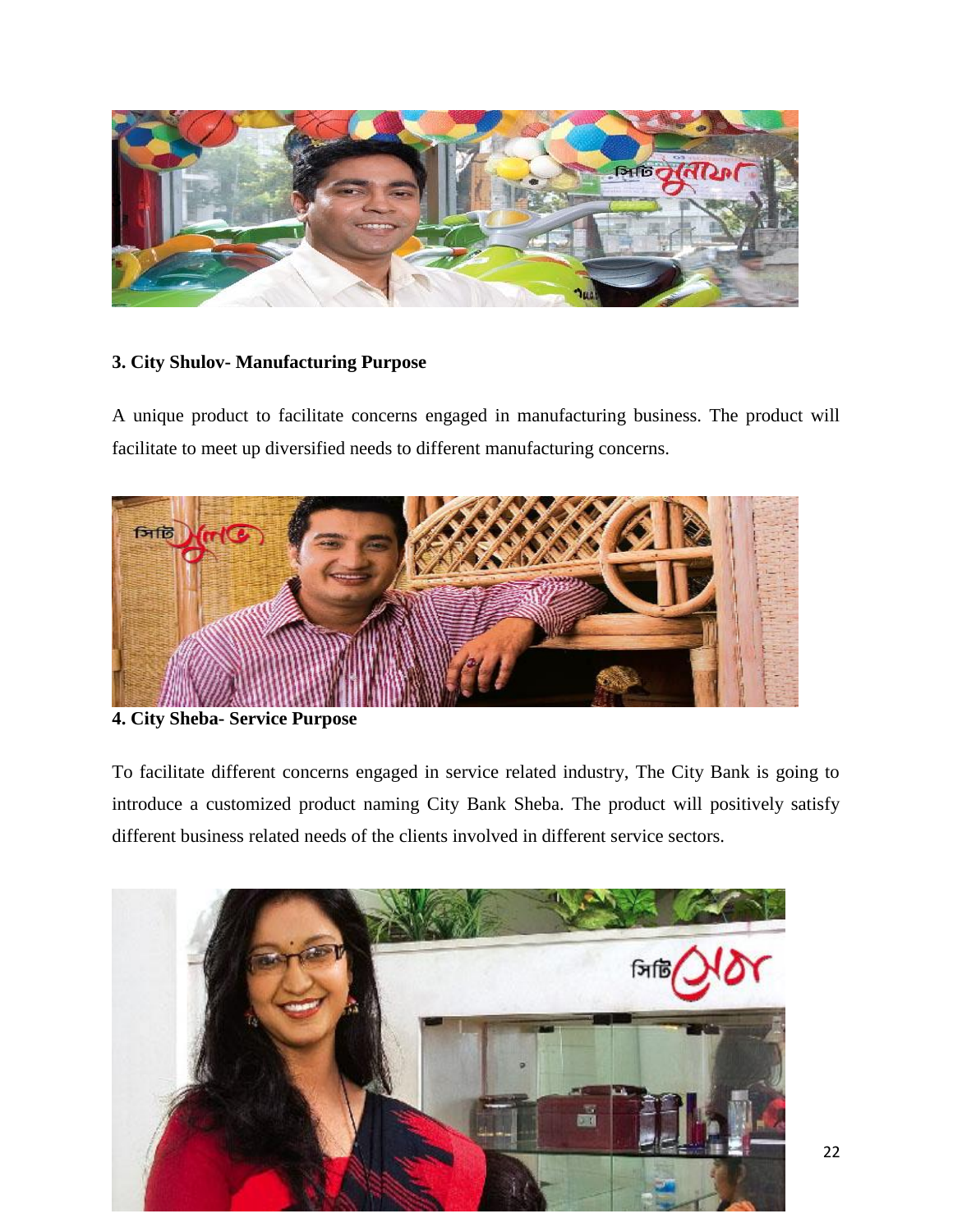**5. City Nokshi- Women Entrepreneur** Women are no more belong for household activities only. Rather their movement started shifting toward ruling nation, leading corporate office, developing as business think tank. In all over the world for the last decade women has proved their capacity and entrepreneurship skill in their respective arena. The state and Bangladesh bank feel to give a comfortable ground for the development of the women in the business entity and are encouraging and inviting the financial facilitators to extend their hands. There are thousands women specially in handicrafts, boutique, agro based industry, beauty parlour, ready made garments, creative works, interior design, entertainment market etc keeping their superb contribution. That's why City Bank introduces City Nokshi – an exclusive SME financial facility for women entrepreneur.



#### **6. City OD & TL-50% FDR backed**

#### **7. City Long Term Against Mortgage Loan**

#### **8. City Agri**

- **City Khamar:** City Khamar is the loan product to assist the growers who are involved in fish and poultry production. Fish & poultry industry has become one of the advance industries in the past decade and many of our growers shifted their focus from crops to fish & poultry production because of scarcity of natural fish & meat to meet the high demand. City Khamar boost this industry in producing more fish & Poultry to meet our demand
- **City Shosho;** Agricultural is the main artery of the nation like Bangladesh. More that 80% of our citizen still depends on agriculture. Agro based products are no more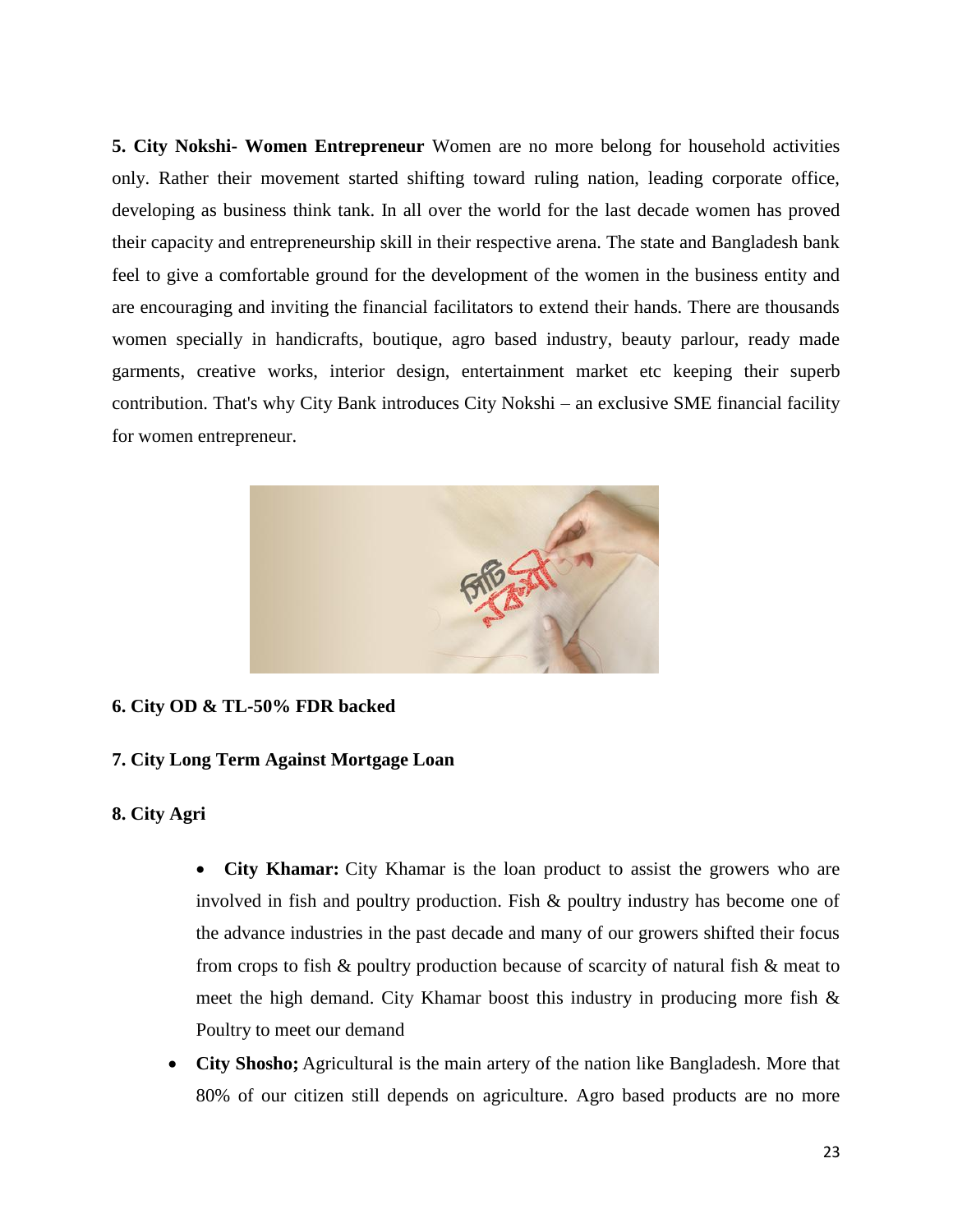restricted to just producing paddy. The scope of agriculture has been spread from crops to livestock, livestock to fisheries, fisheries to fruit cultivation etc. Till date rice is our staple food and we do have heavy dependency on potato, vegetable, fish, live stocks, fruits etc. In absence of adequate production of all these necessities, we need to live on imported crops and cost of living ultimately goes up and a huge stake of our population is simply lives very hard life because of crisis of the necessities. Private sector facilities are invited to take part in the development of this agro based industry to avoid the deadly sufferings of crisis and City Bank has come forward to accept the call and introduced City Shosho to facilitate rural agricultural development.

- **City Livestock:** City Livestock is the loan product to assist the persons involve in farming livestock in different areas in the country. Livestock has a huge demand in our country for our food, milk and cultivation as well. The raw hide of the livestock is also highly demanded for the leather industry. As we can"t meet our domestic demand of milk and meat from our local sources, we are hugely dependent in import for livestock products. City Livestock has been aimed to facilitate the people who are involved in livestock business in the country.
- **City Jantrapati:** City Jontropati is aimed to facilitate the farmers to produce different agro based machinery and equipment for their irrigation and cultivation. Production of modern cultivation is heavily dependent on availability facility of equipment and machinery for irrigation and cultivation. This loan product will help the farmers to buy this equipment for cultivation process.

### **2.5.5: Islamic Banking**

City Bank introduces City Manarah - Islamic Banking. City Manarah is here to guide and manage finances in a fully Islamic Shariah Compliant way. It offers a wide variety of deposit and investment products. Each account is designed to meet financial needs with best value of money. City Manarah includes services such as,

- Manarah Current Account
- Manarah Savings Account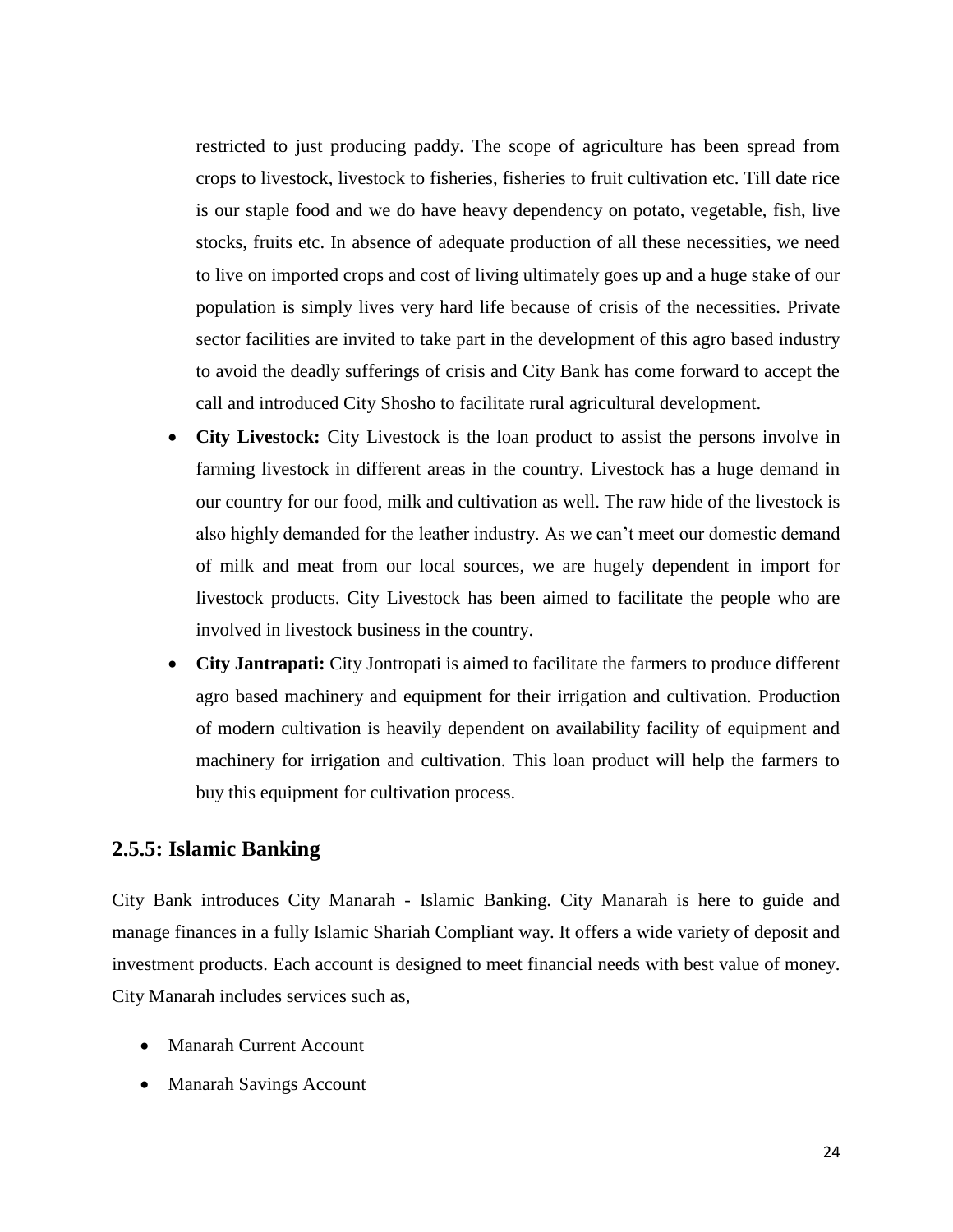- Manarah Term Deposit Receipt
- Manarah Hajj Deposit Scheme
- Manarah Deposite Rate
- Schedule of Charges

### **2.5.6: City Bank Treasury and Market Risk Division**

City Bank has a dedicated Treasury team who is capable of providing all treasury Solutions. Through our foreign correspondent business partners CBL is providing a wide range of Treasury products. In CBL Treasury, there are four teams who are specialized in their own area to ensure the best possible solution to our customer requirement. CBL has following teams in the Treasury:

- Foreign Exchange (Local  $& G7$ )
- Money Market
- Corporate Sales
- ALM & Market Research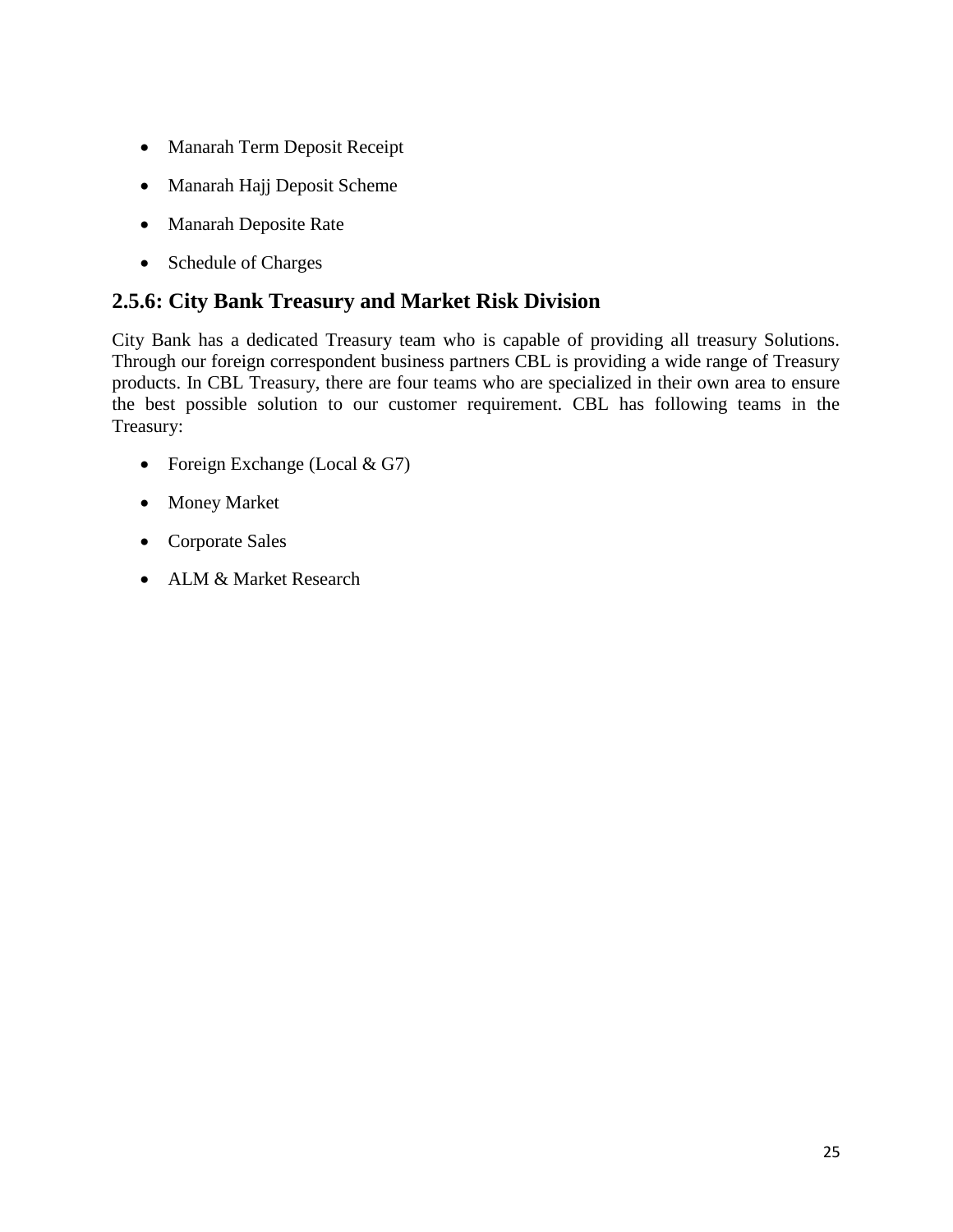### **CHAPTER 03: TASK ASSIGNED TO AN INTERN**

### **4.1: INTRODUCTION**

In September 2013, I was assigned by The City Bank HR personnel's as an intern position in the Gulshan Avenue Branch. After that a schedule of the internship program was given to me consist of the working schedule along with the job responsibilities. Basically I worked under the Customer service department of the Gulshan Avenue branch and for that reason I got longer time to gather knowledge about that particular segment. I worked in the retail or general banking division in The City Bank Limited. I got the opportunity to work in customer service, card division, remittance & clearing segment of the branch. The tasks assigned to me by the authority are discussed below.

### **4.2: EQM MACHINE MANAGE**

[Enterprise quality management system](http://www.spartasystems.com/) (EQMS) that optimizes quality ensures compliance and reduces costs and risk for world-class clients across a range of regulated industries. To ensure customer"s flexibility and to save time The City Bank Limited introduced EQM Machine at the Gulshan Avenue Branch. This machine basically provides token to the customers based on what type of service they will have. EQM ensures few things that are discussed below.

- Enterprise Quality Management omits the long queue in front of the teller service area.
- Customers no longer have to wait in extensive lines to get their job done.
- By taking token customers can identify how much time it will take to come to his or her number and meantime can allow himself to do another task as well.
- Sometimes customers get violent after waiting for too long in the queue. By taking token they will know when it's time for them to go and get the service.

A CBL intern is responsible for the EQM Machine Management. When a customer enters in the bank it's an intern's duty to guide him or her to the right service area with the right token. This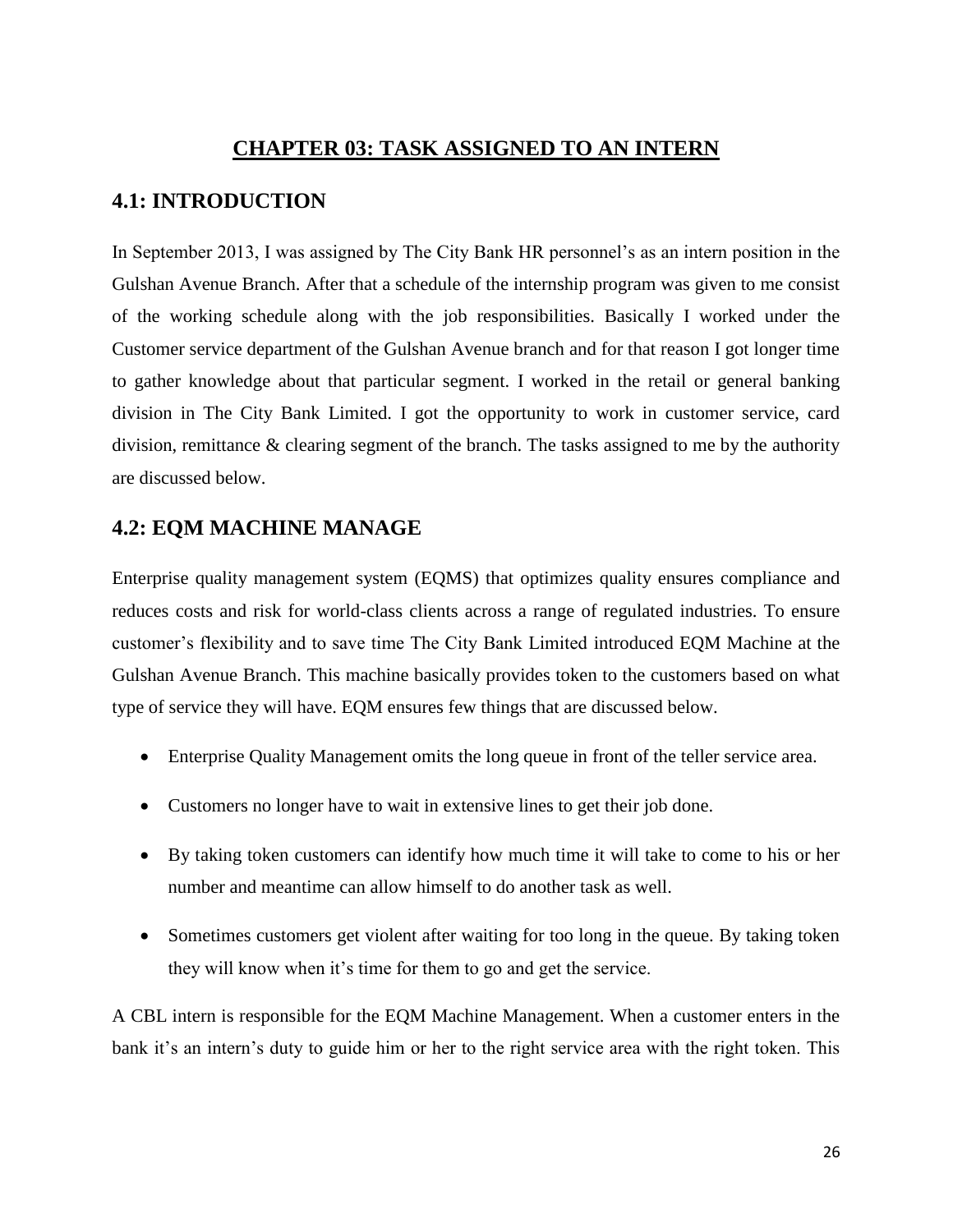EQM service helps to improve the operational efficiency, risk mitigation and continuous improvement.



### **4.2.1: Figure: Improving poor quality by EQM**

### **4.2.2: HOW THE SYSTEM WORKS**

- Login
- Login request Form
- Extranet Main Menu
- Global Equipment Edit
- Current Equipment Data
- Reports
- Equipment Website
- Logout
- Help

### **4.3: CUSTOMER SERVICE**

The Customer Service area is divided into few sections such as, Cheque, pin, cards, loan, remittance, pay order etc. On the first day of my work in the Customer Service department, the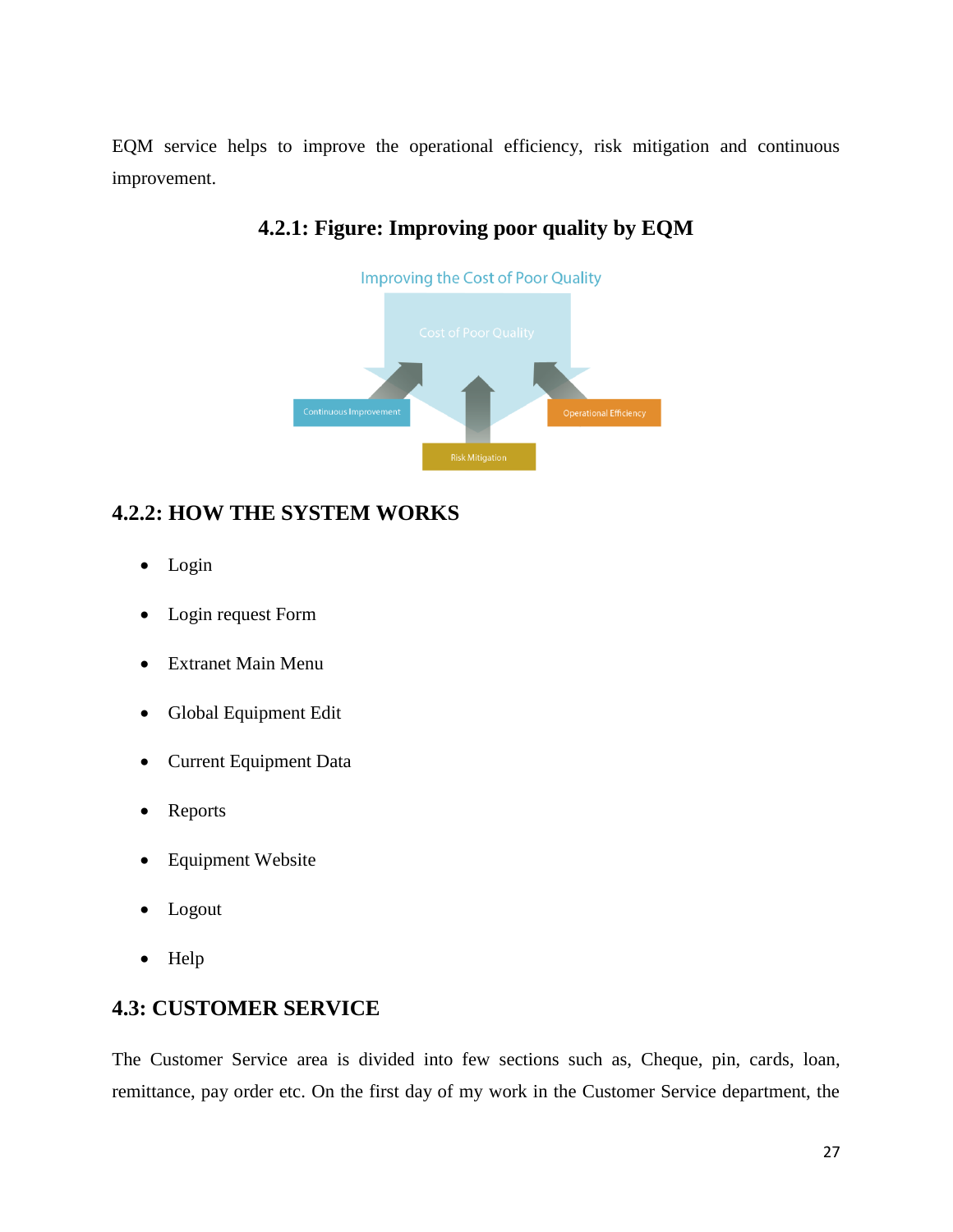CSM of the department explained all the things related to the operations to me. He showed me how the total customer service department works in the branch. He also made me familiarized with the various terms and tools like different application form, procedure, that are used by that department to make the life of employees easier. He also gave a brief description that how an account can be open and the rules regulations for opening any kind of account in The City Bank Limited.

### **4.3.1: CARD DELIVER**

An intern of CBL is also assigned to play assistant role to this service area. For example, by delivering debit credit cards to the customer or bearer, keep the tracker of the regular cards received from the currier and reconcile of the cards. There were four register note book for maintaining the cards; two is for new issue cards and rest for lost and stolen card. In the both cases cards and pins maintain by two separate individual for security purpose. There were two people in the hold of card and pin of that branch. They have to maintain the existing card user with increasing large number of new card user day by day. Moreover The City bank Limited have an account opening system named "accelerated banking". Under this package bank provides the debit card instantly to the every customer.

#### **4.3.2: PIN DELIVER**

Pin is the core component of the debit cards. Without these pins customers cannot withdraw money from their cards. Pins are also delivered in the same way as the card by the intern.

#### **4.3.3: ACCOUNT AND FDR OPENING FORM FILL UP'S**

Account opening and FDR form fill ups are part of the one the tasks assigned to a CBL intern. There are different kinds of bank accounts starting from current, savings, proprietorship, partnership etc. Every form has different rules for maintain. These rules are declared by Bangladesh Bank.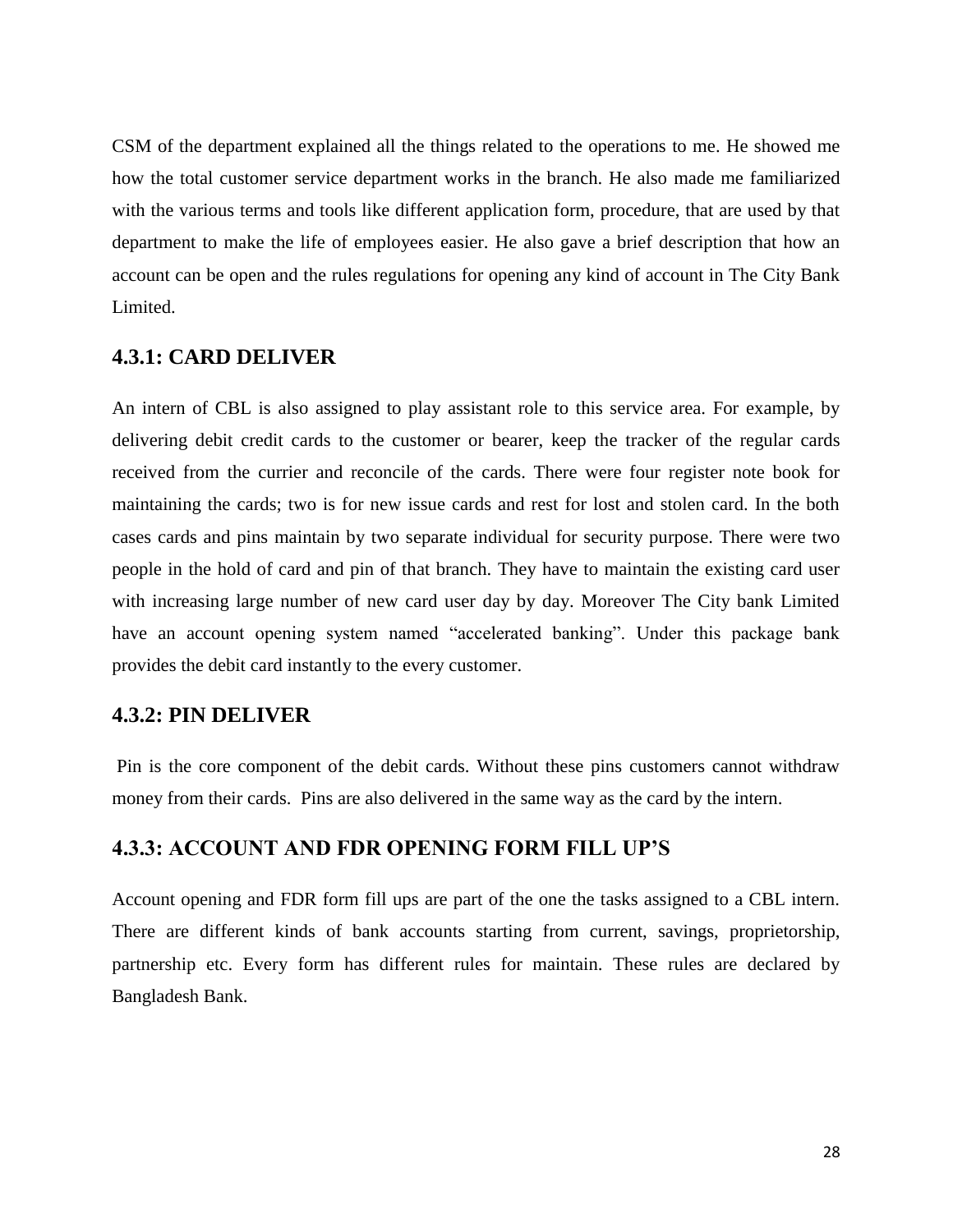### **4.3.4: DESTRUCTION**

Bank check book, cards, pins expires after a certain period of time. When the time of expirations comes closer bank sent letters and phone calls to the customers for collecting their products. If customers fail to collect bank end the existence of that product. This process is known as destruction. An intern of CBL plays an important role in destruction. His / Her task is divided into three steps.

Step 1: Find out which check, card or pin is close to destruction and list down the names categorizing them based on months.

Step 2: After letter sent from the bank call the listed customers and tell them to collect within upcoming week.

Step 3: After the check, card or pin is destroyed systematically, destroy them manually.

### **4.3.5: LOAN PAPER FILL UP'S**

Customers who take loans tend to have all their information written down manually in small loan book. Every customer has one each. These information books are filled up by the interns. Again the undertaking letters are also filled up by the interns in CBL.

### **4.3.6: RECONCILIATION**

Bank reconciliation statement is a report which compares the bank balance as per company's accounting records with the balance stated in the bank statement. Reconcile of the cards, pins, FDR, Cheque books are done every day. Before reconciling we have to count the closing balance of the day, then count how many are being received from the currier and the number delivered to the customers. In the branch everything is reconciled starting from cheque books, cards, pins, FDR"s etc.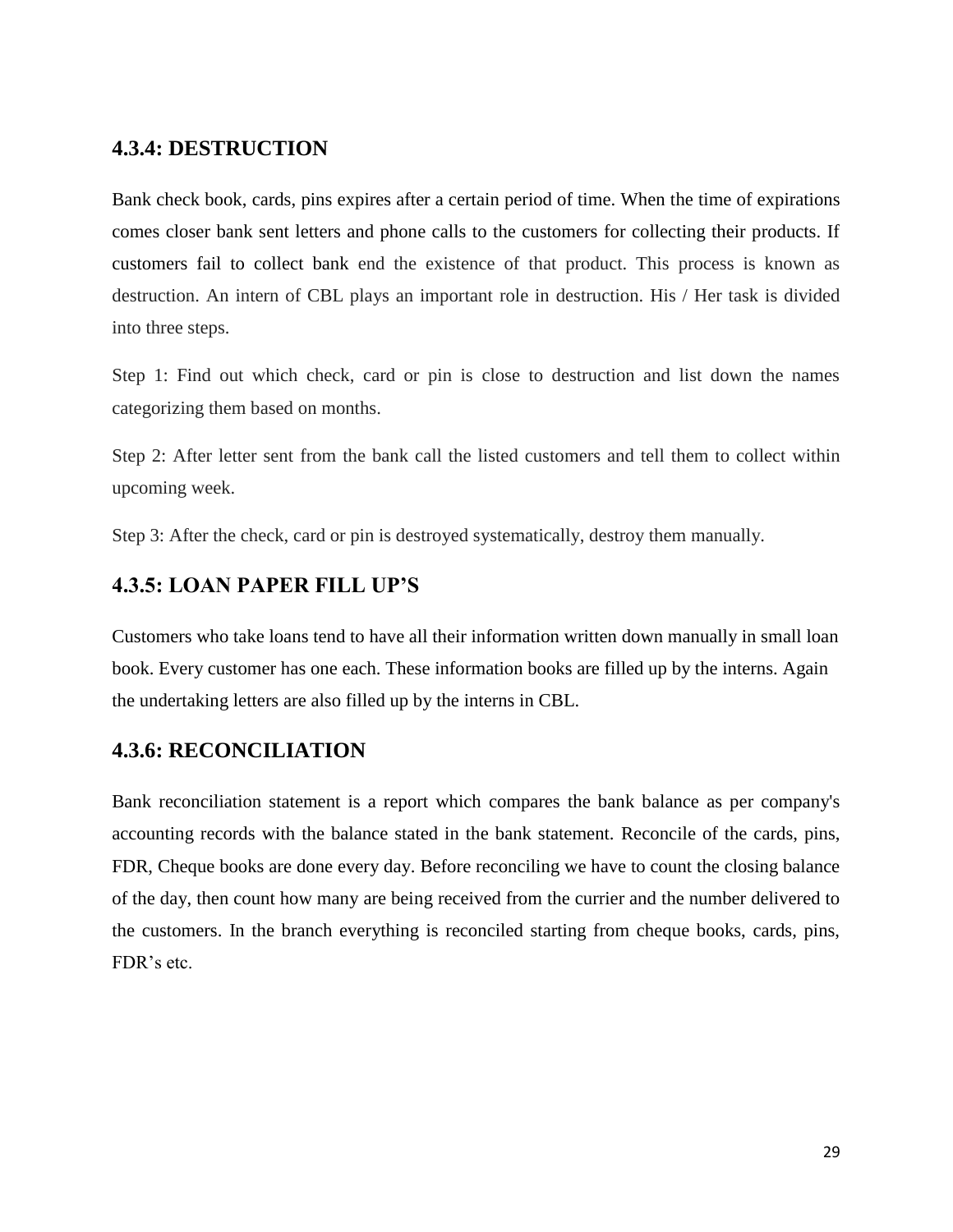### **CHAPTER 04: ANALYSIS OF CUSTOMER SERVICE**

### **4.1: ACCOUNT OPENING PROCEDURE**

For individual introduction is needed by an account holder He/ She is required to fill up the specimen signature card. Application fills up the relevant application form in the prescribed manner. The authorized officers analyze the introduction and examine the document submitted. Account and FDR is opened issuance of deposit slip and the deposit must be made in cash. After depositing the cash one cheque book  $\&$  pay  $-\text{in-slip}$  book is issued. Before opening of a current or savings account, the following formalities must be completed by the customer:

With the main form it contains three other forms. They are individual information form, transaction profile, MID (Most Important Document). The following person can introduce an a/c opener an existing current/savings account holder of that branch patient. A respectable person of the society or locality who is well known to the manager/2nd man of the branch.

Furnishing photographs signed by the introducers and account holder in the backside of photo Account holder needs to sign in the backside of the nominee photo.

Banker will supply a set of printed forms required for opening the account, which will normally include, Specimen Signature Cards, Deposit Slip Book, Check book Requisition slip.

Steps in savings account opening

- Customer should carefully read full-fill the application form
- Putting specimen signature in the specimen
- Any special instructions with regard to operation of the account should be noted on the relevant signature card boldly duly authentication by the account holder should be obtained
- The required account number for the new account from the account opening register should be obtained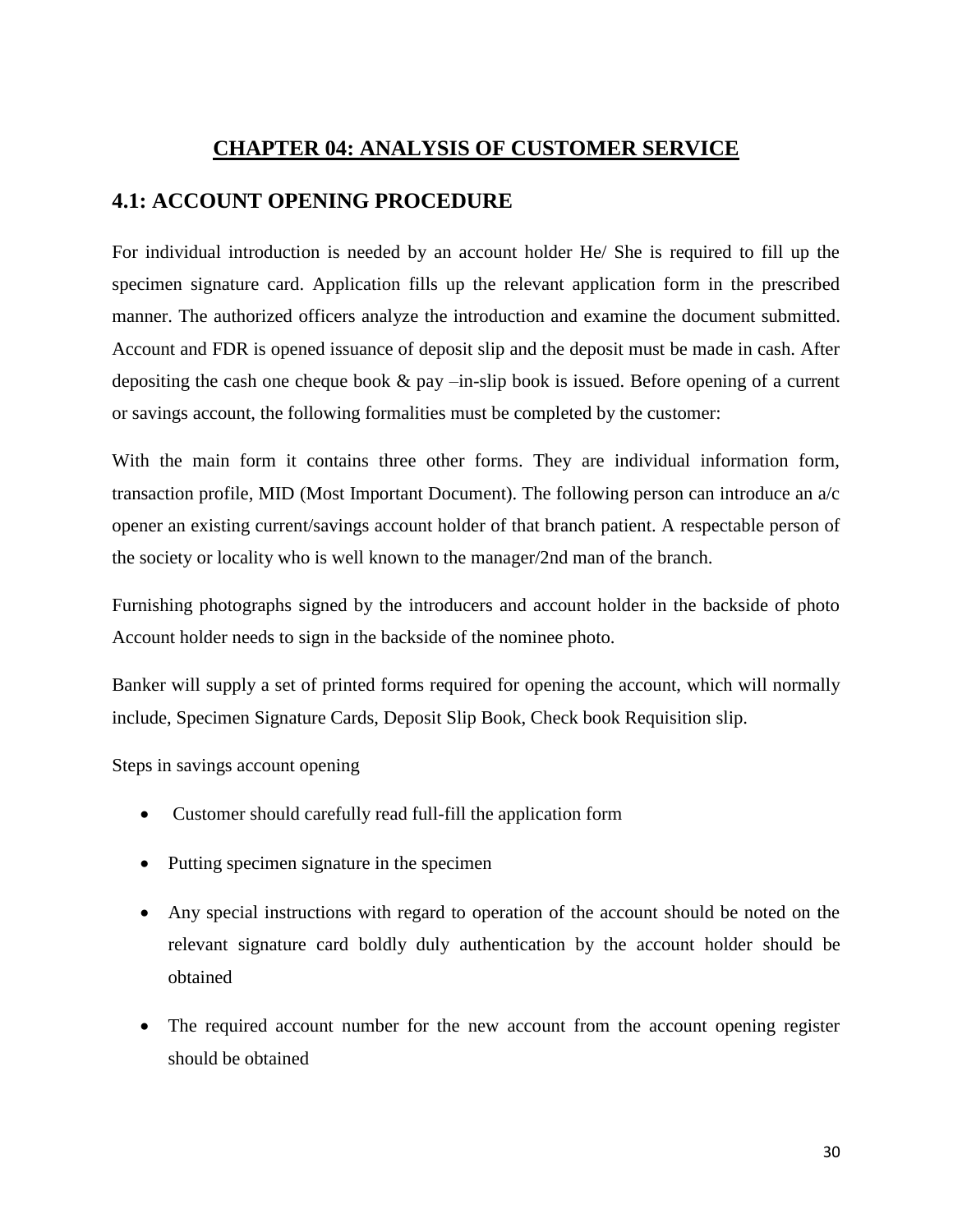- Obtained the signature & account number of the Introducer on the advice of new accountant the place meant for the purpose & gets the signature properly verified by an authorized official of the bank
- The deposit slip properly filled in & signed by the customer
- Then the new account number should be written at the appropriate place of the deposit slip and mark new account on both the copies of the deposit slip and request the customer to deposit the money at the cash customer
- Place the signature cards, advice of new  $a/c$ , a copy of deposit slip, photographs  $\&$  other necessary papers/ documents etc. in a file
- Obtain approval of the authorized officers for opening the new account on all relevant papers. While giving approval for opening an account the Authorized official should be satisfied about of the Introducer
- The Authorized officer on the advice of new  $a/c \&$  on the specimen signature of the new a/c holder
- After approval of the opening of the  $a/c$ , get the check book requisition slip signed by the customer
- Deliver the check book to the customer after properly marking the account number name & place of the branch on each leaf of the checkbook
- On completion of account opening open a file for the new  $a/c$  holder  $\&$  file all relevant papers forms etc. Signature cards, copies of advice, Deposit slip, debit ticket etc is distributed to concerned department
- To fill up the KYC (know your Customer) form dully.

### **Sole Proprietorship:**

• Photograph of all authorized signature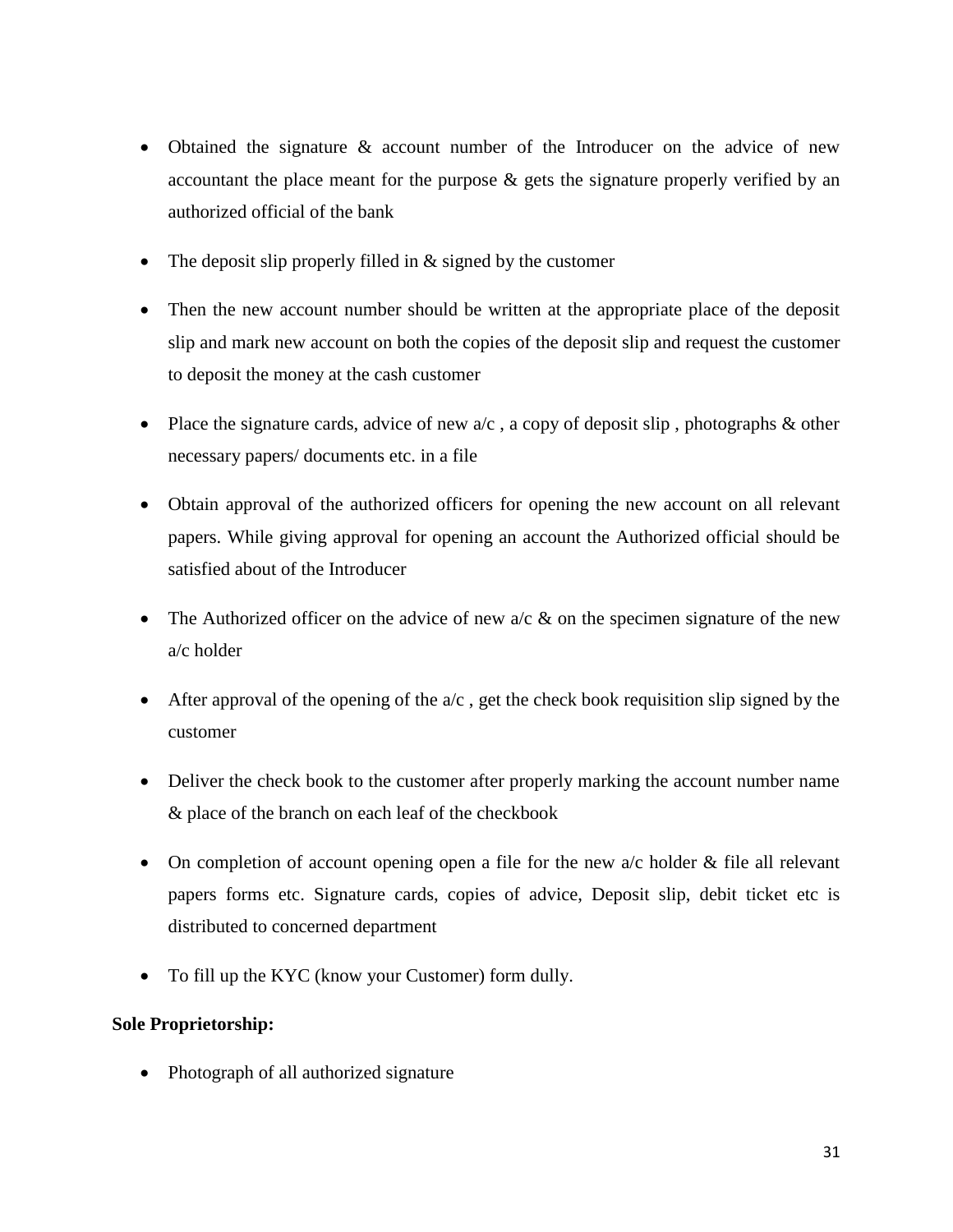- Trade license & Tin Certificate
- Permission under 18-A from Bangladesh Bank
- Photo Identification National Id Card/ Current valid Passport /Valid Driving License.
- Where Photograph is also attested/Employee Photo ID card of any multinational or listed company or organization

### **Partnership concern:**

- Trade license  $&$  Tin certificate
- Certified true copy of partnership deed of the partnership concern
- Nationalization copy of partnership deed of the partnership concern
- Certificate of registration of the partnership concern
- List of partners with their address
- Permission under 18-A from Bangladesh Bank
- An explanation of the nature of the business or partnership should also be ascertained
- 2 copies of Photograph & identification Document of all partners & all Authorized **Signatories**

### **Limited Company Account**

- Bank's prescribed Account Opening application form,
- Certified copy of the Memorandum & Articles of Association of the Company,
- Certificate of incorporation,
- Certificate of commencement of Business (For Public Limited Companies only),
- Extract of the Board resolution sanctioning the account opening and signing authority,
- List of the Director with address in specified from,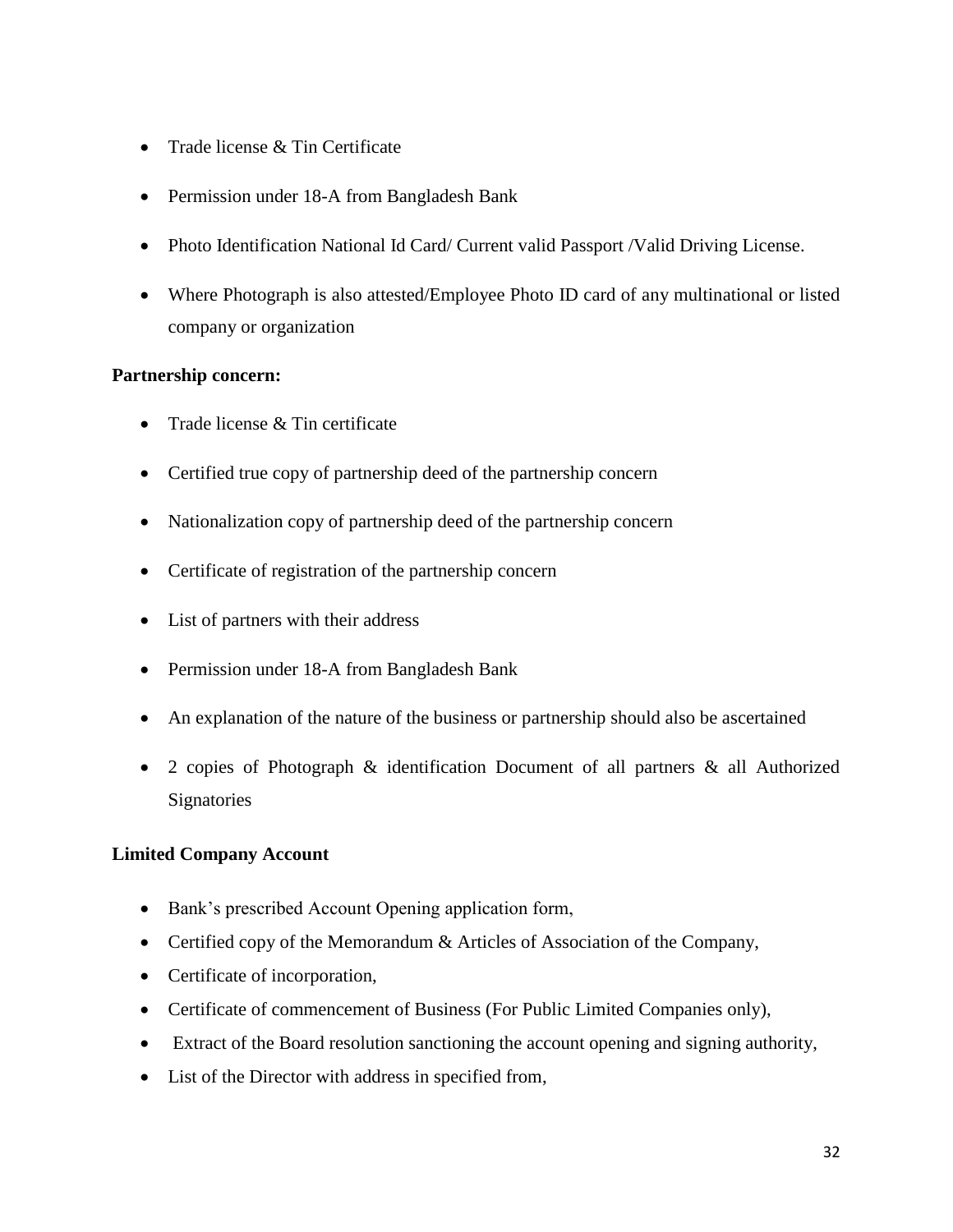- Photograph of the signatories,
- Copy of valid Trade License,
- Introducer's signature in the  $A/C$  opening form and at the back of the photograph(s) of Account holder(s),
- List of names with Appointment letter and Specimen Signature of the Persons authorized to operate the Account, and
- The personal identity of all the directors or beneficial owner(s) proprietor of the Firm has to be established by any of the documents as mentioned in Individual or Joint Customer category.

#### **Resident Foreign Currency Deposit (RFCD) Account:**

Eligible persons can open Private FC/NFCD/RFCD accounts easily with any AD in Bangladesh by submitting account opening forms dully filled in, photo and other necessary papers like copy of passport, etc. Persons residing abroad interested to open Private FC/NFCD accounts can open account by sending necessary papers/documents from abroad duly verified by Bangladesh mission abroad or a reputable bank or any other person known to the AD in Bangladesh. However, submission of job certificate/certificate evidencing having business abroad is not mandatory for opening FC account by Bangladesh nationals residing abroad. Besides the opportunity of opening and maintaining Private FC/NFCD accounts as stated above, nonresident Bangladeshis/other non-resident foreign nationals can invest in (i) US Dollar Premium Bond, US Dollar Investment Bond and Treasury Bond (in Taka) of Bangladesh Government (ii) shares/securities listed in stock exchanges through opening of Non-Resident Investor"s Taka (NITA) Account. Non-resident Bangladeshis may also invest in Wage Earners" Development Bond in Taka.

### **4.1.1: DORMANT ACCOUNT**

Dormant account is an account which is inactive. Under the City bank policy, if an account remains inactive for 3 months then accounts will be considered as a dormant account. If the account becomes dormant then account holder won"t be able to use it for transactions. For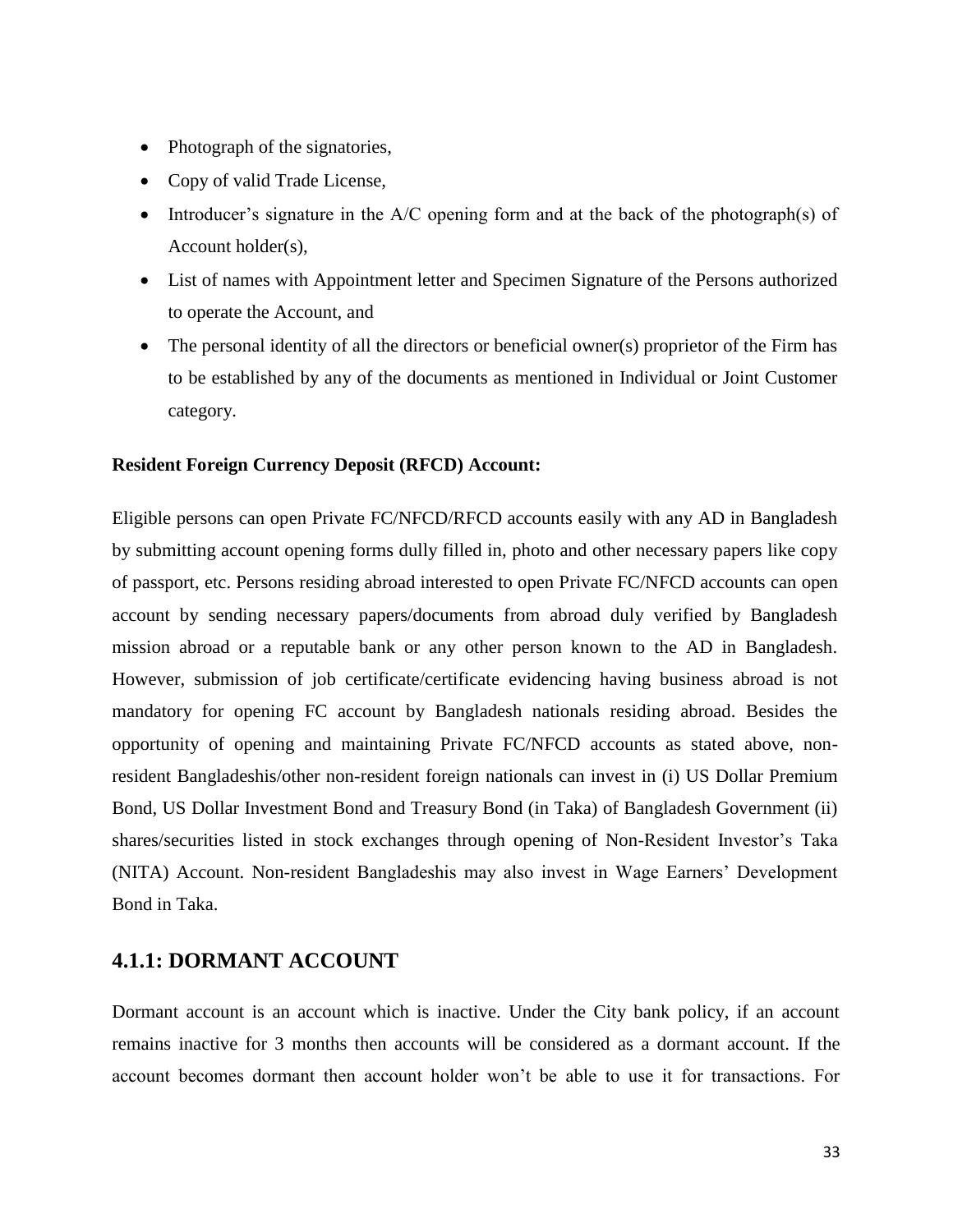transactions customer needs go to the branch where he or she had opened that account and with certain process account can be active again.

### **4.1.2: ACTIVATION PROCESS OF DORMANT ACCOUNT**

At first account holder needs to come to the mother branch and then has to fill up a form named dormant account reactivation. Account holder needs to sign and fill up the form and submit it to the customer service officer. Customer service officer will verify the signature and sent the request to the head office through centralized system to reactivate the account. Then it takes 2 to 3 days for reactivate the account and then account holder can transact with this account. To active dormant accounts charges are applicable.

# **4.1.3: NOMINEE, SIGNATURE OR ADRESS CHANGE OF AN EXISTING ACCOUNT**

There are several issues like nominee change, signature change, and address change etc. work regarding existing account.

Nominee is the person who is the authorize person in behalf of the account holder. Basically after the death or any such cases nominee will have the right to take any kind of decision regarding that account. To change the nominee customer needs to come to the mother branch of the account and then fill up a form named nominee change form. In the nominee form, one copy of nominee photograph is needed and account holder has to sign the form that he or she wants to change his or her accounts nominee. Then files need to submit to the responsible officer and responsible person will verify the information and sign. This whole process takes 2 to 3 days.

For signature change, account holder has to fill up the signature change form and then needs to submit to the customer service department. Customer service officer verify the signature and the information with photograph change, in some cases account holder needs to provide a photograph of his or her own if the previous photograph is not match with the present photograph. This whole process also takes 2 to 3 days.

Again for name change, address change, and many other factors works as almost in the same process, except the address change process. For address change, account holder needs to provide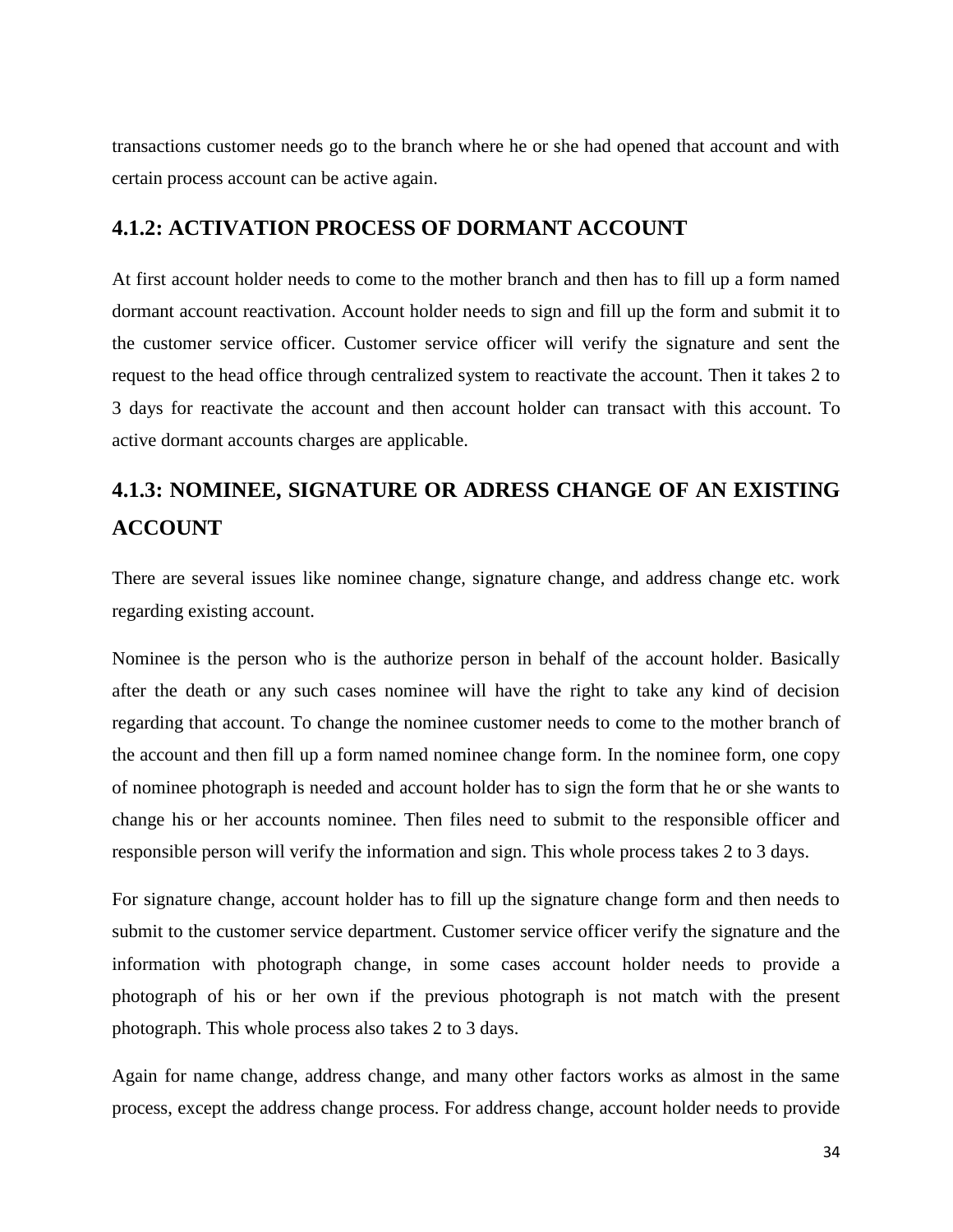the NID, which has to match with his present address then the account holder can change the address. The remaining process is same as other like has to fill up a form then submit it to the customer service department and then responsible officer will verify the account and signature passed to the head office. This process also takes 2 to 3 days as well.

### **4.1.4: ACCOUNT CLOSURE**

If an account holder request to close his or her account, it can be closed. After receiving an application from the customer to close an account, some procedures are followed by a banker. The customer should be asked to draw the final check for the amount standing to the credit of his account less the amount of closing and other incidental charges and submit the unused cheque leaves. The A/C should be debited for the account closing charges etc. and an authorized officer of the bank should destroy unused cheque leaves. In case of Joint A/C, the applicant for closing the A/C should be signed by all the joint holders.

### **4.2: CHEQUE BOOK**

A cheque is a document that orders a payment of money from a bank account. The person writing the cheque, the drawer, usually has a current account where their money was previously deposited. Cheque books are issued to the account holder only against requisition on the prescribed requisition slip attached with the checkbook issued earlier, after proper verification of the signature of the account holder personally or to his duty authorized representative against proper acknowledgment. The four main items on a cheque are

- Drawer, the person or entity who makes the cheque
- Payee, the recipient of the money
- Drawee, the bank or other financial institution where the cheque can be presented for payment
- Amount, the currency amount

For having a Cheque Book customer who opens a new account must initially deposits minimum required money in the account. When the account opening form is sent for insurance of a cheque book bank charges 130 taka from the account for processing the cheque book. Officer then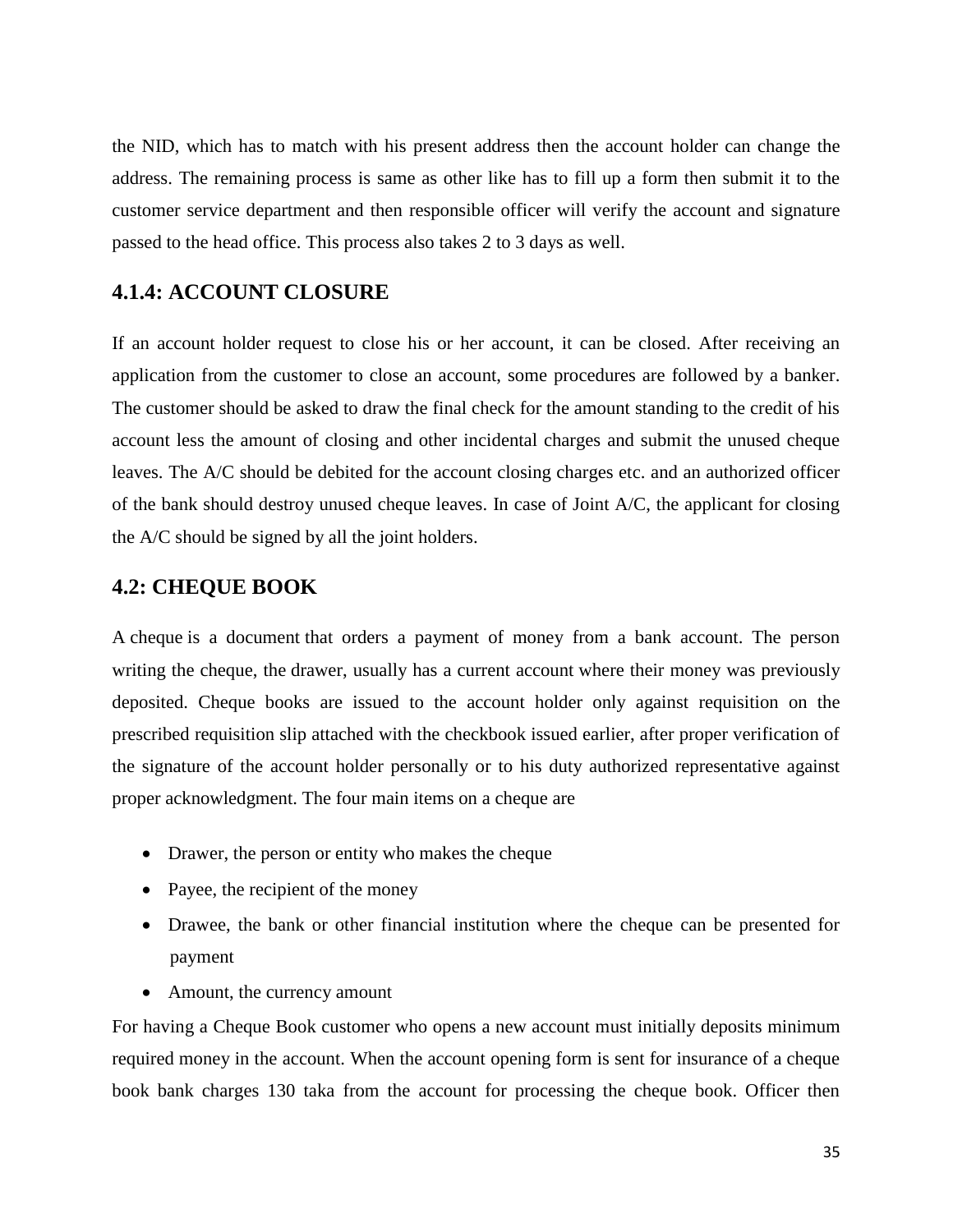sealed it with branch name. It normally takes 3 working days to produce the cheque book and deliver it to the ordered branch. When the cheque books reaches it destined branch in-charge officers enter the customer's name  $\&$  the account number in the Register. Account number is then writing down on the face to the cheque book & on every leaf of the check book including requisition slip. The name of the customer is also written down on the face of the cheque book and on the Requisition slip.

### **4.3: CARD SERVICE**

There are different types of card City Bank provides against depositary accounts, such as an ATM card or a debit card. Bank cards may be limited in their use; some can only be used at ATM machines or for certain purchases. In November, 2009 City Bank became the issuer of one of the world's most prestigious credit cards, American Express® Cards. City Bank has issued one type of American Express Credit Cards, till now, designed to satisfy customer requirements. There are two types of Debit cards:

- Visa Debit Card
- MasterCard Debit Card

City Credit Cards:

- VISA Local Classic
- VISA Classic Dual
- VISA Gold Local

#### **4.4: REMITTANCE**

A remittance is a transfer of money by a foreign worker to his or her home country. Remittance can also refer to the accounting concept of a monetary payment transferred by a customer to a business. The city Bank's Foreign Remittance unit meets growing customer needs for fast, secure & easy money transfers to an extensive range of destinations. Being a committed bank to its customers, they go all the lengths to remit money safely to the customers. City Bank Limited has 83 online branches across the country. Moreover, the Bank has a strong remittance network with other major banks of the country. Therefore, wherever the account is, they are able to send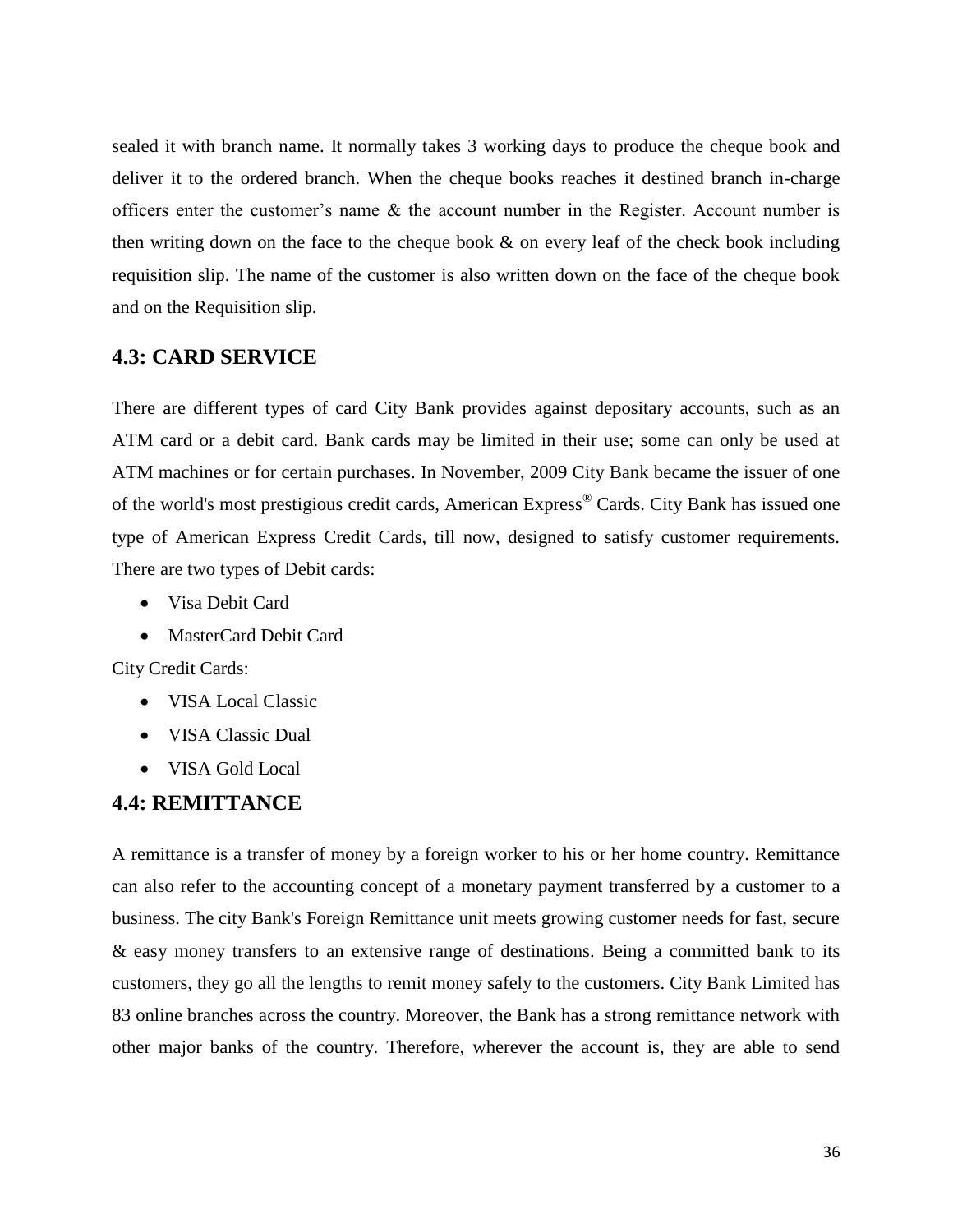money instantly. A CBL account holder can visit any of the branches for foreign remittance service. Personnel will be there to help out. In this section customers open RFCD accounts.

In 2013, City Bank has recently opened in Malaysia its subsidiary company "CBL Money Transfer Sdn. Bhd." with the approval of Bangladesh Bank and the Central Bank of Malaysia. CBL Money Transfer Sdn. Bhd is the 3rd Bangladeshi bank owned Remittance Company in Malaysia. The company has started its operation with two branches - one in Kuala Lumpur and the other in Malacca.

### **4.5: LOANS**

Loans comprise the most important asset as well as the primary source of earning for the banking financial institutions. On the other hand, this (loan) is also the major source of risk for the bank management. A prudent bank management should always try to make an appropriate balance between its return and risk involved with the loan portfolio. Banks collects deposit for lending & investment, this function is performed by Loans & Advance Department Sanctioning of loan proposal starting from party's request for a loan collection of necessary papers, information  $\&$ financial statement, analyzing of those information, preparation of loan proposal, security analysis  $\&$  valuation, inspection, lending risk analysis, setting terms  $\&$  conditions have also known to us. CBL follows a procedure for sanctioning loans. They are,

Step #1 A customer who has willed to take loan from bank has to write an application along with the documents such as, Two copies of photographs, Valid trade license has to be deposited by the part. There must be description of collateral in the application. The collateral must not be the home state land out of municipal or vacant land, Physical inspection of collateral must be done and market value from the locality has to be determined. It must be done by B.Ss Engineer, Confidential report from other banks is also needed, Declaration and balance sheet form is needed.

Step #2 Proposal has to be sent to the Head Office by the branch along with the letter of hypothecation & other different types of certificate as per circular.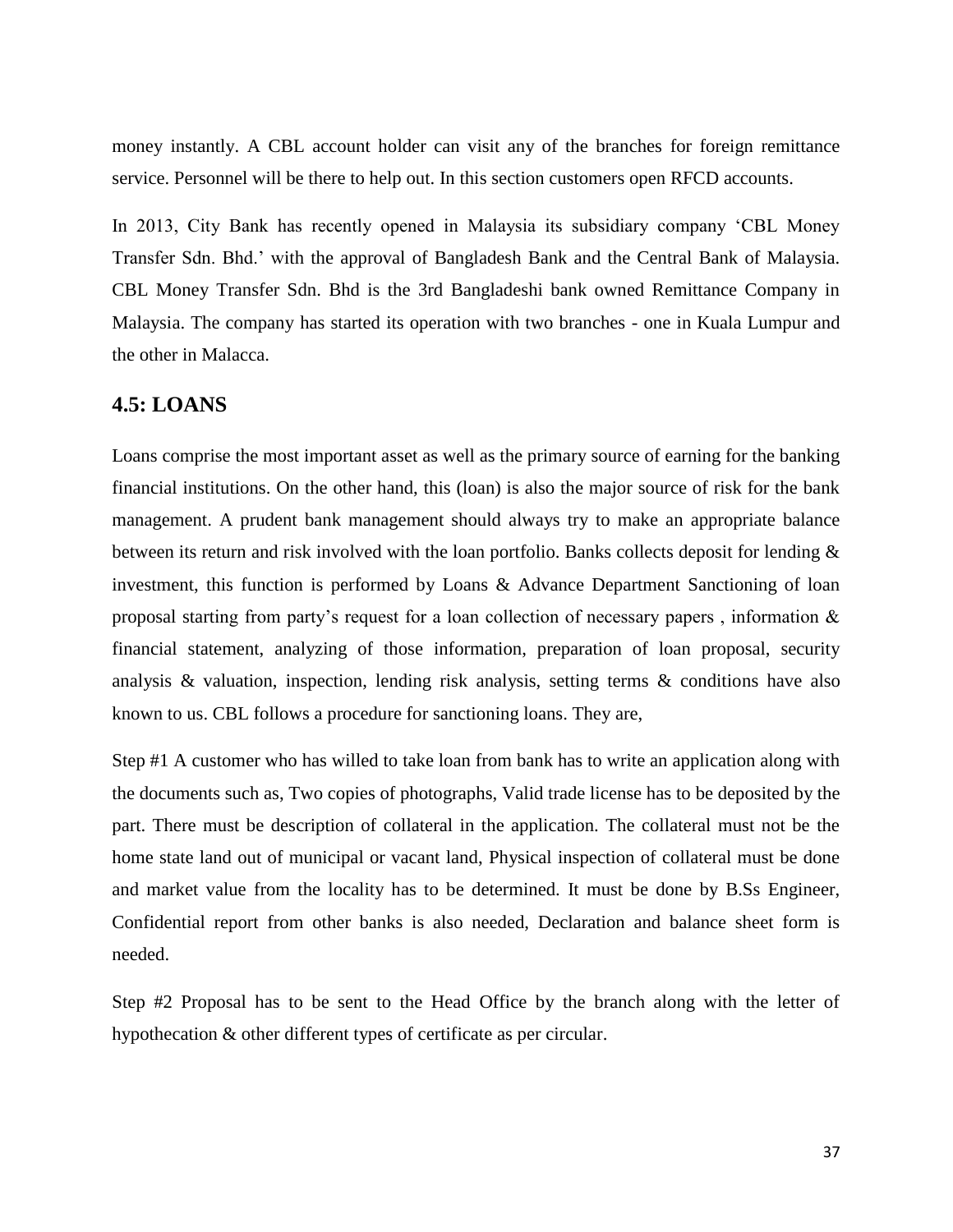Step #3 Head Office confirms the sanction with some terms and conditions and if the party agrees with this, he signs on the duplicate copy.

Step #4 To legalize the collateral panel lawyer will complete the documentation and will give letter of satisfaction.

Step #5 After signing the charges documents the loan is created and the limit is ready for disbursement by giving the party a cheque book.

Step #6 After disbursement stock must be submitted by the party on monthly basis. In this case sudden inspection is necessary. In every 45 days the loan should have to be adjusted.

Currently City bank has six loan related services available in the market. They are,

- City home loan
- City scholar
- City double loan
- City drive
- City solution
- City express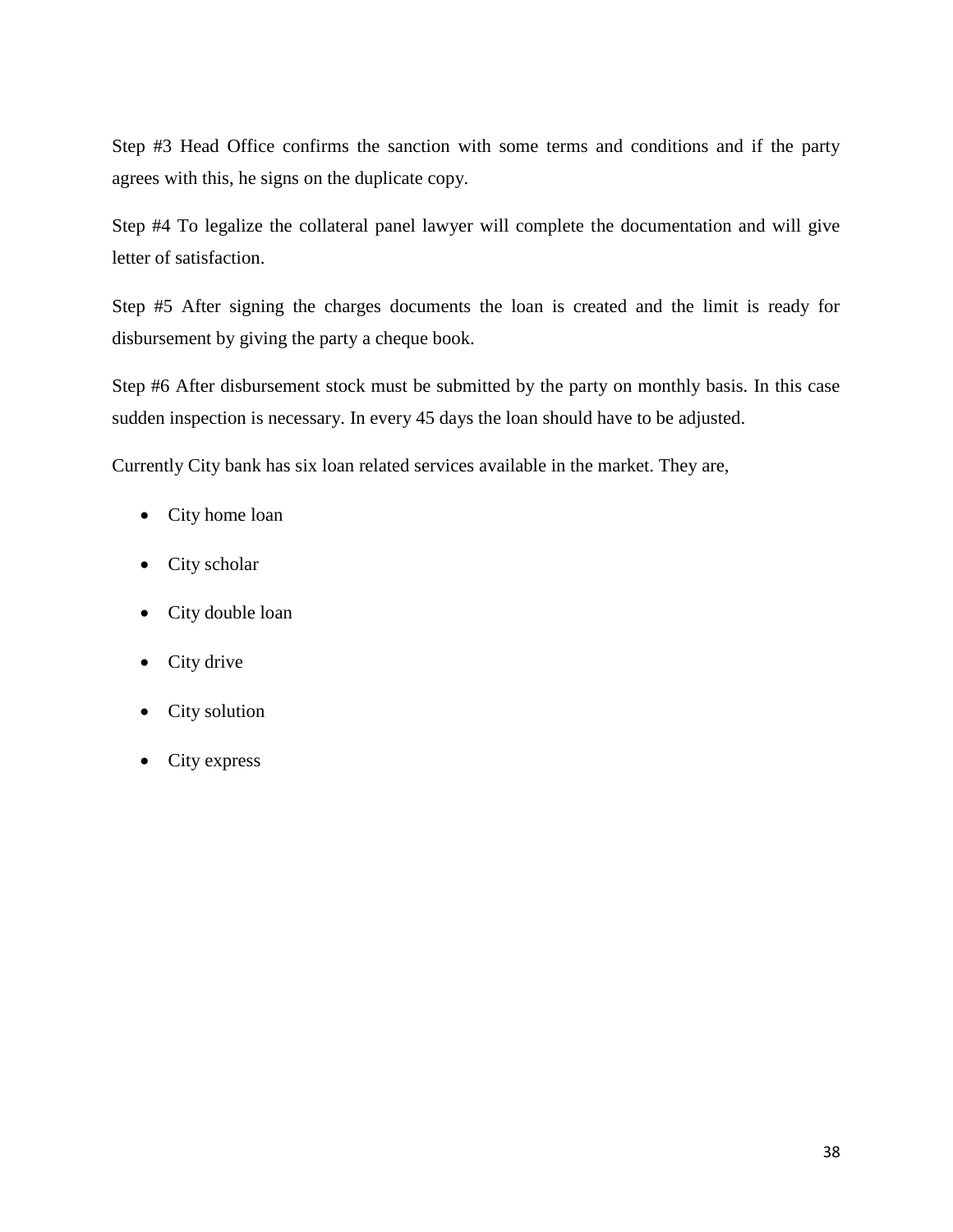### **CHAPTER 05: FINDINGS FROM THE STUDY & RECOMMEDATION**

### **5.1: SWOT ANALYSIS OF CBL**

SWOT is an acronym for the internal strength and weakness of a firm and the environmental Opportunity and Threat facing by that firm. So if we consider The City Bank Limited as a business firm and analyze its strength, weakness, opportunity and threat the scenario will be as follows:

### **5.1.1: STRENGTH**

- **Trustworthiness**
- Good Management
- Cooperation with each other
- Regular Customers
- **Membership with SWIFT**
- Good banker-customer relationship
- **Strong Financial Position**
- **Large Network- both nationally**  $\&$  **Internationally**
- Real-Time On-Line Banking
- **Dual-Currency City Visa Card- Unique in Bangladesh**

### **5.1.2: WEAKNESS**

- Lack of proper motivation, training and job rotation.
- Lack of experienced employees in junior level management.
- Still a Problem Status Bank
- Lack of own ATM services.
- Large Branch Network in Rural Area

### **5.1.3: OPPORTUNITIES**

- **SME** Finance
- Huge business area
- $\blacksquare$  High growth of sales & trade Finance volume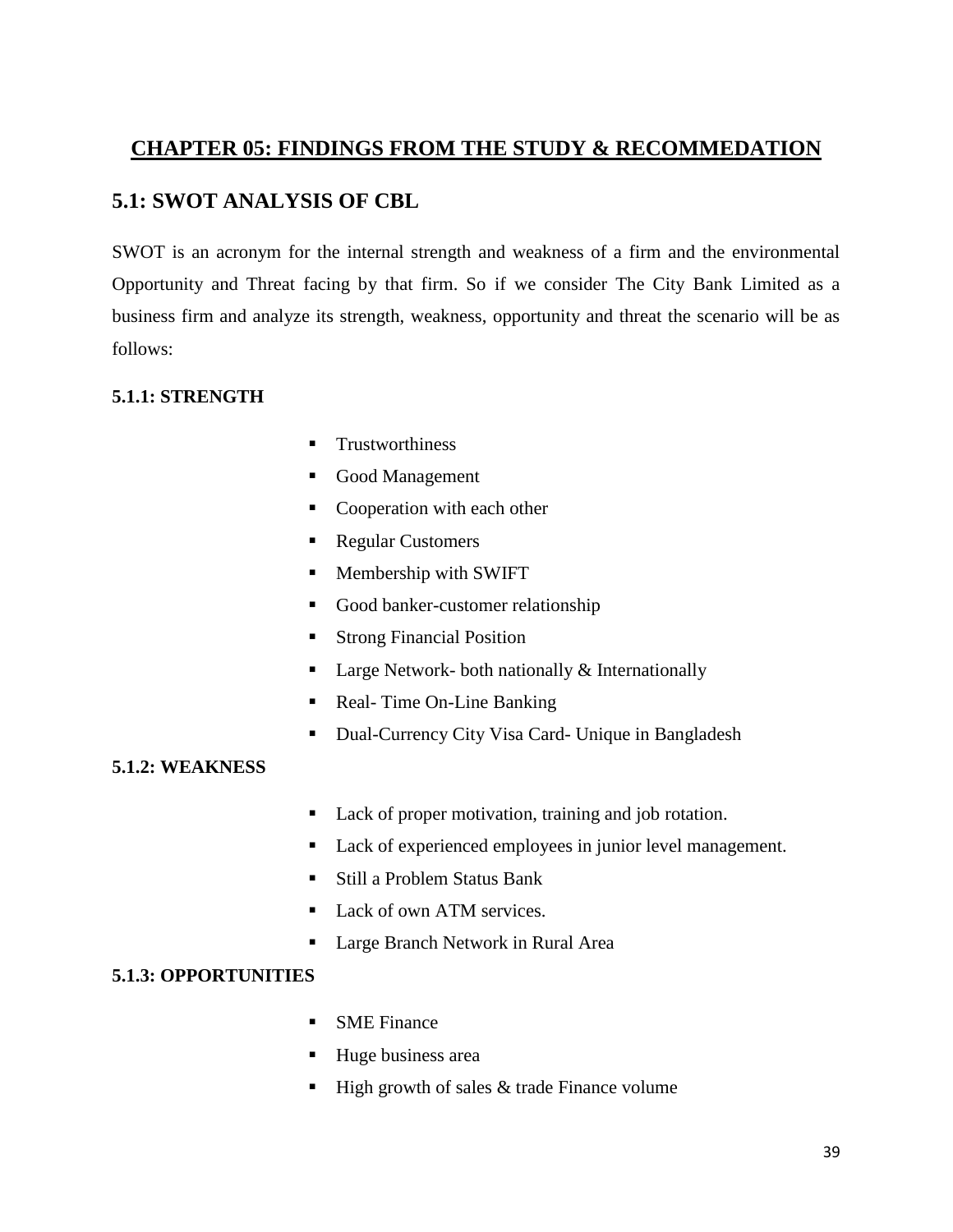- Steps taken by Bangladesh Bank
- $\blacksquare$  High growth of sales & trade Finance volume
- Steps taken by Bangladesh Bank
- Investments on technology.

#### **5.1.4: THREATS**

- FCBs and Third Generation Banks
- Aggressive SME Finance by New CBs
- Losing customers
- Entrance of new Private CBs
- Huge FDI flow

### **5.2: PROBLEMS FOUND IN CBL GULSHAN AVENUE**

The problems existing in this are many and explained as follows:

- 1. The present system is time consuming both for the bankers as well as the clients. For instance; in terms of bankers, the officers have to go through a lot of files in searching the details of a particular transaction, if it is backdated. In terms of clients, they have to wait in a long queue in order to let the officer find out the correct file.
- 2. In some cases not paying attention towards customers during a busy hour creates a negative situation.
- 3. Customers do not receive appropriate attention. Even though these customers aren't  $a/c$ holders of the bank, the goodwill and negative word of mouth of the bank and its overall image of quality service are hampered.
- 4. In this branch most of the bearer does not know about the token system and they come to the desk directly. When the service provider tells them to get token don"t want to.
- 5. Customers get impatient of waiting for a long time like half an hour or even more for receiving during peak times.
- 6. In case of foreign remittance there are times when the clients do not know which branch are they to receive their money from and thus going to branch to branch.
- 7. Many customers do not like the token system and create a bad influence on others.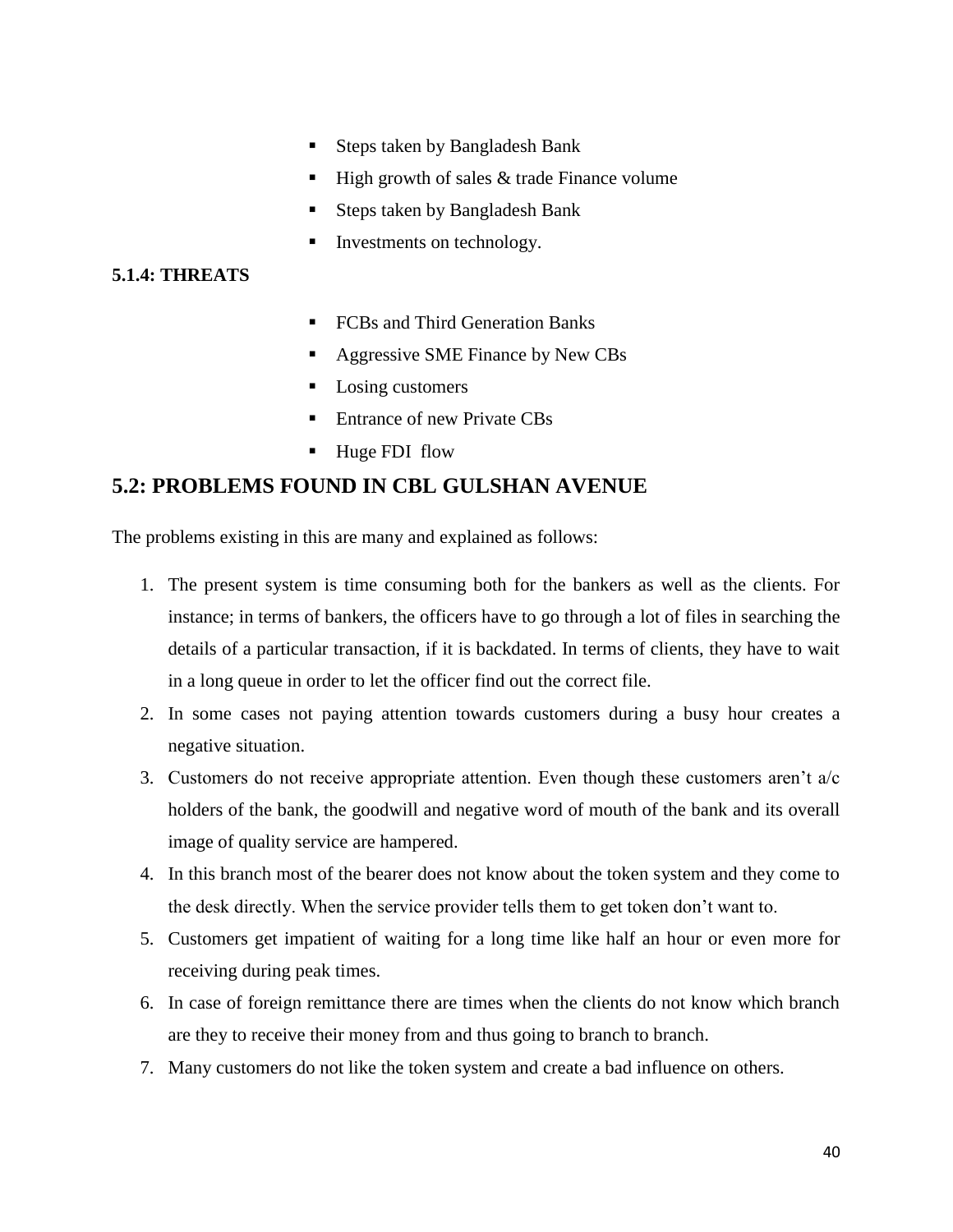For a service business that is in operation for long term, these effects will negatively affects the goodwill in the long run, which seems to be hazardous.

#### **5.3: OTHER PROBLEMS**

#### **Centralization:**

The Bank is too much centralized. For each and every move, branch office has to go for permission from the Head Office. The Head Office tightly controls each and every branch office. This sort of dependency on Head Office slows down the activities of branch office.

#### **Lack of waiting place:**

In compare to customers the place for waiting/ sitting areas are not sufficient, as a result, customers have to wait by standing.

### **5.4: Other Findings**

The service of The City Bank Ltd. is competitive and efficient comparing to the others; but there is significant scope of improvement.

- 1. The bank needs to make significant effort to improve the employee relationship with clients.
- 2. The environment inside the bank needs to be improved significantly for efficient and pleasant banking activities for the customers.
- 3. Steps should take to improve employee job satisfaction.
- 4. More customized products and service should introduce.
- 5. Call center team often provides inadequate or incorrect information to the customers.
- 6. To increase customer satisfaction the bank needs to improve their service quality by providing more importance on customer"s preference.
- 7. Service charge is relatively high than others.
- 8. Branch needs more personnel to ensure smooth service.

In terms of the customers, environment of the bank is quite ok but the services of cash needs to more fast also more attention need to be given to the customers when they come for foreign remittance.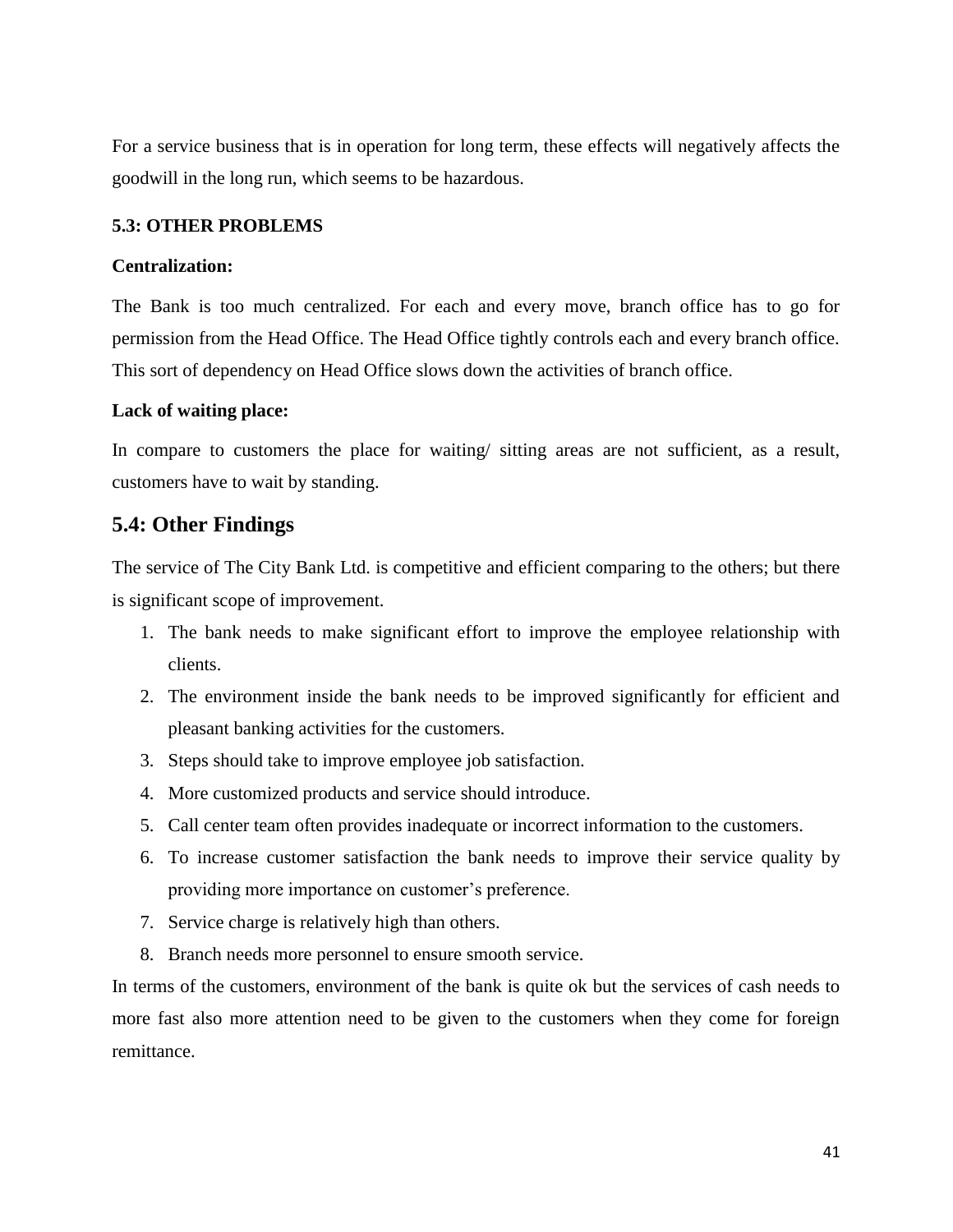### **5.5: RECOMMENDATION**

We are believed in surprising contest of new era, must have to important considered of the marketing to generate constructive exclusivity and uniqueness opportunity of the banking sector.

So, CBL should start strategic planning to increase the infrastructures and also important constructs needed to support its large customer base. So, considering the service sector of Bangladesh, CBL should be more conscious to deal with its customers as the customers have now more choice to bank with and there are institutions that are intensifying competition by focusing more on superb customer service.

To identify these bank needs proper information system is required badly. Customer feedback can make value to increase right services and relations to the right customers and increase precise commitment, loyalty, trust and satisfaction to become with huge good relationship. CBL has several services gap to authentic of considerate the consumer behavior and their potential attitude, which made them deficient in modern banks. CBL has to minimize their service gap though strong study on customer objection, expectation, perception and critical internal marketing aspects. Steps should be taken to implement the new process in order to ensure a smooth service as promised to customers.

- 1. Employees are needed to give adequate training to work and handle clients under pressure. In this case both the branch authorities and higher authorities can persuade each other to train the employees.
- 2. CBL should increase more Consumer Banking activity. Their Consumer banking activity is quite satisfactory but it will be better if they can put attention on individual customer.
- 3. They should invent other type of deposit to attract more customers which is different from other banks.
- 4. CBL should maintain more cash and deposit balances with other banks. Because it is desirable that banks keep their cash and balance with other bank to such extent so that it can minimize the chance of liquidity crunch.
- 5. Should develop more strategic planning as to compete with its rival banks.
- 6. Increase the merchant locations of ATM cards.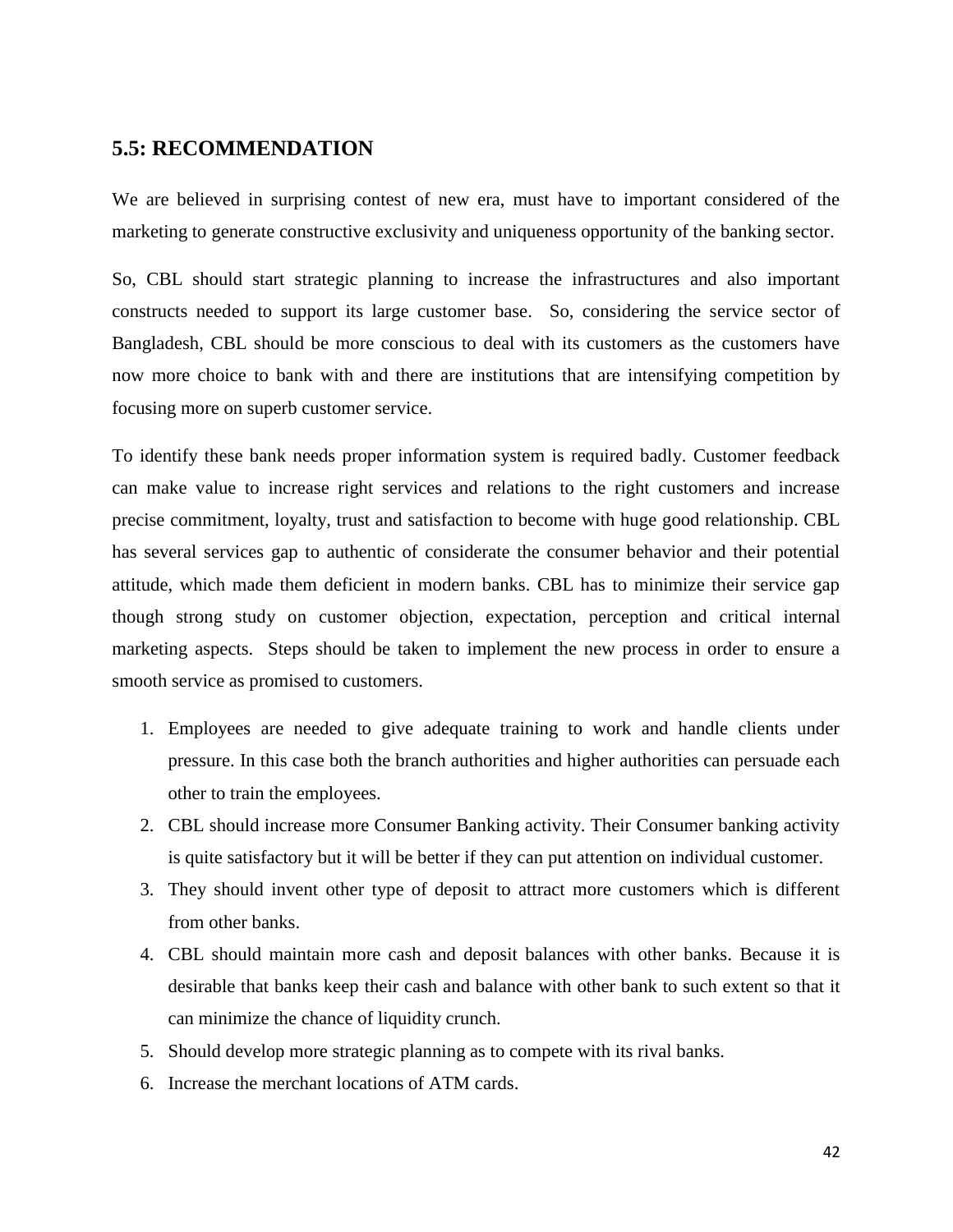- 7. As most of the customer"s of the bank are aged between 21 to 30, the bank should consider the products and services with fewer service charges that are suitable for that age group. The products should also be developed mostly for customers with income more than 30,000 and particularly jobholders.
- 8. Problems regarding IT and internet link should take seriously.
- 9. Should increase the number of ATMs and ensure their smooth operations.
- 10. CBL should recruit more capable & experiences employees to speared the products all over the country.
- 11. Delinquency behavior is higher in the DCC area so need to concentrate on semi-urban area or rural area.
- 12. CBL should maintain errors-free customer"s record & database which will help to identify the major customer's facility requirements.
- 13. Employees should get proper knowledge on products & facilities to deliver the customer regarding right time, right facilities as per their requirements.
- 14. Customers are confused about the loan pricing & hidden charges, so CBL should informed the customer about the different fees & installment size of that particular product.
- 15. Customers are demanding more SME Service Center & Branches in their locality which will help them regular transaction with them.
- 16. Agriculture is the backbone of the country. As per BB policy; CBL should increase their more concentration on Agri loan.
- 17. As per customer response, CBL is taking long time to process & disbursed the loan. More easy way should find to minimize the duration for loan process.
- 18. CBL is needed to reach the brand value to the customers for building up ideal relationship to create loyal customer.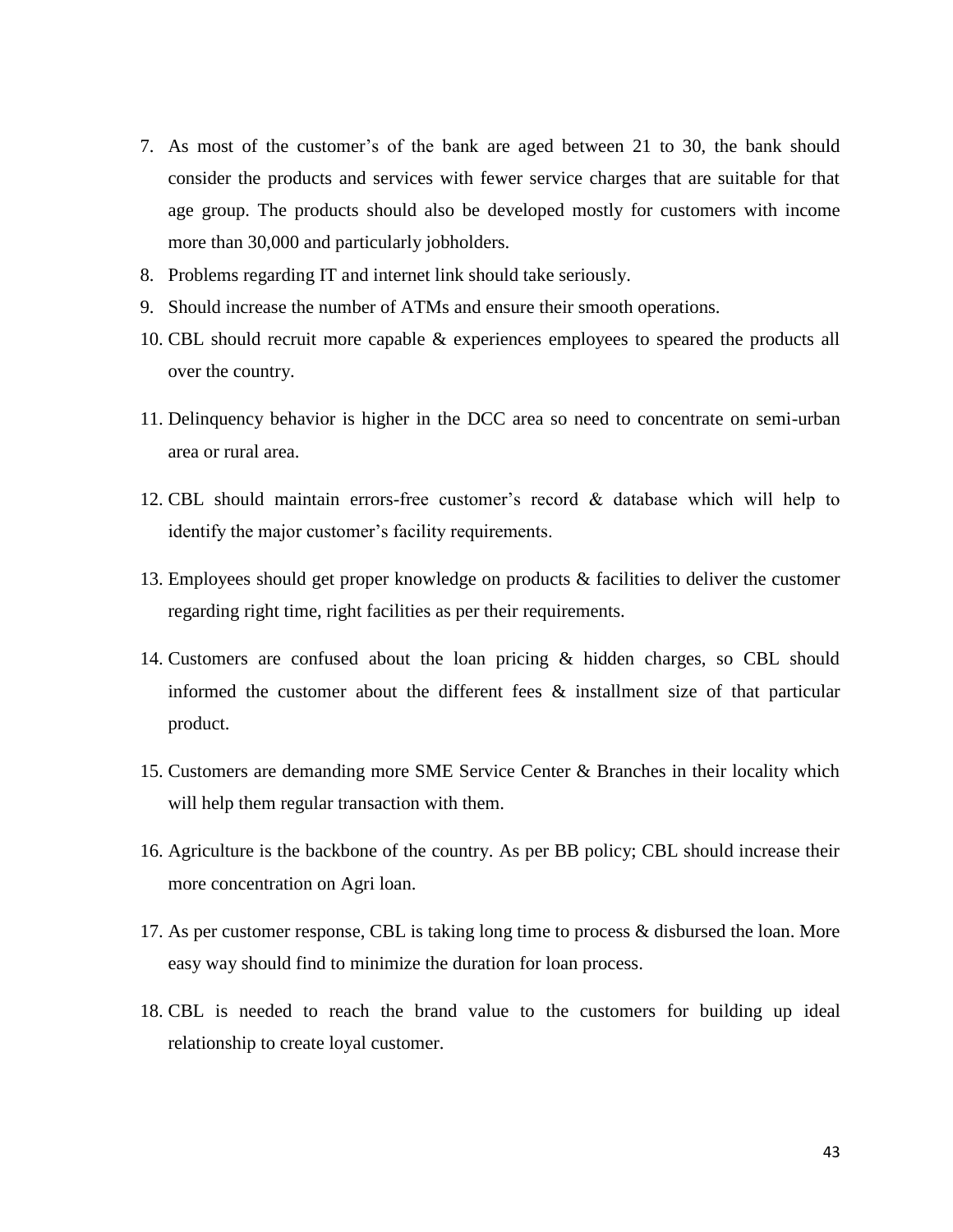### **CHAPTER 06: CONCLUSION**

Since the banking service especially the private Banks are doing an outstanding business, so it is clear that the modern people are more concerned about securing their valuable assets and get high-quality and timely services. For this reason lot of new commercial bank has been established in last few years and these banks have made this banking sector very competitive. So, now banks have to organize their operation and do their operations according to the need of the market. Banking sectors no more depends on a traditional method of banking. In this competitive world this sector has trenched its wings wide enough to cover any kind of financial services anywhere in this world. The major task for banks, to survive in this competitive environment is by managing its assets and liabilities in an efficient way. City Bank is the most promising bank in Bangladesh. Every day City Bank endeavor to increase their product and services although they provide a wide range of product of services to their customers. City Bank is helping the economy of Bangladesh by remitting of funds both local and foreign. For helping the people the bank provides bridge financing loan, working capital loan to its corporate clients. As modern function City Banks provides credit card facility, ATM card facility and any branch banking facility to its customers.

This project concentrated mostly on the customer services of the Gulshan Avenue branch and identified some valuable information that could make the services more attractive and also enhance the banks reputation among the customers. With the current performance of the Bank and with little improvement here and there will certainly make City Bank one of the best Private Bank in Bangladesh in the near future.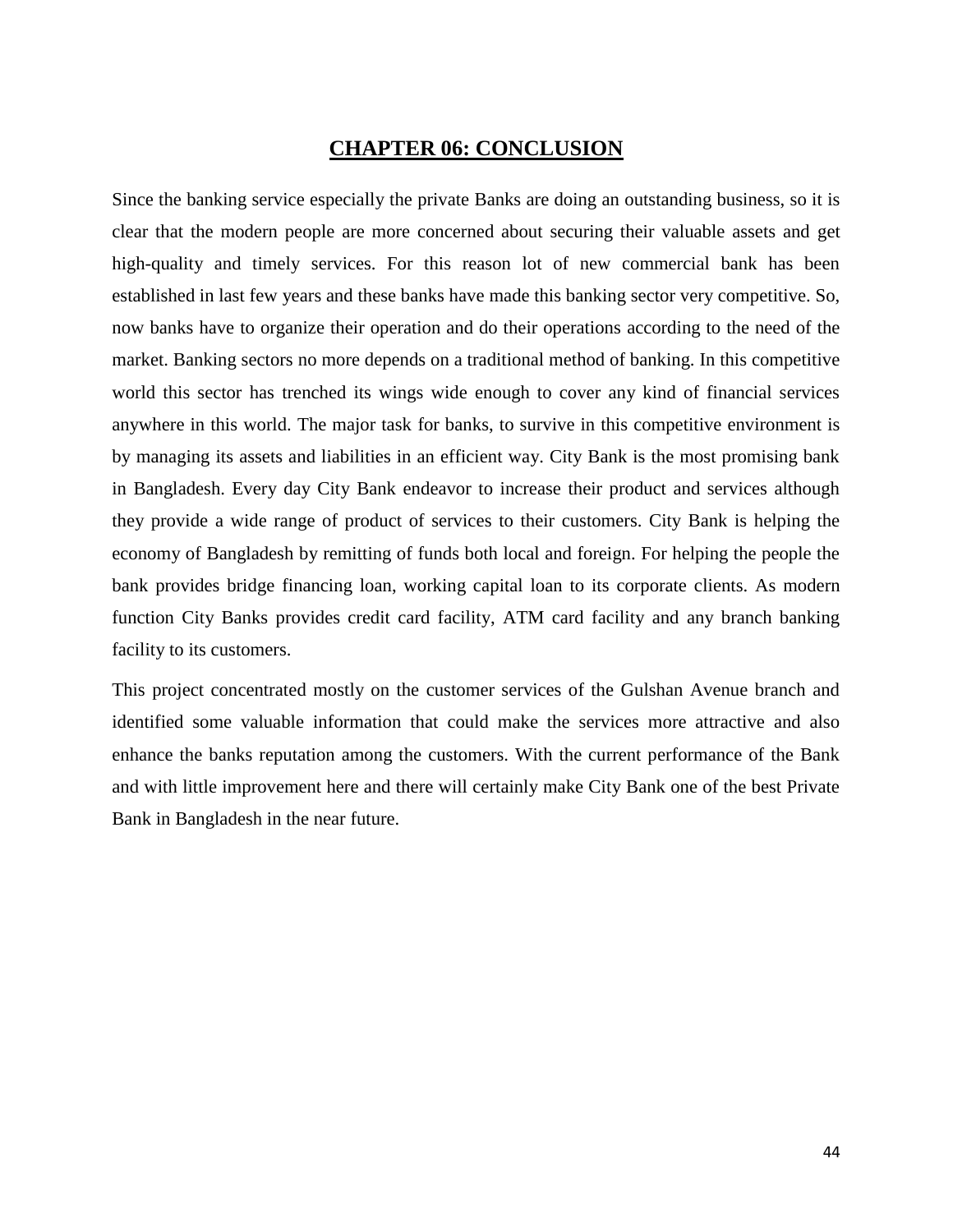### **CHAPTER 07: BIBLIOGRAPHY**

- *City Bank wins American Express GNS Marketing Award.* (2010). Retrieved from The City Bank Ltd.: https://www.thecitybank.com.bd/amex\_award.php
- *City Bank launches City Bank American Express® Platinum Credit Card.* (2013, October 26). Retrieved from Press Releases, The City Bank Ltd.: https://www.thecitybank.com.bd/news\_details\_2013.php?code=14
- *Bank Account*. (n.d.). Retrieved from immihelp: http://www.immihelp.com/newcomer/bankaccount.html
- *Cheque.* (n.d.). Retrieved from Wikipedia, the free encyclopedia: http://en.wikipedia.org/wiki/Cheque
- *Equipment Management System .* (n.d.). Retrieved from UCLA, Equipment Management: www.eqm.ucla.edu
- Information to general public for opening and maintaining of Foreign Currency Account with Authorized Dealer banks dealing in foreign exchange. (n.d.). *General Manager, Foreign Exchange Policy Department*. Bangladesh: Bangladesh Bank.
- Rose, P. S. (n.d.). *Commercial Bank management .*
- *Annual report-2006, The City Bank Limited.*
- *Annual report-2007, The City Bank Limited.*
- *Annual report-2009, The City Bank Limited.*
- *Annual report-2010, The City Bank Limited.*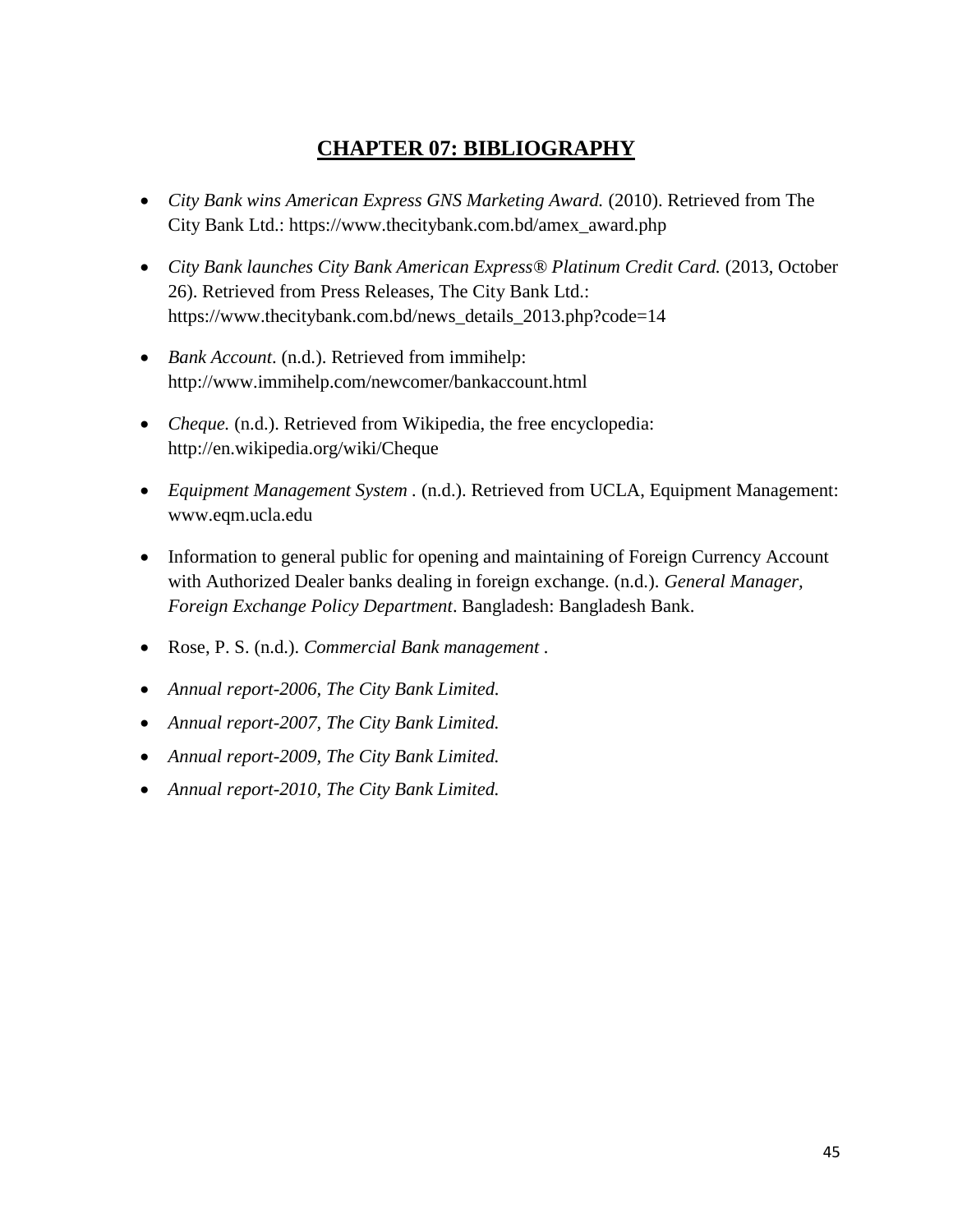## **CHAPTER 07: APPENDIX**

### **ACRONYMS**

- CBL: City Bank Limited
- BB: Bangladesh Bank
- $A/C:$  Account
- CD: Current Account
- **SB:** Savings Account
- **FDR: Fixed Deposit Receipt**
- DD: Demand Draft
- PO: Pay Order
- **PS: Pay Slip**
- **TT: Telegraphic Transfer**
- **STD: Short Term Deposit**
- KYC: Know Your Customer
- CIB: Credit Information Bureau
- NID: National Identity Card